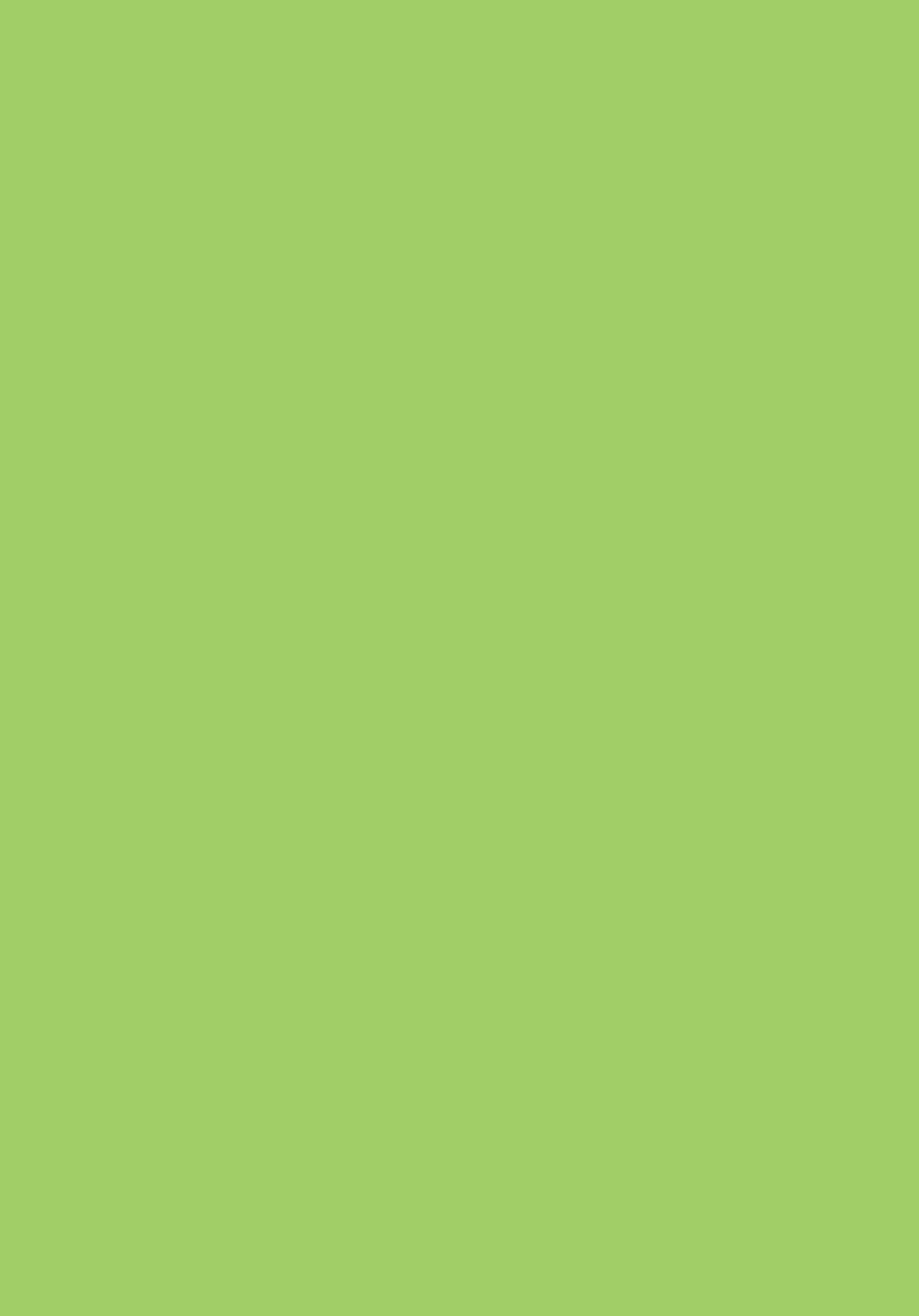## In Search of Policy Coherence: Aligning OECD Infrastructure Advice with Sustainable Development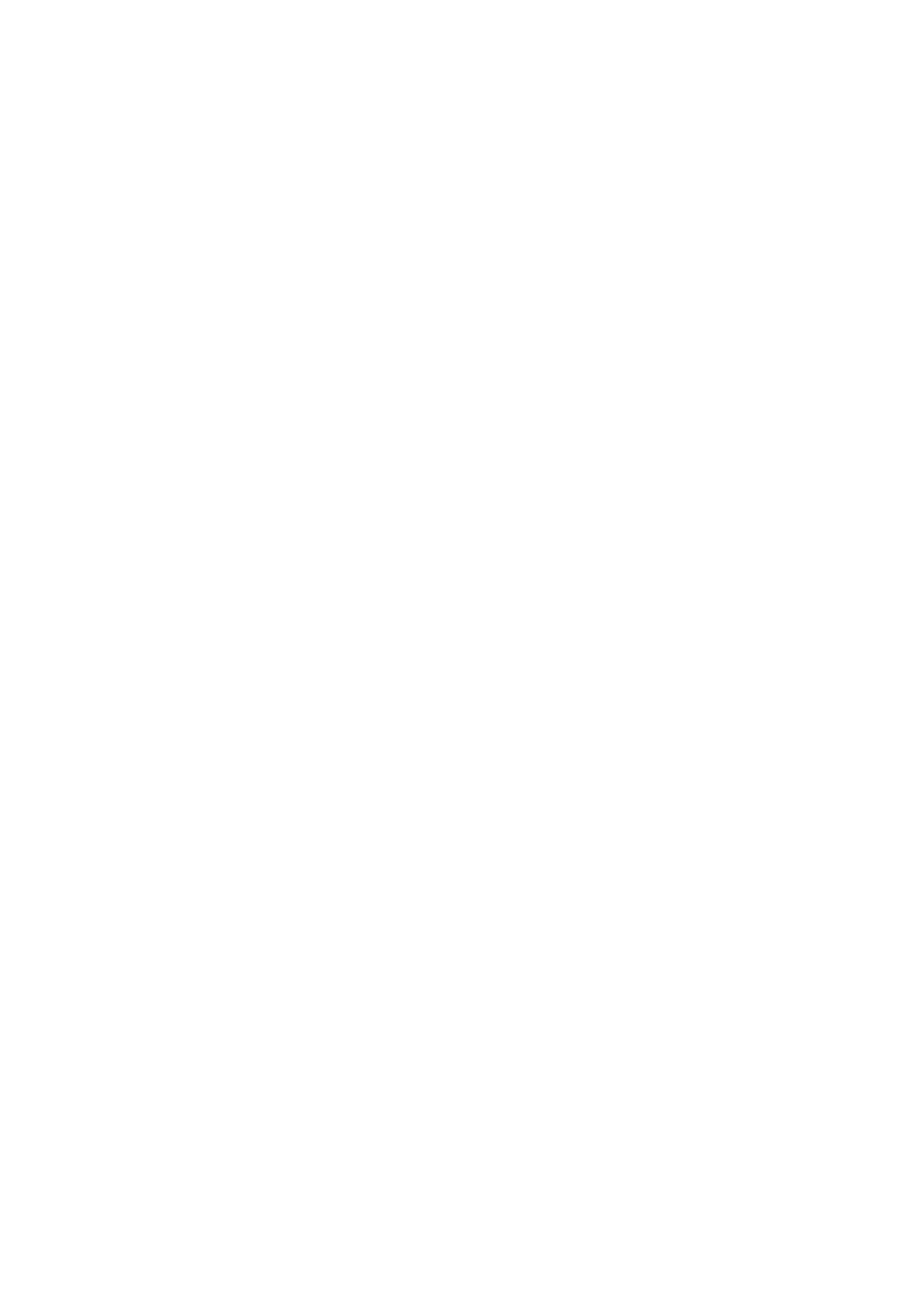HEINRICH BÖLL FOUNDATION Publication Series Economy & Social Issues



# In Search of Policy Coherence: Aligning OECD Infrastructure Advice with Sustainable Development

A report by Motoko Aizawa and Waleria Schuele, Institute for Human Rights and Business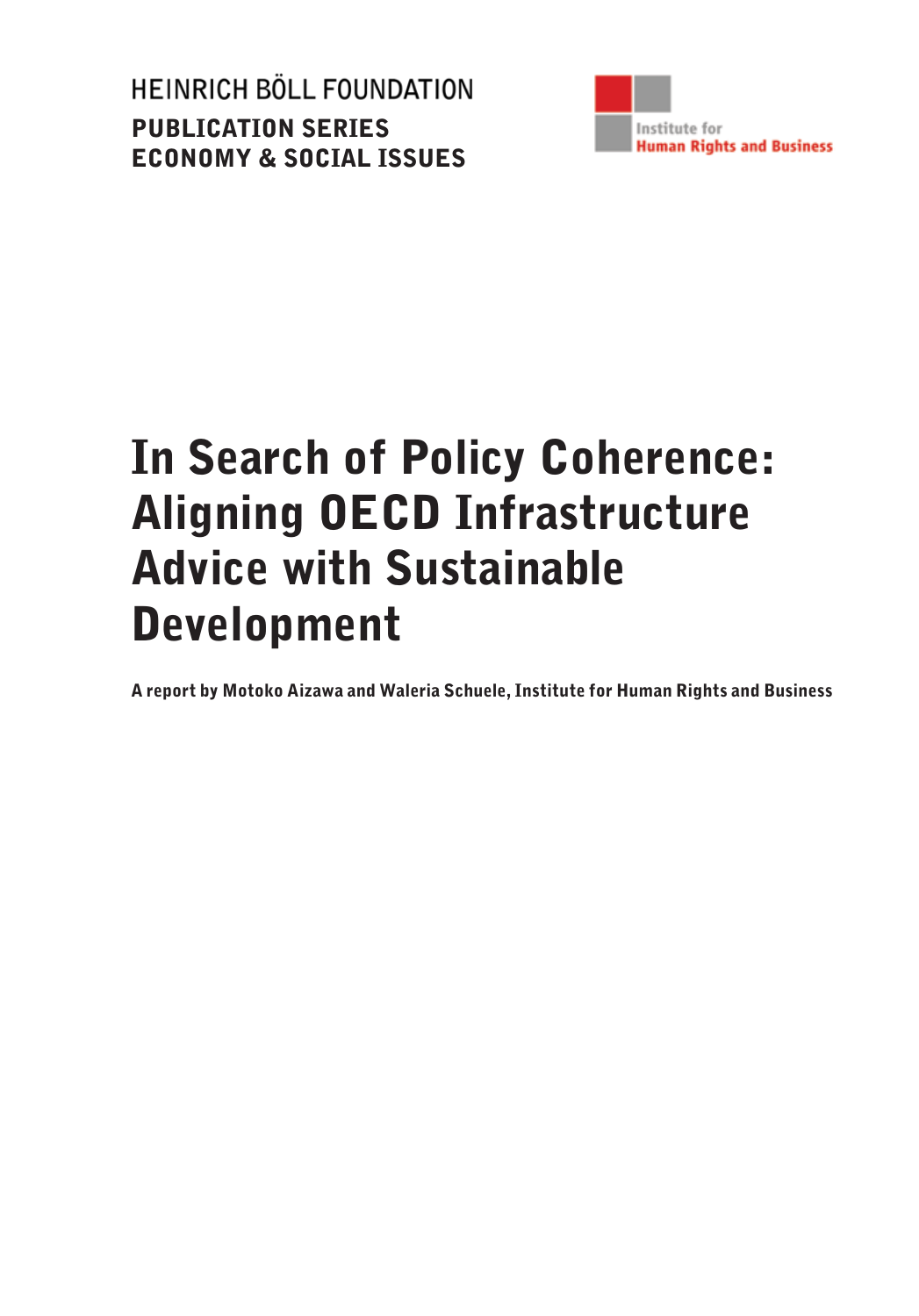#### The authors

Motoko Aizawa is Managing Director USA at the Institute for Human Rights and Business. She is an expert on environmental, social and governance dimensions of sustainability, as well as policy initiatives to help governments and companies improve their sustainability performance. Ms. Aizawa is the principal author of the 2006 IFC Performance Standards, and the human rights provisions in the 2012 version of these Standards. She began her career as a business lawyer specializing in mergers and acquisitions and project financing of infrastructure projects in emerging markets.

Waleria Schuele is a Researcher at IHRB. In her work she focuses on the human rights dimensions of extractive industries and infrastructure development. She is an alumna of the Mercator Fellowship for International Affairs and co-editor-in chief of *ad hoc international*, the printed voice of the German *Network for International Affairs* (nefia).

#### Heinrich Böll Foundation

The objectives that drive the ideas and actions of the Heinrich Böll Foundation (HBF) involve: fostering democracy and upholding human rights, taking action to prevent the destruction of the global ecosystem, advancing equality between women and men, securing peace through conflict prevention in crisis zones, and defending the freedom of individuals against excessive state and economic power. The Foundation maintains close ties to the German Green Party (Alliance 90/ The Greens) and as a "think & do tank" for green visions and projects, it is part of an international network encompassing well over 160 partner projects in 60 countries.

#### Institute for Human Rights and Business

The Institute for Human Rights and Business (IHRB) is a global centre of excellence and expertise on the relationship between business and internationally recognised human rights standards. We work to shape policy, advance practice and strengthen accountability to ensure the activities of companies do not contribute to human rights abuses, and in fact lead to positive outcomes. IHRB prioritizes its work through time-bound programmes that can have the greatest impact, leverage and catalytic effect focusing on countries in economic and political transition, as well as business sectors that underpin others in relation to the flows of information, finance, workers and/or commodities.



Published under the following Creative Commons License:

http://creativecommons.org/licenses/by-nc-nd/3.0. Attribution — You must attribute the work BY NC ND in the manner specified by the author or licensor (but not in any way that suggests that they endorse you or your use of the work). Noncommercial — You may not use this work for commercial purposes. No derivatives — If you remix, transform, or build upon the material, you may not distribute the modified material.

In Search of Policy Coherence: Aligning OECD Infrastructure Advice with Sustainable Development A report by Motoko Aizawa and Waleria Schuele

Layout: Gratzer Graphics LLC Editing: Nancy Alexander and Scott Jerbi Cover photo: Speed. [\[Álvaro Suárez Ruibal](https://www.flickr.com/photos/alvasur/4276814949/in/photolist-36xkGr-qCDHaj-53tmsw-6ExgHD-43Nus-6mnrrz-3QHNwP-gbVGkP-bRpoPz-mr2zsU-gouj3k-QMktS-6RQh4p-aaYpt5-8McSTo-6rNawe-arXC3L-7vVN5M-afEu4o-dmP9Qh-2euPzE-q2ne4-75bkeW-2Kuosm-q6xbQN-87iTve-djR9r-niAXry-4BJWrU-7kiiEN-9T8XaV-8gsumL-7A6E5Y-niC99x-vwpVu-9m92M6-doPzkr-biTteT-9Auzue-pvC3xU-6DDvQP-8gstEj-5F7c9W-4duuGf-8RaEzb-6aAq7T-q2kNZ-5ALZjo-e4YVLU-7psECa) – Flickr, http://bit.ly/1O7CuNZ (cc by-nc-sa-2.0)]

This publication can be ordered from: Heinrich-Böll-Stiftung North America, 1432 K Street NW, Suite 500, Washington, DC 20005, United States T +1 202 462 7512 F +1 202 462 5230 E info@us.boell.org W www.us.boell.org

Heinrich-Böll-Stiftung, Schumannstraße 8, 10117 Berlin T +49 30 28534-0 F +49 30 28534-109 E buchversand@boell.de W www.boell.de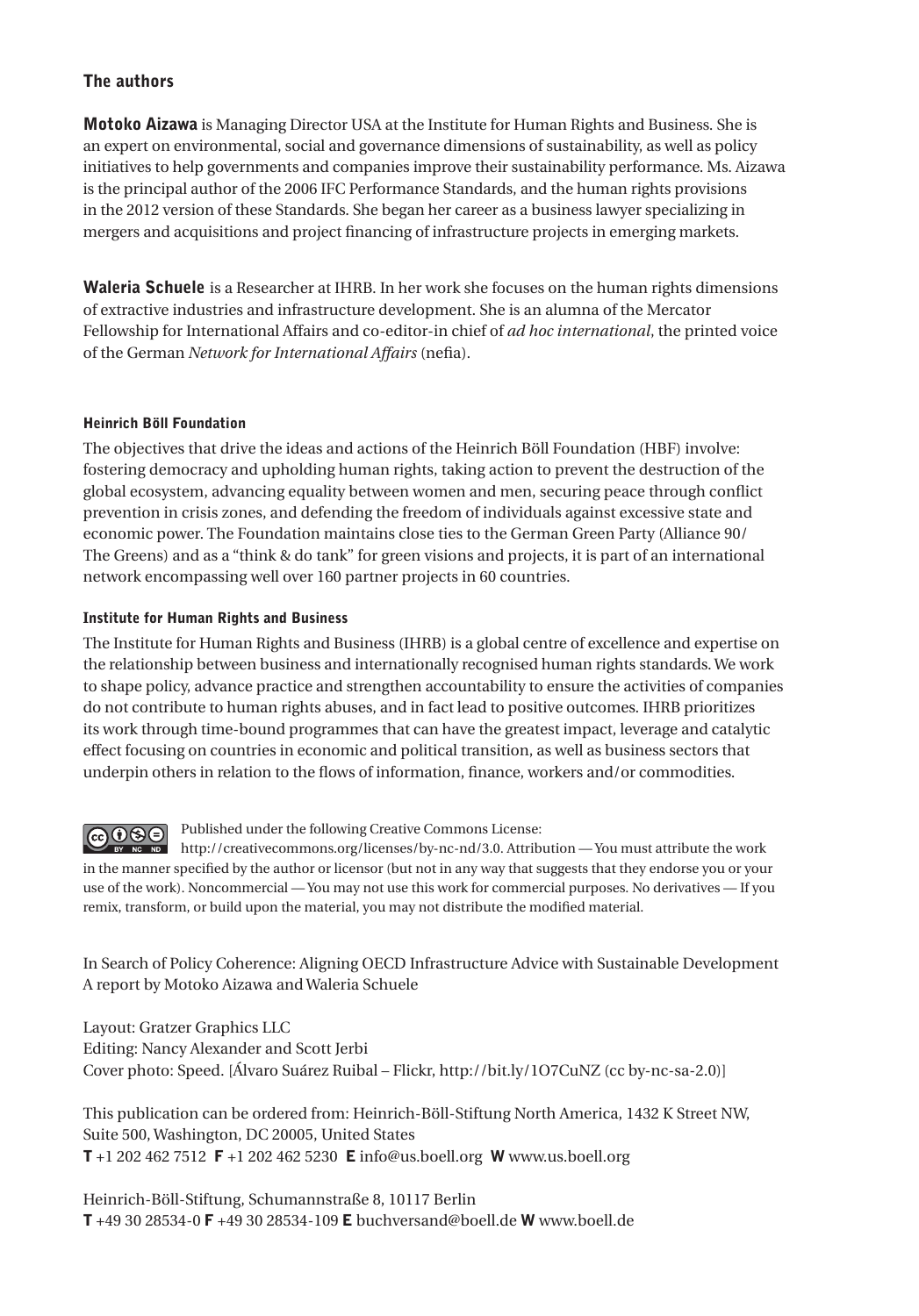## Acknowledgments

The authors are grateful for guidance from Nancy Alexander and Heike Loeschmann, Heinrich Böll Foundation, and Aldo Caliari, Director, Rethinking Bretton Woods Project, Center of Concern. We also thank OECD staff for their helpful comments and suggestions.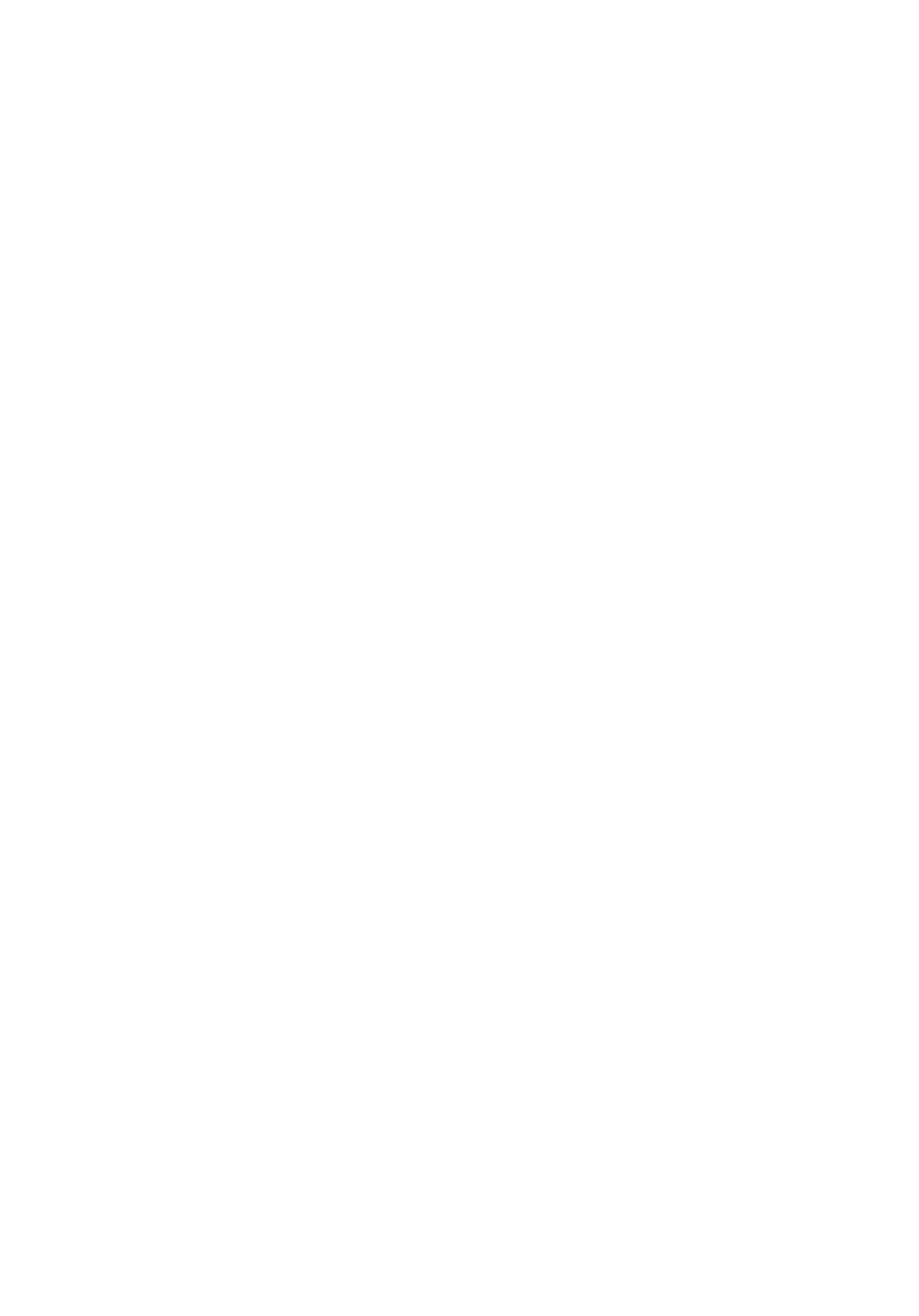## **CONTENTS**

| List of Boxes                                                        | 8  |
|----------------------------------------------------------------------|----|
| List of Abbreviations                                                | 9  |
| Foreword                                                             | 11 |
| Executive Summary                                                    | 13 |
| 1. Objective of This Report                                          | 20 |
| 2. Global Context                                                    | 22 |
| <b>3. OECD and Sustainable Development</b>                           | 25 |
| The evolving global sustainable development agenda                   | 25 |
| OECD's evolving sustainable development work                         | 25 |
| Review of OECD outputs on infrastructure and sustainable development | 27 |
| 4. Findings                                                          | 31 |
| Findings on research questions                                       | 31 |
| Findings on thematic areas                                           | 42 |
| 5. Conclusion                                                        | 49 |
| <b>6. Recommendations</b>                                            | 51 |
| Recommendations to the OECD                                          | 51 |
| Recommendations on the G20                                           | 52 |
| Recommendations to civil society and academia                        | 53 |
| Annex 1. Core Documents - Summary and Ranking                        | 54 |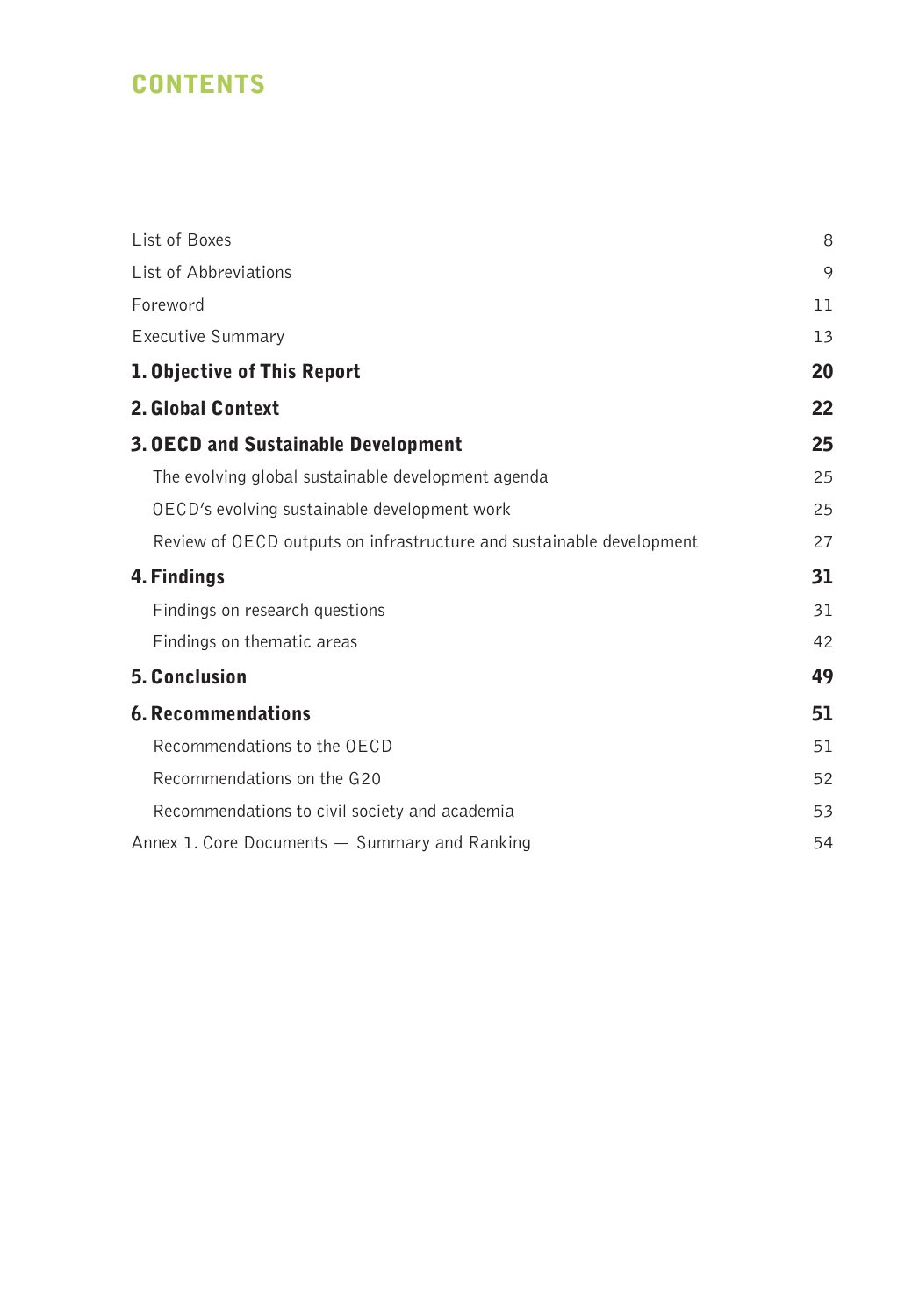## <span id="page-9-0"></span>List of Boxes

| Box 1: G20 Presidencies                                       | 23 |
|---------------------------------------------------------------|----|
| Box 2: G20/OECD                                               | 24 |
| Box 3: OECD Documents Reviewed                                | 28 |
| Box 4: ESG Definition                                         | 37 |
| Box 5: The UN Guiding Principles on Business and Human Rights | 39 |
| Box 6: Integrating Environmental and Social Sustainability    |    |
| Dimensions in «Value for Money»/Cost-Benefit Analysis         | 39 |
| Box 7: Other Sources of Data on Infrastructure                | 42 |
| Box 8: The Relevance of the UN Guiding Principles on Business |    |
| and Human Rights (UNGPs) in Public Procurement                | 46 |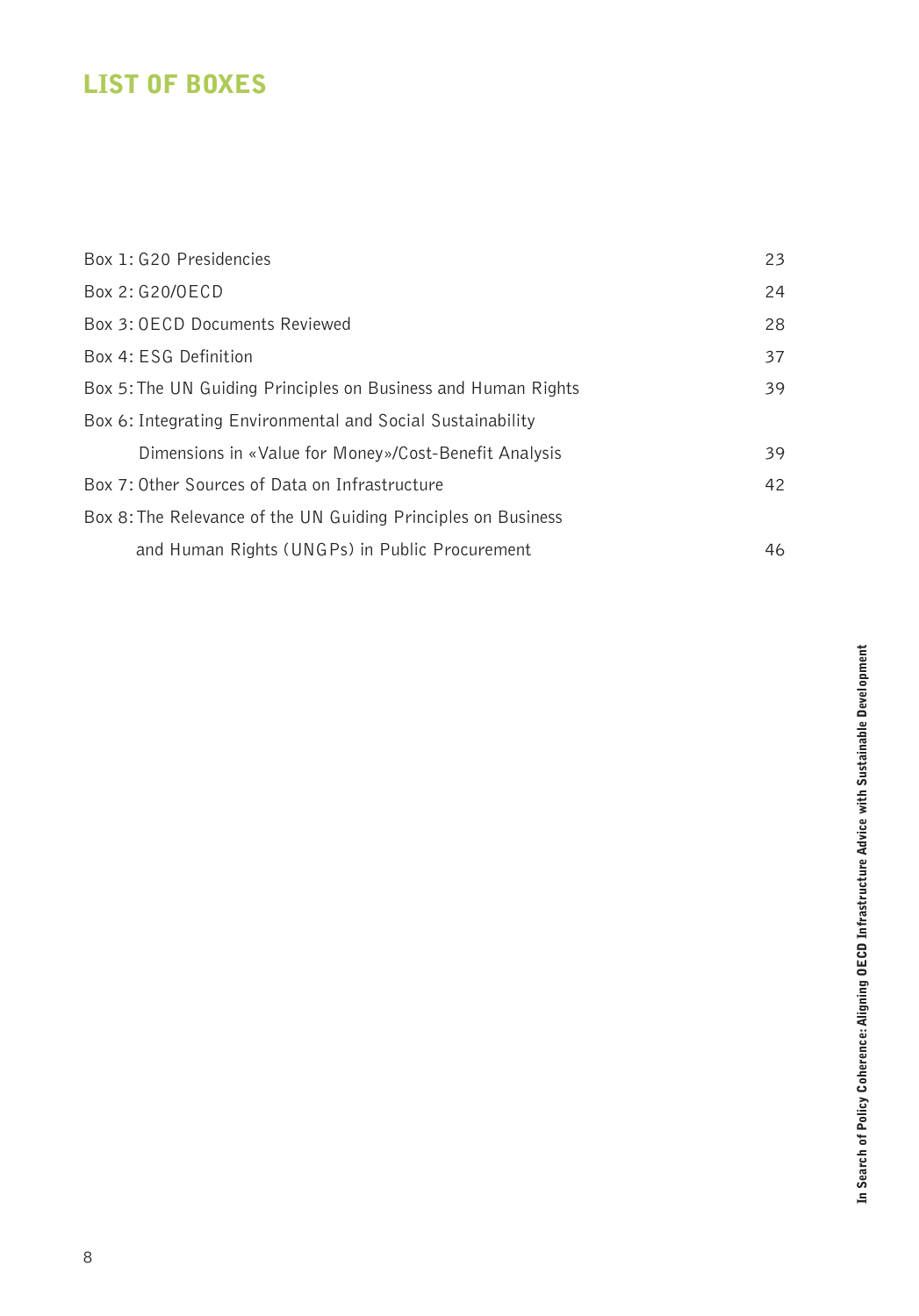## <span id="page-10-0"></span>List of Abbreviations

- COP21 21st Conference of the Parties, United Nations Climate Change Conference
- ESG Environmental, Social, and Governance dimensions of sustainability
- FDI Foreign Direct Investment
- G20 Group of Twenty
- IIWG G20 Investment and Infrastructure Working Group
- NAEC New Approaches to Economic Challenges
- OECD Organization for Economic Co-operation and Development
- PCD Policy Coherence for Development
- PCSD Framework for Policy Coherence for Sustainable Development
- PFI Policy Framework for Investment
- PPPs Public Private Partnerships
- RBC Responsible Business Conduct
- SDGs UN Sustainable Development Goals
- UNGPs UN Guiding Principles on Business and Human Rights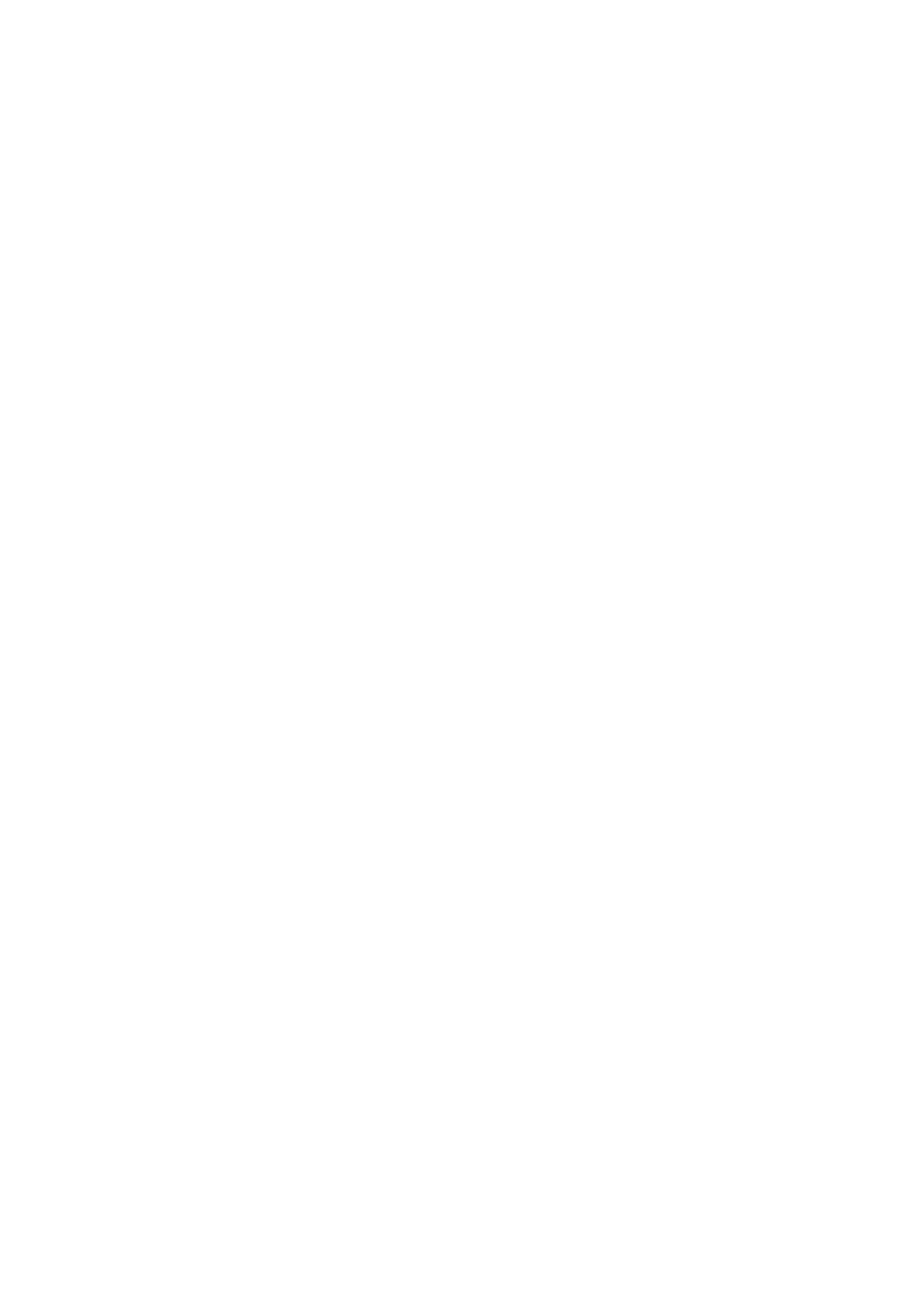### <span id="page-12-0"></span>**FOREWORD**

On December 1st of this year, Germany will take over the presidency of the Group of the 20 (G20) and host the G20 Leaders' Summit in July 2017 in Hamburg. Strategic leadership of the G20 is required to steer the world community toward a sustainable future.

The Group of Twenty (G20) has called upon the Organisation for Economic Co-operation and Development (OECD) to undertake extensive policy analysis and recommendations relative to a wide array of issues, including infrastructure development. The Group views massive investment in infrastructure (e.g., energy, transportation, water) as a prerequisite to boosting growth and advancing job creation and development.

In a continuing effort to foster coherence among economic, social and environmental policies, the Heinrich Böll Foundation engaged the Institute for Human Rights and Business (IHRB) to review key OECD deliverables to the G20 as they relate to infrastructure investment.

2015 gave much needed boost to multilateralism as a way to debate and reach consensus on policy platforms that respond to systemic global challenges. These platforms include the Addis Ababa Action Agenda of the Third International Conference on Financing for Development (July 2015); the UN Sustainable Development Summit (September 2015) which adopted the Sustainable Development Goals (SDGs); and the UN Framework Convention on Climate Change's Conference (December 2015), which adopted the Paris Climate Accord.

Each event not only played an important role in restoring multilateralism, but also set forth ways that nations must individually and collectively implement actions that will achieve universal sustainable development and environmental goals and commitments in the years ahead. For instance, the world community set targets to limit global warming to 2 degrees centigrade over pre-industrial levels. Now, countries must act to implement the two degrees commitment – or, better yet, one and a half degrees.

The OECD, as an organization that advises countries on their investment and development policies, has a solemn obligation to ensure that its advice is consistent with these global commitments. Through its interactions with its members and, more recently, the G20 countries, the OECD occupies a particular position of trust and prestige in the landscape of global economic governance. At the same time, the OECD is not an institution with universal membership. Its 34 member countries are part of the consensus of the UN's 193 member countries. And while the OECD members include the most advanced countries in the world, its advice must also be relevant to the 8 G20 member countries that are not full OECD members.

The Heinrich Böll Foundation calls on the OECD to use its political clout to demonstrate full policy coherence for investment in sustainable development. The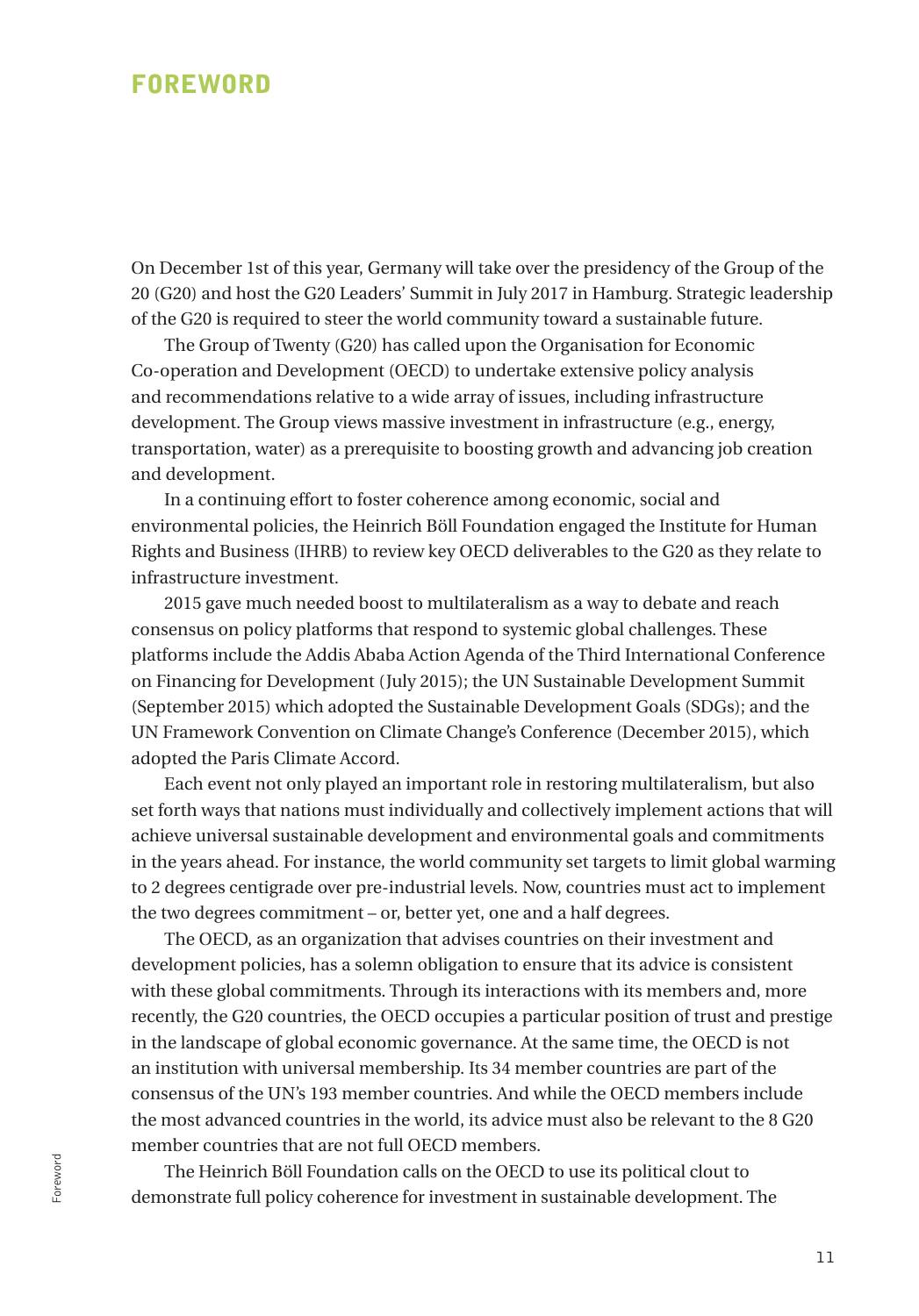OECD has a privileged relationship with the G20 and a powerful voice on policy related to infrastructure investment and development. We also call on all G20 Leaders, not only as members and adherents of the multilateral consensus, but also as the dominant actors in powerful national and multilateral development banks, to align infrastructure with sustainable development. To achieve effectiveness, the OECD and its Members must shatter the wall that divides financial and economic decisions from sustainable development considerations. It is crucial that Germany, which follows China as the next President of the G20, provide leadership to this end. Working with more universal institutions, the OECD and the G20 must take action to implement the multilateral consensus on sustainable development and climate goals, and lead the world by example.

Barbara Unmüßig, President Heinrich-Böll-Stiftung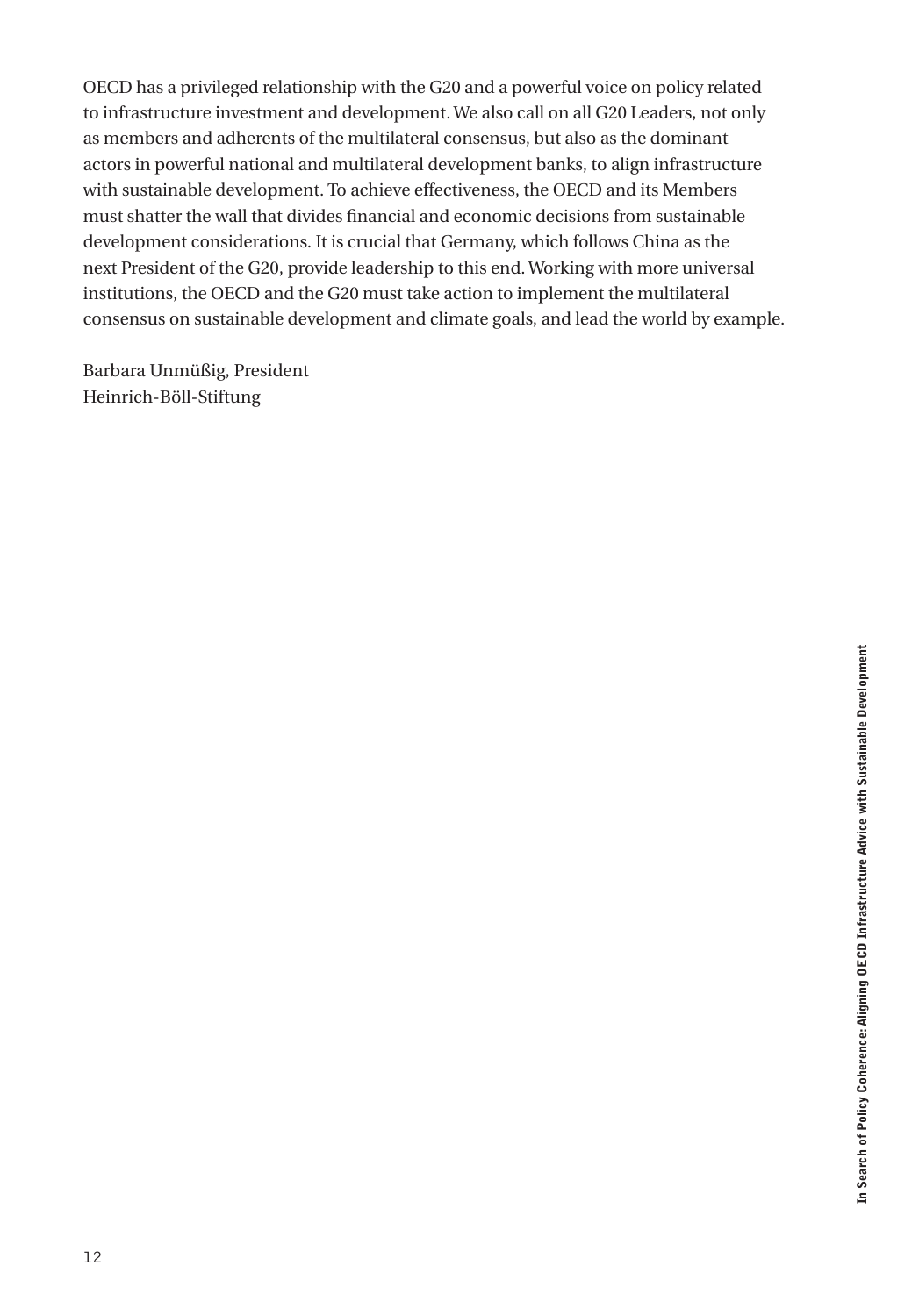### <span id="page-14-0"></span>Executive Summary

#### Purpose of this research

Infrastructure occupies an important space in the deliberations and actions of the Group of Twenty (G20) nations. Infrastructure investment has dominated the G20's attention since February 2014, when the G20 "finance track" managed by the G20 finance ministers and central bank governors launched the Investment and Infrastructure Working Group (IIWG). The G20 relies on large-scale infrastructure investment to produce much needed economic growth, jobs, and development. Under the 2016 G20 Summit process led by the Chinese presidency, the priorities include investment, trade and infrastructure, and for the first time, the new UN Sustainable Development Goals (SDGs).

Comprised of 34 Members, the Organisation for Economic Cooperation and Development (OECD) is an international organisation dedicated to promoting policies that will improve economic growth, prosperity, and sustainable development. It is an active partner with the G20 nations, including in the area of infrastructure investment. Among the international organisations working with the G20, the OECD is one of the more visible and prolific. Some argue that the OECD Secretariat has evolved into a "quasi-Secretariat" for the G20. While that may not be the OECD's official position, the OECD dedicates significant financial and human resources in its engagement with the G20, including generous support for the work of the IIWG.

Considering these important roles and expenditures, this report asks whether the OECD policy advice to the G20 in the thematic area of infrastructure investment and development supports the sustainable development aspirations of the G20 nations and their readiness to implement the SDGs.

To respond to this question, this report provides an analysis of existing OECD documents and recommendations aimed at strengthening the OECD's engagement with the G20 in the area of infrastructure and sustainable development, in addition to offering suggestions for other actors advising or researching the activities of the G20.

### Research methodology

In considering the question of whether the OECD's infrastructure policy advice to the G20 is coherent with sustainable development and the SDGs, this report sought answers in 14 key OECD documents on infrastructure investment and development (the Core Documents) and four documents on sustainable development or the SDGs.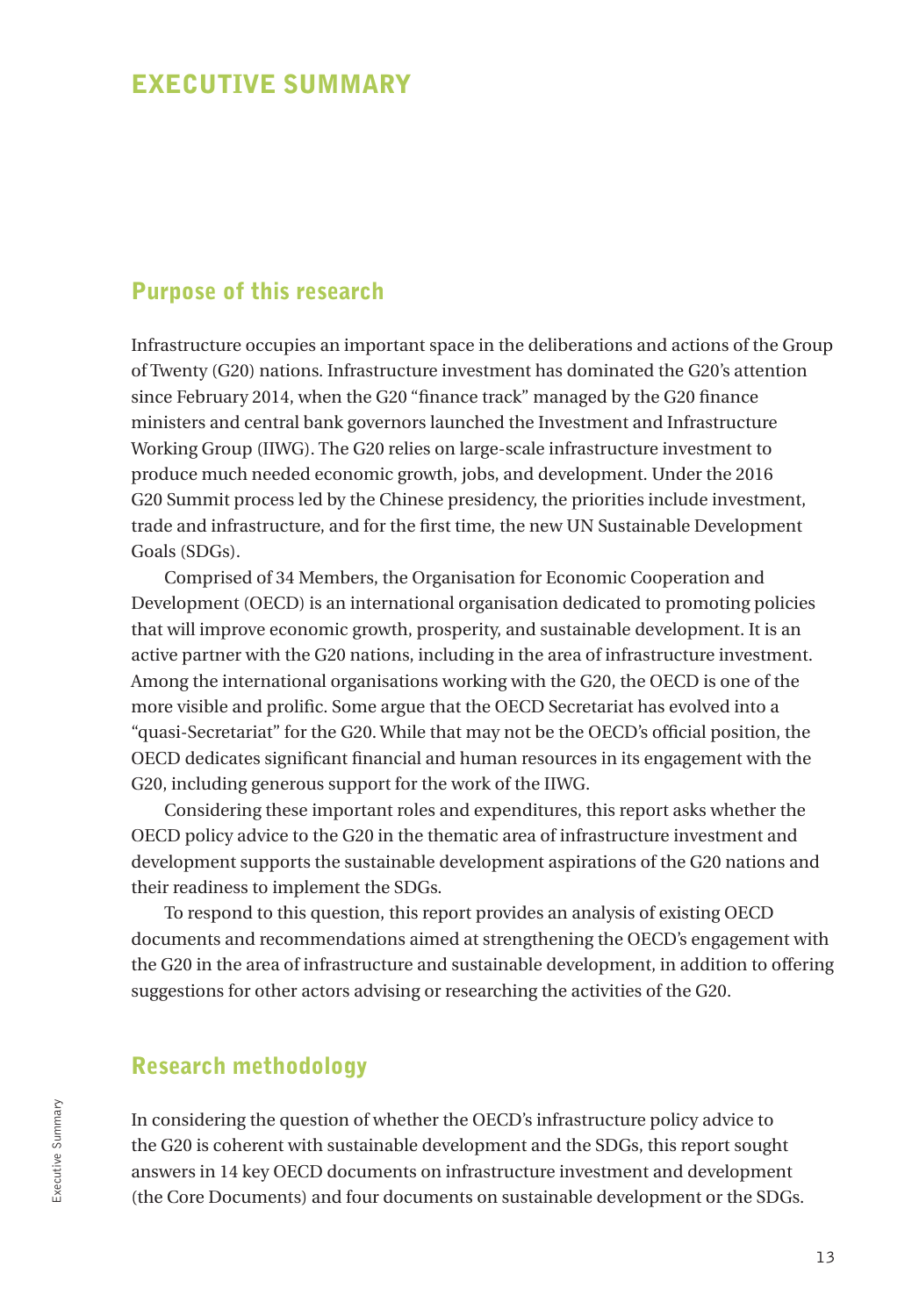These documents were chosen from a large pool of OECD documents using several filters, including thematic areas, document type, intended audience, and publication year. The authors then posed five research questions, adapted from the five levels of policy coherence identified in recent OECD advice to countries on how to achieve policy coherence for sustainable development (*Framework for Policy Coherence for Sustainable Development* (PCSD) (2015)). In addition, the authors also chose four sub-thematic areas within the OECD's infrastructure work (investment policies and strategies; long-term investment; public procurement; and public-private partnerships (PPPs) and analysed them separately.

The analysis that follows results from a careful review of the Core Documents and others specifically named in the report. The authors recognize that a vast array of documents related to infrastructure exists within the universe of the OECD's library of work, and that findings and conclusions of this report may have differed if another set of core documents were identified following a different logic and filtering process.

### Research questions and summary of findings

Question 1: Has the OECD adequately aligned its infrastructure investment and development work with sustainable development? Did it anticipate the adoption of the SDGs in order to prepare its Members and other G20 countries to meet their commitments to sustainable development?

The Core Documents treat sustainable development unevenly. Most of those addressed to the G20 lack any significant sustainable development content or advice on how to prepare for the SDGs, particularly Goal 9 concerning resilient infrastructure. While the SDGs only came into effect in 2015, they were preceded by three years of preparation and 15 years of collective experience of implementing the Millennium Development Goals (the MDGs). The OECD has a parallel track of work on sustainable development and the SDGs, which does not seem to have informed the OECD's infrastructure submissions to the G20. The OECD also has an established programme of work on "green infrastructure," but this is treated as a niche sector separate and apart from "regular" infrastructure. This gap in the OECD's outputs to the G20 does not encourage the G20's nascent efforts to integrate the SDG targets with investment, growth and infrastructure tracks of work.

The rotating presidency of the G20 results in short-term agendas that constantly shift and adjust from year to year. The OECD staff members who commented on this research stressed the "specific constraints within which the OECD is operating when contributing to the G20 (country-driven process, complex political environment, very specific terms of reference set by members for our contributions, etc.)." As for the IIWG, it is comprised of central bank governors and ministry of finance officials. Reportedly, the IIWG refuses any offer for sustainable development advice in relation to infrastructure in an effort to avoid duplication with other working groups. This seems to result in a narrow work programme, based on traditional (and outdated) approaches to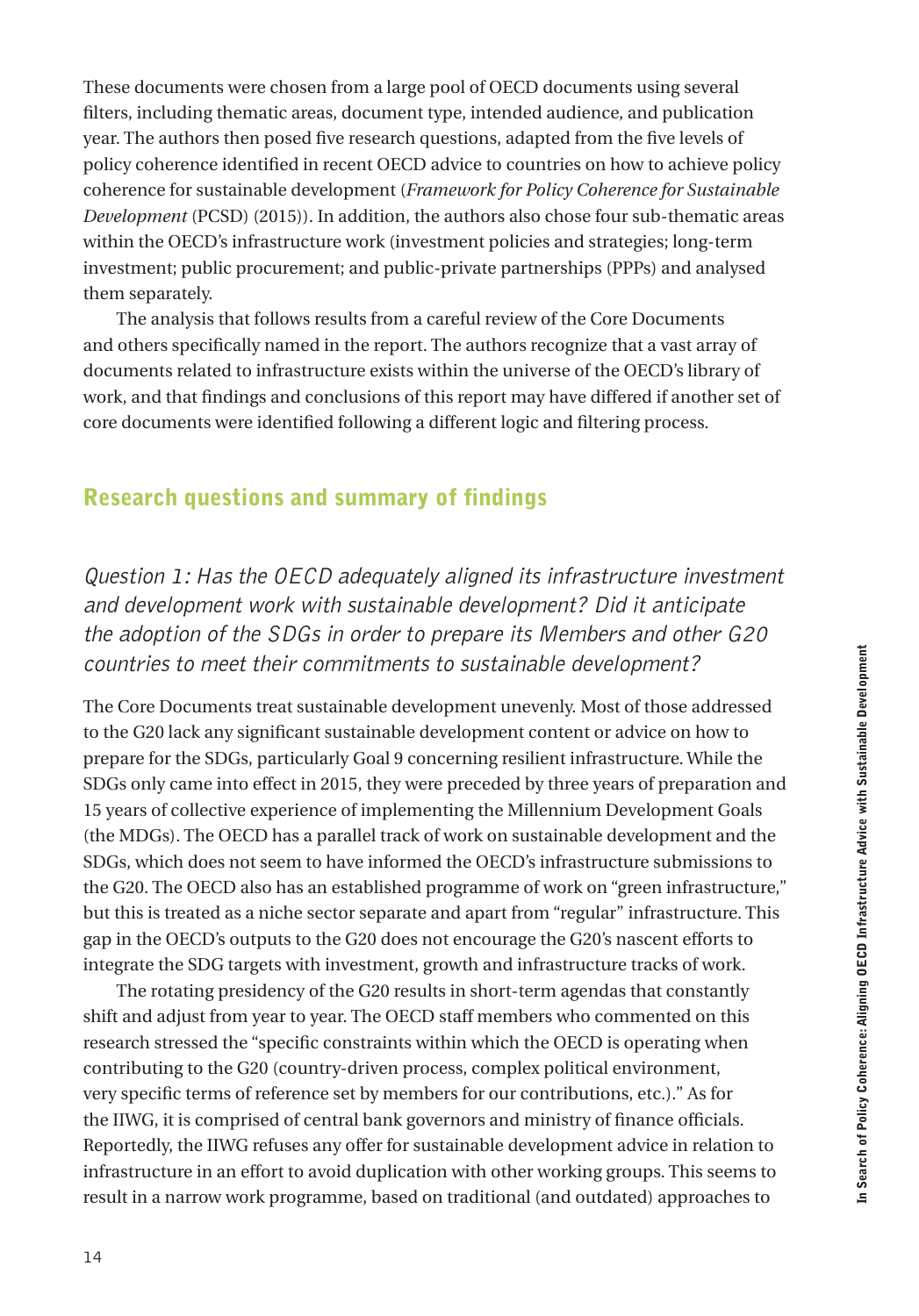promotion of infrastructure investment. However, there is no way for those outside the relationship to know exactly how it works.

These constraints, if true, undoubtedly render engagement with the IIWG and the G20 finance ministers and central bank governors on sustainable development particularly challenging. Nonetheless, it should also be noted that the OECD enjoys intimate ties with the G20. It publishes numerous reports for the G20 that are often co-branded with the G20, many of which are prominently packaged and disseminated for public consumption. Furthermore, the very G20 countries have endorsed multiple international commitments on sustainable development and are now bound to implement their commitments. By not providing at least a menu of policy options for countries to embrace sustainable strategies for infrastructure investment and development, the OECD risks disregarding the sustainable development responsibilities and goals of its 34 Member countries and of those who are members of the G20 but not OECD Member countries; in fact it risks not serving the interests of the multilateral community.

Question 2: Does the OECD enable its Members and other G20 countries to forge their own paths on infrastructure development, informed by best available advice? Is this advice driven by a vision of infrastructure that advances the SDGs?

No coherent OECD vision of sustainability in infrastructure can be detected within the Core Documents. Across the board, a common denominator points to a traditional approach that focuses on economic infrastructure, such as mass urban transport systems, sustainable housing, roads, water, energy, plus water and sewage and waste management, considered key to economic development and deserving of massive investment flows. Social infrastructure (hospitals, schools, and prisons), infrastructure for disaster risk management, as well as new infrastructure, such as the Internet, do not play a key role in OECD's advice to the G20 on infrastructure. This is also the case with OECD's work on green growth and infrastructure, as mentioned above. This limited vision could affect the OECD's effectiveness in supporting universal aspirations and those of individual countries for diverse infrastructure investments that support economic growth and sustainability in a holistic manner.

## Question 3: How does the OECD define an "enabling environment" for infrastructure investment and development? Do environmental and social indicators appear alongside economic indicators?

The OECD's work is geared toward facilitating infrastructure investment. Sustainable development perspectives are either missing or come across as an afterthought in existing indicators and checklists for infrastructure investment, produced for the G20 and particularly the IIWG and the G20 finance ministers and central bank governors.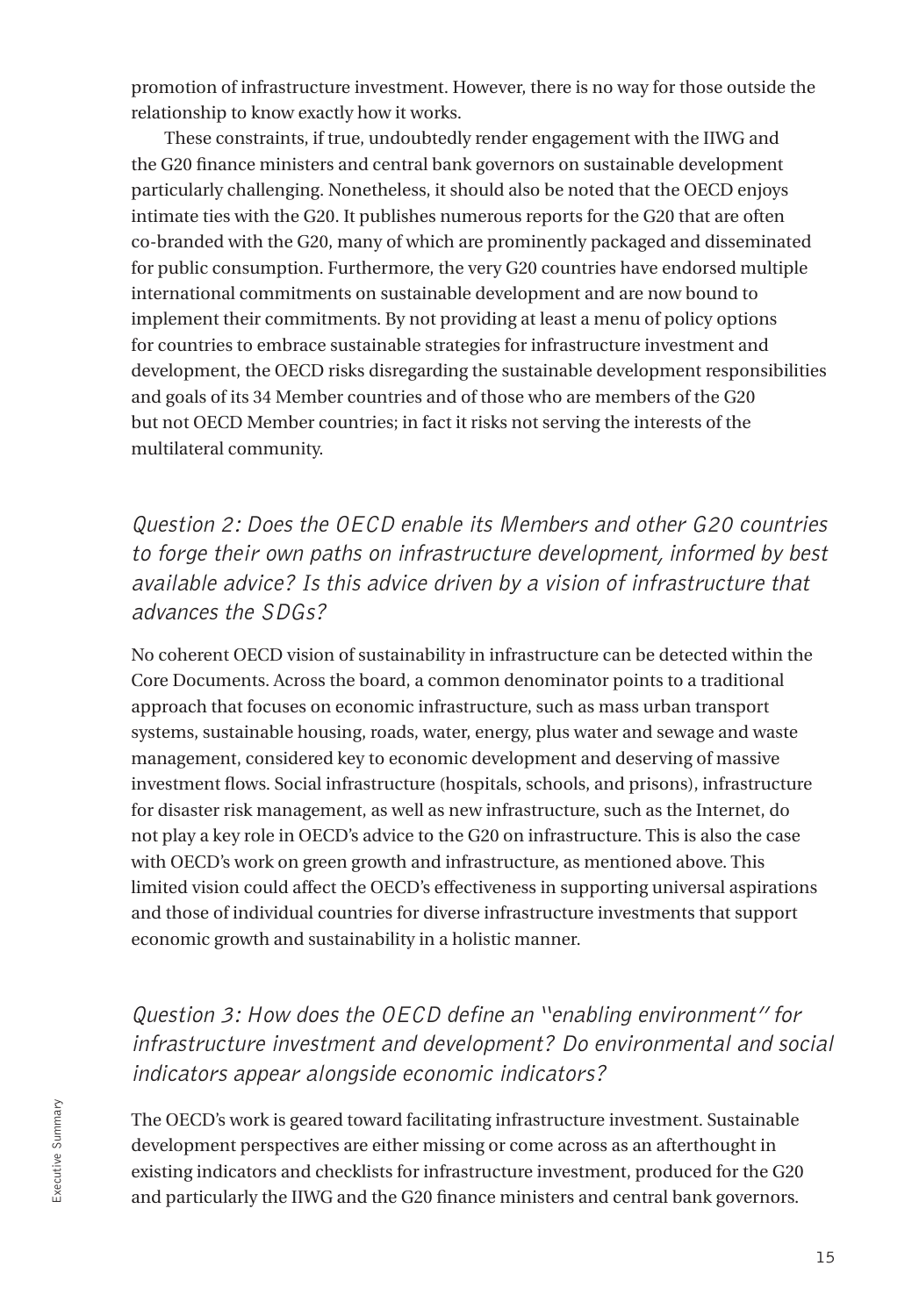The desirable enabling environment for investment as presented in the Core Documents favours investors, and lacks considerations for users, stakeholders, and citizens. The OECD indicators also miss the opportunity to incorporate environmental, social and governance (ESG) factors as enablers of responsible investment in infrastructure.

Question 4: How does the OECD address sustainable development in relation to the G20's infrastructure investment and development strategies? How are issues concerning responsible business conduct and ESG considerations (as embodied in the OECD Guidelines for Multinational Enterprises, and the Principles for Corporate Governance) explained in the context of the infrastructure theme?

The OECD's track record is mixed when it comes to integrating responsible business conduct and ESG considerations in infrastructure investment and development policies. These issues are addressed well in earlier OECD work (not directed to the G20), especially publications focused on the private sector and public-private partnerships (PPPs). In contrast, such content is almost entirely missing from the more recent reports concerning public sector governance of infrastructure, including those Core Documents submitted to the IIWG and the G20 finance ministers and central bank governors. As a result, the OECD misses the opportunity to fully integrate ESG considerations in traditional macroeconomic concepts and tools. This sends a message to the G20 central banks and finance ministries that policies to encourage sustainable development and responsible business conduct are of little or no relevance to improved public governance of infrastructure.

## Question 5: Is OECD advice to G20 member countries informed by external and stakeholder initiatives, research, evaluations and lessons learned on infrastructure and sustainable development?

Since the OECD's membership excludes eight G20 countries, it is especially important that the organisation's products draw from a wide array of sources, engage in systematic monitoring, evaluation, and learning from past policy advice on infrastructure investment and development (including in non-Member countries). But there is little evidence of such practices in the Core Documents, which rely excessively upon the World Bank and its own institutional points of view, and do not give due weight to third party research findings. The result is that the OECD's analysis and policy advice to governments risks operating in a partial vacuum, informed almost entirely by its own internal research and largely closed to external views and evidence, including innovative ideas and constructive critiques of traditional approaches to infrastructure.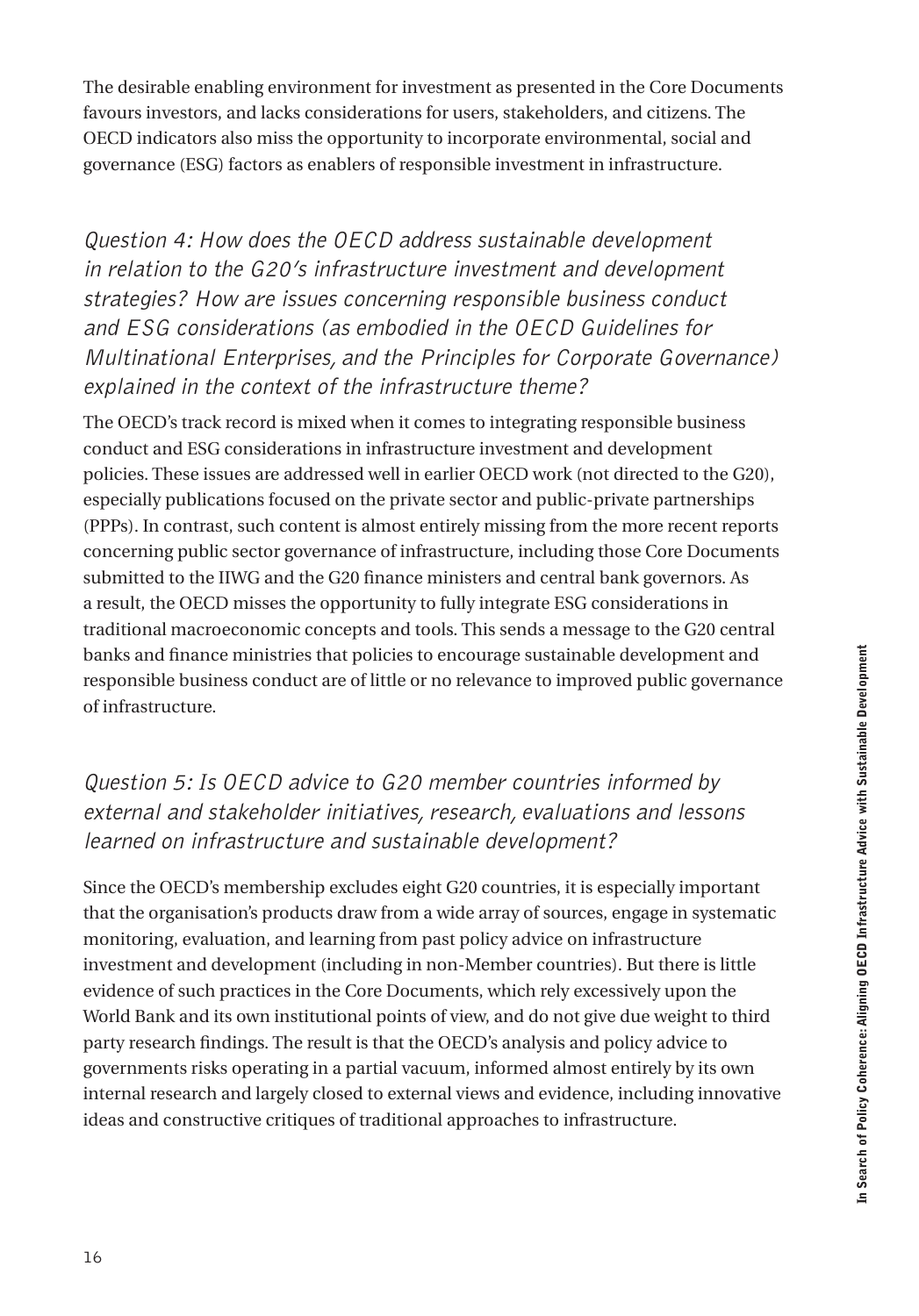#### Summary of thematic area findings

#### Investment policy and strategy

2015, the year that the G20 was led by the G20 Troika — Turkey, China, and Australia — marked the beginning of the OECD's large scale work on G20 Investment Strategies, which involves an ambitious survey of G20 countries' own prioritization of investment strategies. The OECD admits that there is scope for improvement when it comes to strategies around responsible business conduct and green dimensions. The next round of interactions with the G20 presents an opportunity for the OECD to actively disseminate policy advice on these issues found in other existing bodies of OECD work, such as the two chapters on infrastructure and responsible business conduct found in the updated 2015 OECD flagship publication, the *Policy Framework for Investment*.

#### Long-term investment

Over recent years, the OECD has invested heavily in the exploration of how to promote new sources of long-term investment in infrastructure. Somewhere in the process, investment volume seems to have become a goal in and of itself, rather than a means to a sustainable outcome in infrastructure investments. The current lack of attention to responsible investment in this area is a significant shortcoming. As the OECD continues to forge ahead in this area, embedding responsible investment and the environmental, social, and human rights dimensions of investment in its policy advice, consistent with its Guidelines for Multinational Enterprises, will be a welcome development.

#### Public procurement

In view of multiple country achievements in promoting sustainable procurement, the OECD's current approach to public procurement, which distinguishes between the primary policy objective ("value for money") and a secondary policy objective (sustainability considerations) appears out of date. On the other hand, the value of OECD work in public procurement may be in its peer review process where countries exchange implementation information.

#### Public-private partnerships (PPPs)

Although the OECD's drive for expanding the use of the PPP modality has not abated, it does seem sensitised to criticisms about PPPs, such as risk sharing (e.g., states' contingent liabilities, wholesale risk transfers to the private sector). It is also aware of the general lack of capacity, management, and oversight in such arrangements, including in its Member countries which are, by definition, more advanced than other countries. As a result, the OECD's focus turned from the private sector aspects of infrastructure to public governance in this area, which is a welcome development. However, in the process, the OECD seems to have paid little attention to public sector responsibilities to regulate and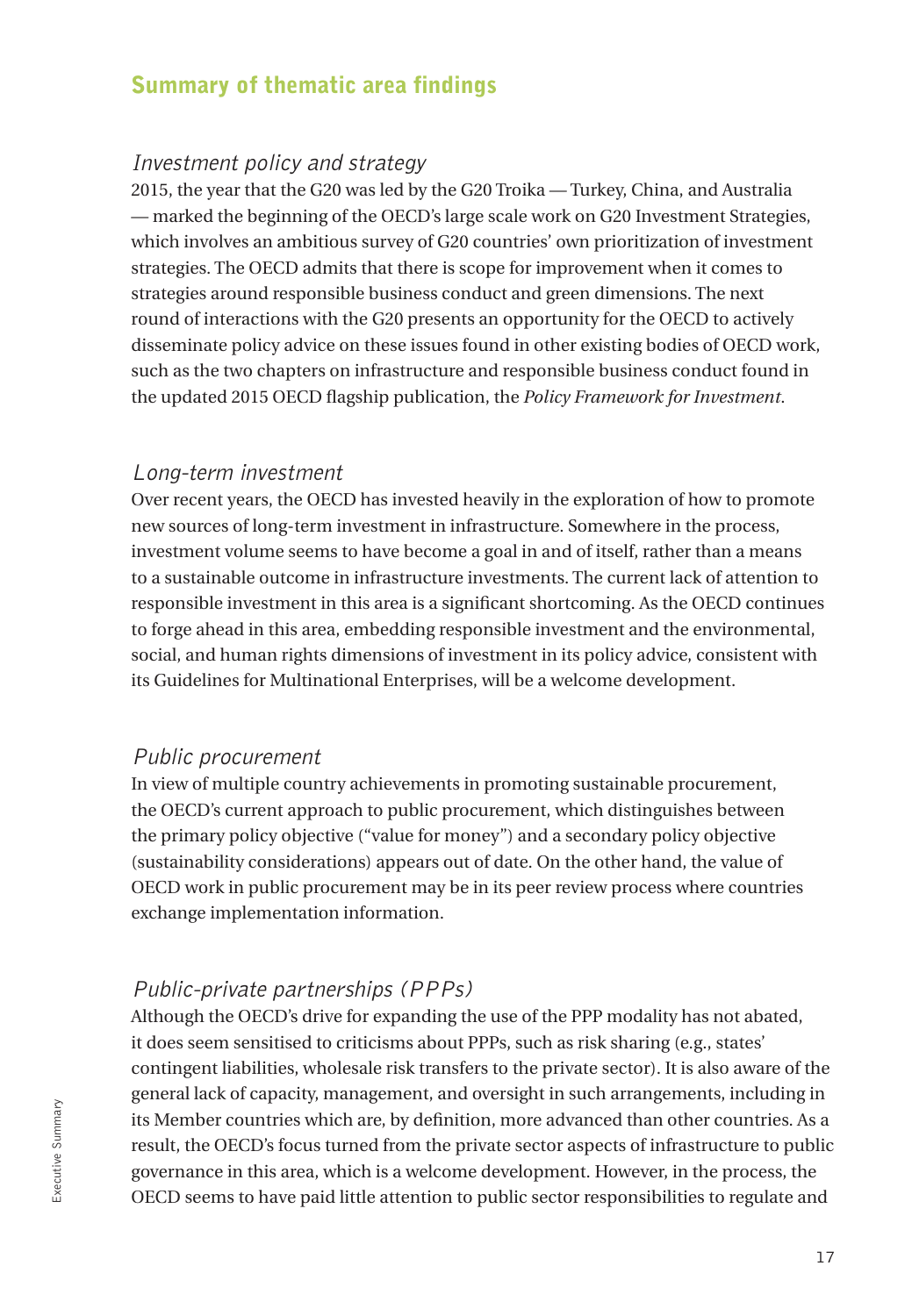provide guidance on ESG in infrastructure investment and development, as evident from the recent OECD submission to the G20 in this area. This is one of the areas requiring greater focus in the near future.

### Conclusions and recommendations

OECD policy advice on infrastructure investment and development set out in the Core Documents, which define the scope of this report, lacks coherence for sustainable development from multiple perspectives, such as coherence with global goals and countries' aspirations, coherence with economic, social and environmental policies, coherence with the OECD's own position on sustainable development, and coherence with initiatives and actions of external actors. The overall thrust of its infrastructure policy advice to the G20 is insufficient to provide the G20 countries with a reliable roadmap to achieve sustainable development goals through infrastructure.

While this research did not focus on the actual interactions between the OECD and the G20, it can be assumed that the policy coherence deficit described above is attributable to both sides of the supply and demand relationship. The powerful finance track does not wish to be burdened by sustainability aspects of infrastructure investment, so it relegates these aspects to the "Sherpa track." The OECD's silos serve the unidimensional wishes of the G20 finance ministers and central bank governors, and the G20 reciprocates with closer ties to the OECD.

This observation is especially concerning, given the fact that the G20 countries have the power to replicate and lock in good or bad models of infrastructure investment in powerful ways for decades. For example, the G20 emphasis on mega-projects means that there are enormous "ripple effects" of the models undertaken on public budgets and governance, society, and the natural environment. G20 precedents could encourage uptake by other countries following the footsteps of the G20.

The research findings discussed in this report also raise basic questions with respect to the OECD's internal workings and culture, and the overall reach, efficiency and effectiveness of its infrastructure-related output, especially in view of what must be significant expenditures involved in engaging with the G20.

Taking these conclusions and questions into consideration, this report suggests that the OECD re-examine its work program and structure to draw out its existing positions on sustainable development and the SDGs (as well as the positions of institutions with broader or universal membership). This could assist the G20 and other bodies in achieving the multiple levels of policy coherence discussed above.

The OECD should review its existing approaches and tools to offer different modalities of engagement with the G20. The OECD's value added may include its ability to convene and survey policy makers, organise peer reviews on specific thematic areas, and promote an interactive platform among policy makers, experts, and stakeholders. Its Multi-Dimensional Country Reviews may be a tool to effectively engage the G20, as well as the OECD Development Centre, which has not significantly participated in advising the G20. With a Governing Board of 50 countries that include 24 non-OECD Member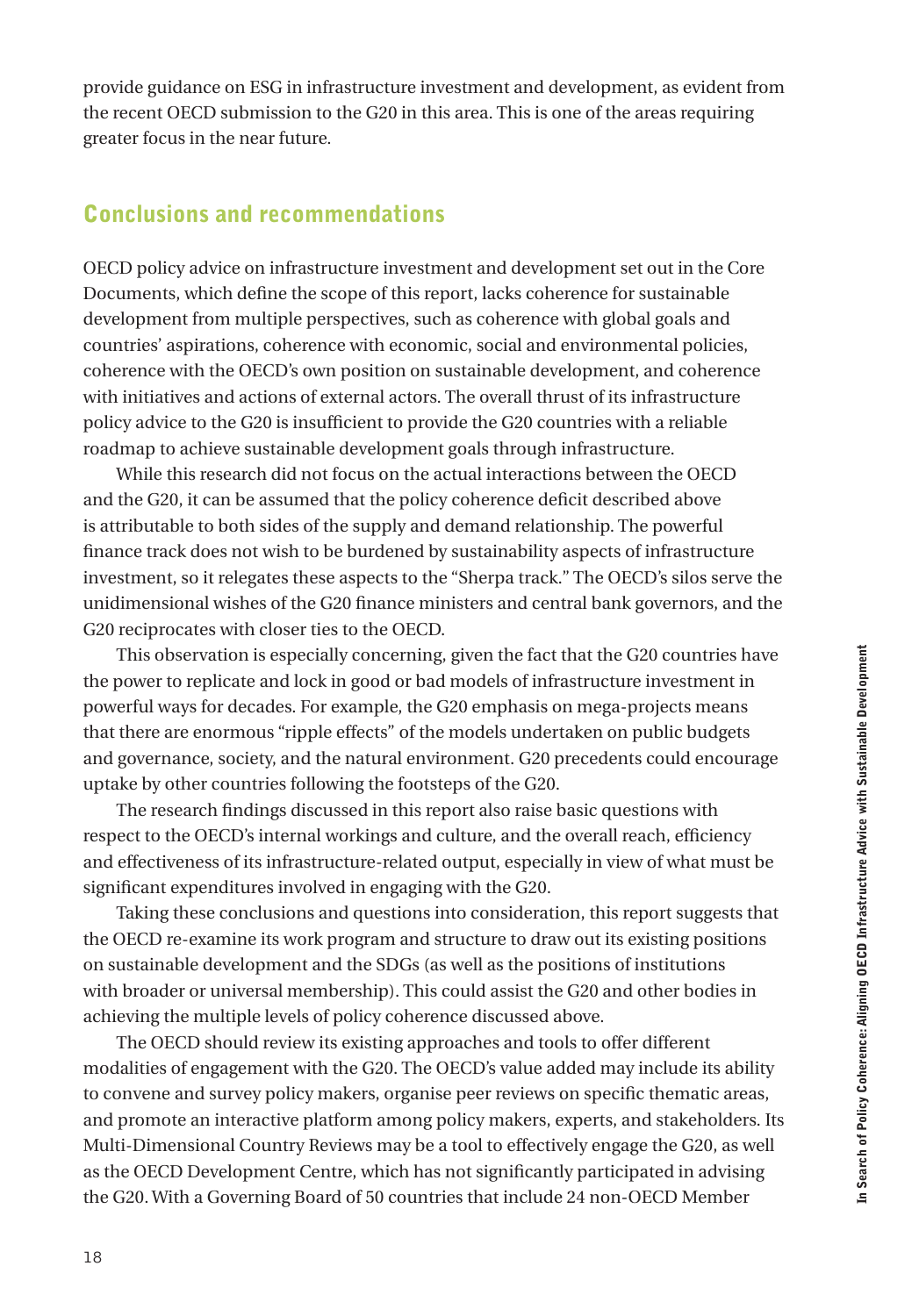countries, it could provide a fresh perspective in relation to OECD policy advice.

With the China-led G20 Summit in September 2016, and the German G20 Presidency commencing thereafter, there will be multiple opportunities for the OECD to put its expanded capabilities to better use. These capabilities will complement the competences of other G20 resource organisations with universal membership to encourage the integration of sustainable development dimensions in such activities.

While the foregoing recommendations address the OECD Secretariat, they should also inform the decisions of OECD Member countries, who prioritise, set programmes of work, and allocate resources for various OECD units. At the same time, the OECD should continue to engage actively with Key Partner and non-Member countries (including countries which are members of the G20, but not the OECD).

For those engaged in the activities of the G20, this report advocates that the G20 member countries demand "state of the art," integrated, and multidisciplinary policy advice from the OECD, including advice on infrastructure investment and development that places sustainable development at its core. Changes in the OECD must be reciprocated by the IIWG and the G20 finance ministers and central bank governors asking for coherence in OECD's policy advice.

As for civil society and academia, advocacy efforts should continue to aim at more coherent infrastructure policy advice from the OECD in line with the organisation's own recommendations to countries on policy coherence for sustainable development.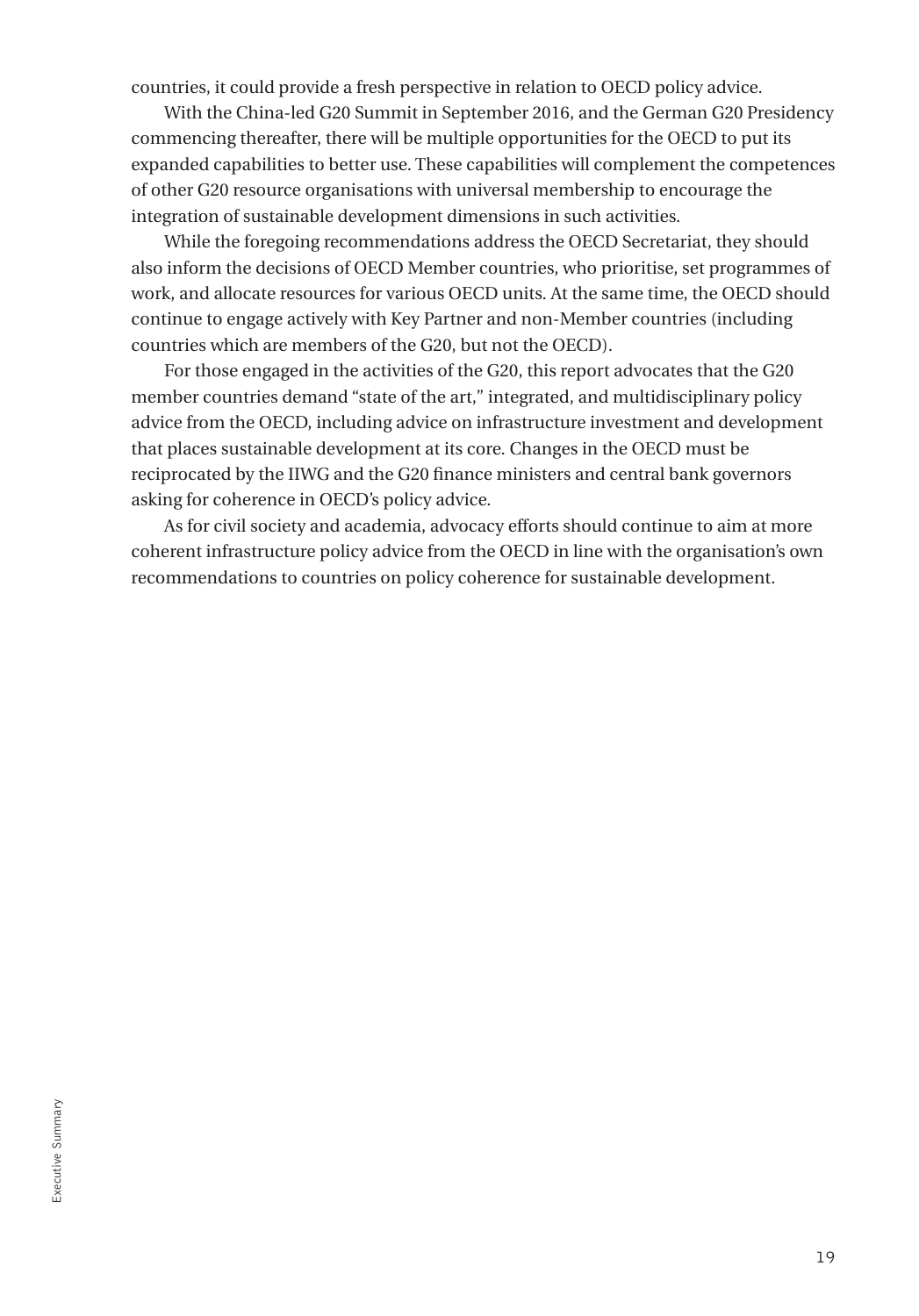# <span id="page-21-0"></span>1. Objective of This Report

In February 2014, the Group of Twenty (G20) launched the Investment and Infrastructure Working Group (IIWG) under the finance track of the Australian G20 presidency. Since then, the infrastructure issue began to dominate the attention of the G20. The G20 is an informal group of 19 member countries and the European Union. It views high levels of infrastructure investment as a crucial means to restore global economic growth, job creation and development.

In the 2014 Australian Summit communiqué, the G20 Leaders prioritized work to "facilitate long-term financing from institutional investors" to scale up infrastructure investment "from billions to trillions" of dollars.1 For the 2015 G20 Summit in Turkey, the G20 produced country-specific investment strategies, with each country specifying its strategy around infrastructure investment (among other types of investments). Under the upcoming G20 Summit led by the Chinese presidency, the priorities include investment, infrastructure, trade, and the new UN Sustainable Development Goals (the SDGs).

Comprised of 34 of the most developed countries in the world, the Organisation for Economic Co-operation and Development (OECD) is an international organization dedicated to promoting policies that will improve the economic and social well-being of people around the world.2 Its publications frequently state that the OECD is a unique forum where governments work together to address the economic, social and environmental challenges of globalization.3 While these objectives are common with other international organisations with universal memberships, the OECD membership is by no means universal.

The OECD is an active partner with the G20 nations in a common effort to strengthen the global economy. It is one of the more visible and prolific of the international organisations acting as resources for the G20, often co-branding its reports with the G20. Other resource organisations that serve the G20 include the World Bank Group, the International Monetary Fund, the International Labour Organization and the Financial Stability Board.

Noe van Hulst, Ambassador of the Netherlands to the OECD, wrote that "the OECD Secretariat has evolved into what is increasingly referred to as the "quasi-Secretariat" of G20."4 While this is not the official OECD position, van Hulst argues that this is a natural

<sup>1</sup> Australia G20, "Investment and Infrastructure" (2014), h[ttp://www.g20australia.org/g20\\_](http://www.g20australia.org/g20_priorities/g20_2014_agenda/investment_and_infrastructure) [priorities/g20\\_2014\\_agenda/investment\\_and\\_infrastructure.](http://www.g20australia.org/g20_priorities/g20_2014_agenda/investment_and_infrastructure)

<sup>2</sup> See at: <http://www.oecd.org/about/>

<sup>3</sup> For example, see OECD, "Mapping Channels to Mobilise Institutional Investment in Sustainable Energy," p.145 (2015), [http://www.oecd.org/environment/cc/mapping-channels-to](http://www.oecd.org/environment/cc/mapping-channels-to-mobilise-institutional-investment-in-sustainable-energy-9789264224582-en.htm)[mobilise-institutional-investment-in-sustainable-energy-9789264224582-en.htm](http://www.oecd.org/environment/cc/mapping-channels-to-mobilise-institutional-investment-in-sustainable-energy-9789264224582-en.htm)

<sup>4</sup> See at: <http://oecdinsights.org/2015/11/17/the-rise-of-the-g20-and-oecds-role/>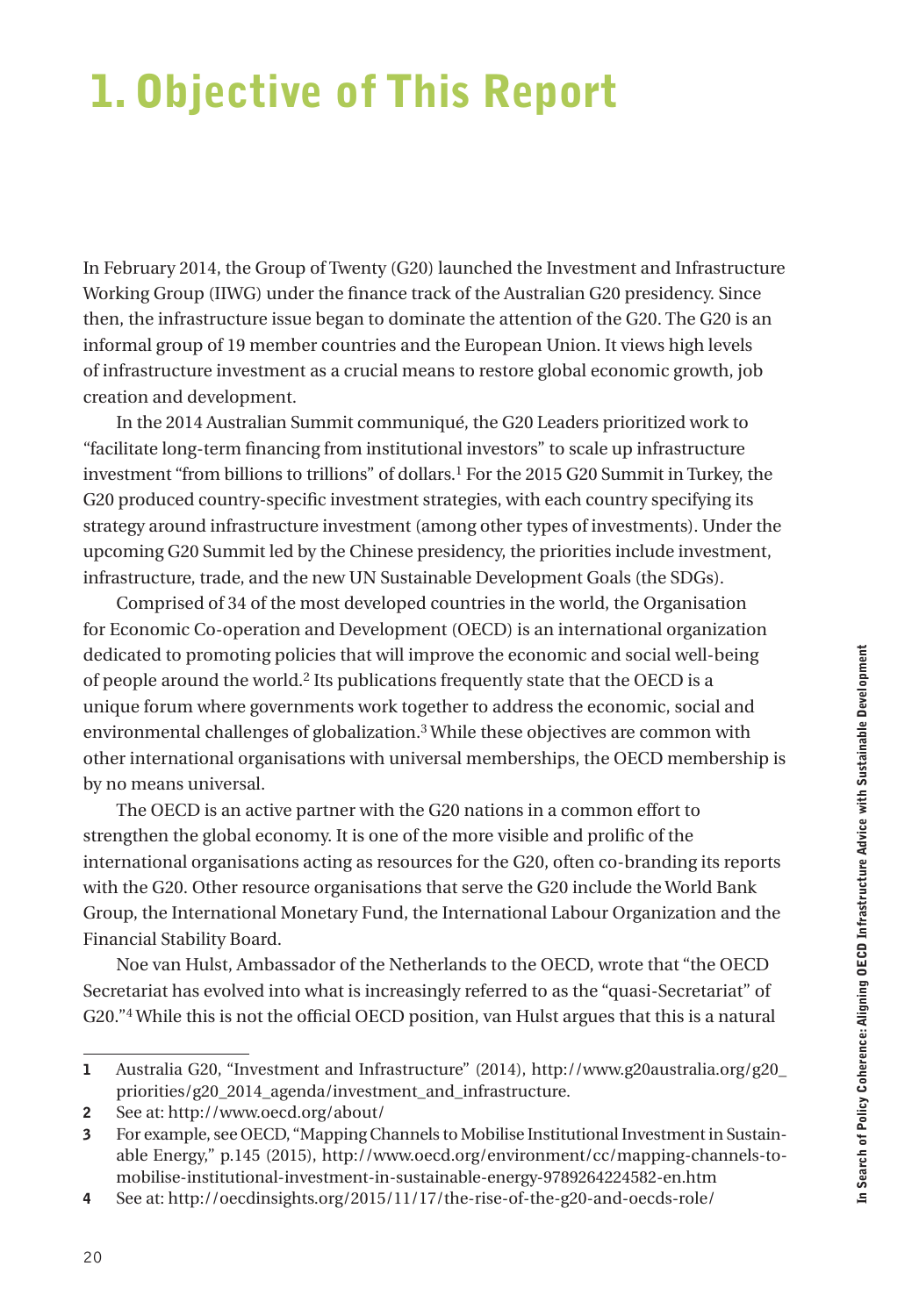development in view of the OECD's competences in data collection, benchmarking, and evidence-based economic analyses in areas that are closely aligned with the broadening G20 agenda.5 Considering this intimate relationship with the G20, and the generous OECD expenditures involved in supporting the G20, this report asks whether the OECD policy advice to the G20 in the thematic area of infrastructure investment and development supports the sustainable development aspirations of the G20 nations, and their readiness to implement the SDGs.

To respond to this question, this report provides an analysis of existing OECD documents and recommendations aimed at strengthening the OECD's engagement with the G20 in the area of infrastructure and sustainable development, in addition to offering suggestions for other actors advising or researching the activities of the G20.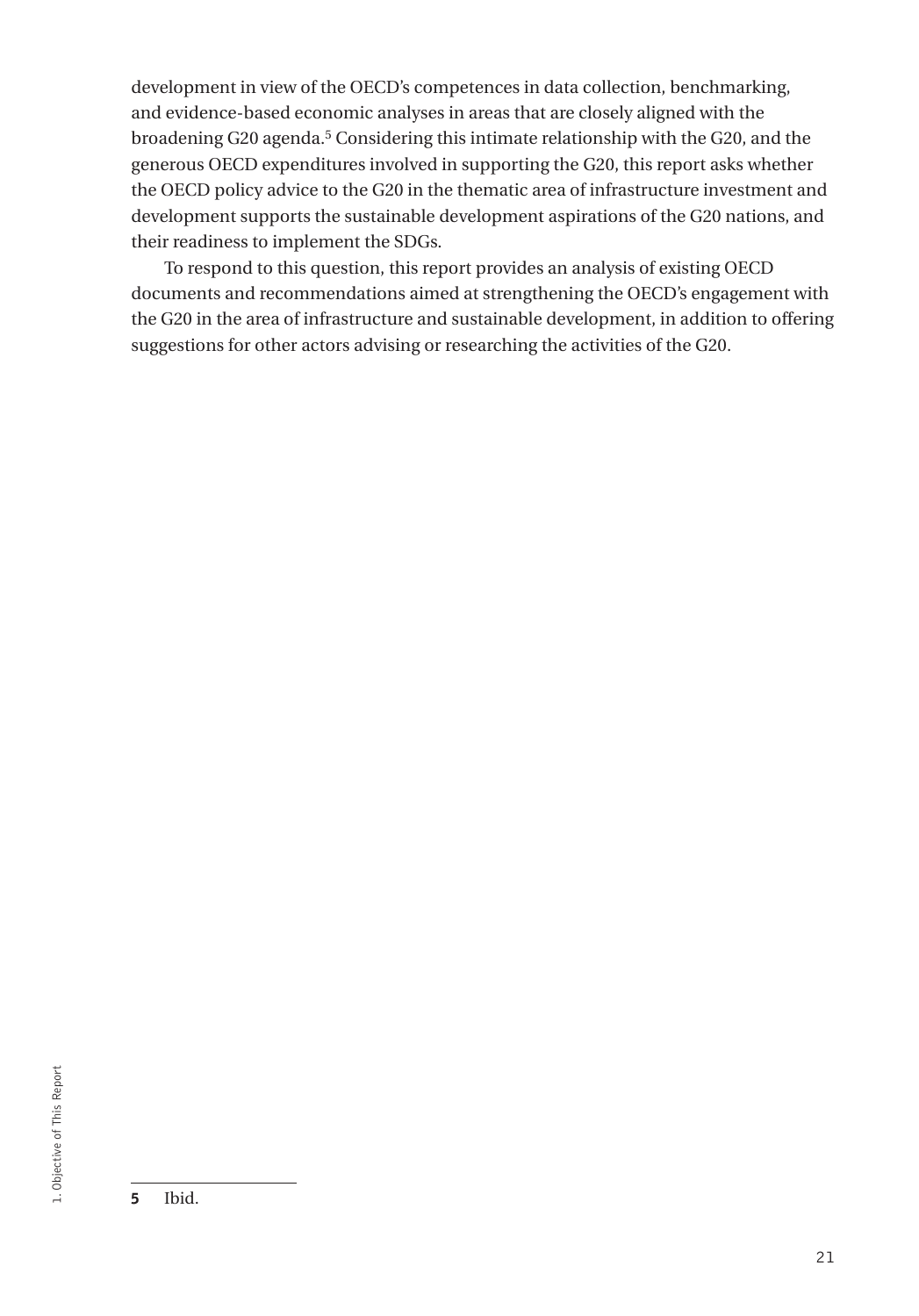# <span id="page-23-0"></span>2. Global Context

2015 saw the role of economic and social infrastructure in sustainable development thrust to the forefront of three extraordinary sets of commitments made by nations. Infrastructure featured prominently in the Addis Ababa Action Agenda,<sup>6</sup> coming out of the July 2015 International Conference on Financing for Development. Countries agreed to establish a Global Infrastructure Forum to identify and address infrastructure gaps, highlight opportunities for investment and cooperation, and work to ensure that projects are environmentally, socially and economically sustainable. It also affirmed the rights of citizens to basic social services, and state obligations to establish national sustainable development strategies and spending targets to pay for these essential services.

This achievement was followed by the September 2015 United Nations Sustainable Development Summit adopting the SDGs, which, among other things, explicitly called for "resilient infrastructure" in Goal 9. Finally, the Paris Climate Conference concluded in December 2015 with an Accord which placed much hope in infrastructure as part of efforts to achieve greenhouse gas reduction and climate change adaptation strategies. Many states submitted their Intended Nationally Determined Contributions (INDCs), some of which have infrastructure components. The ongoing preparatory work toward this year's G20 Summit, to be hosted by China in September 2016, is taking place against the backdrop of these three significant global milestones that all point to the crucial role that infrastructure will play in our immediate and medium to long-term future.

Ensuring financing for these infrastructure projects will be an arduous task. The estimated financing needs for infrastructure development are in the range of US\$4 to 5 trillion annually, with a shortfall of US\$50 trillion projected by 2030.7 The OECD's own *Mapping Channels to Mobilise Institutional Investment in Sustainable Energy* states that the next 20 years will need to see some US\$53 trillion in cumulative capital expenditure on energy supply and in energy efficiency to get the world onto a 2°C emissions path.8

On 1 December 2015, President Xi Jinping announced China's agenda for the forthcoming G20 Summit. He declared that the G20 has reached a "turning point," at which it must progress from managing "mainly short term risks" to addressing the symptoms of "anemic global growth."9 Building on the Turkish G20's "Inclusive

<sup>6</sup> See: UN, "Addis Ababa Action Agenda," (2015), http://www.un.org/esa/ffd/ffd3/pressrelease/countries-reach-historic-agreement.html

<sup>7</sup> IISD, "Ideas and Solutions to Address the USD 50 Trillion Infrastructure Deficit, A Contribution to the 2015 G-20 Summit, Antalya, Turkey" (2015), h[ttps://www.iisd.org/sites/default/](https://www.iisd.org/sites/default/files/publications/G-20-ideas-solutions-infrastructure-deficit.pdf) [files/publications/G-20-ideas-solutions-infrastructure-deficit.pdf](https://www.iisd.org/sites/default/files/publications/G-20-ideas-solutions-infrastructure-deficit.pdf)

<sup>8</sup> Preface, see at: h[ttp://www.oecd.org/environment/cc/mapping-channels-to-mobilise](http://www.oecd.org/environment/cc/mapping-channels-to-mobilise-institutional-investment-in-sustainable-energy-9789264224582-en.htm)[institutional-investment-in-sustainable-energy-9789264224582-en.htm](http://www.oecd.org/environment/cc/mapping-channels-to-mobilise-institutional-investment-in-sustainable-energy-9789264224582-en.htm)

<sup>9</sup> Xi Jinping, "Keynote" p.3 *et seq.* (2015), [http://www.g20.org/English/China2016/](http://www.g20.org/English/China2016/G202016/201512/P020151210392071823168.pdf) [G202016/201512/P020151210392071823168.pdf](http://www.g20.org/English/China2016/G202016/201512/P020151210392071823168.pdf)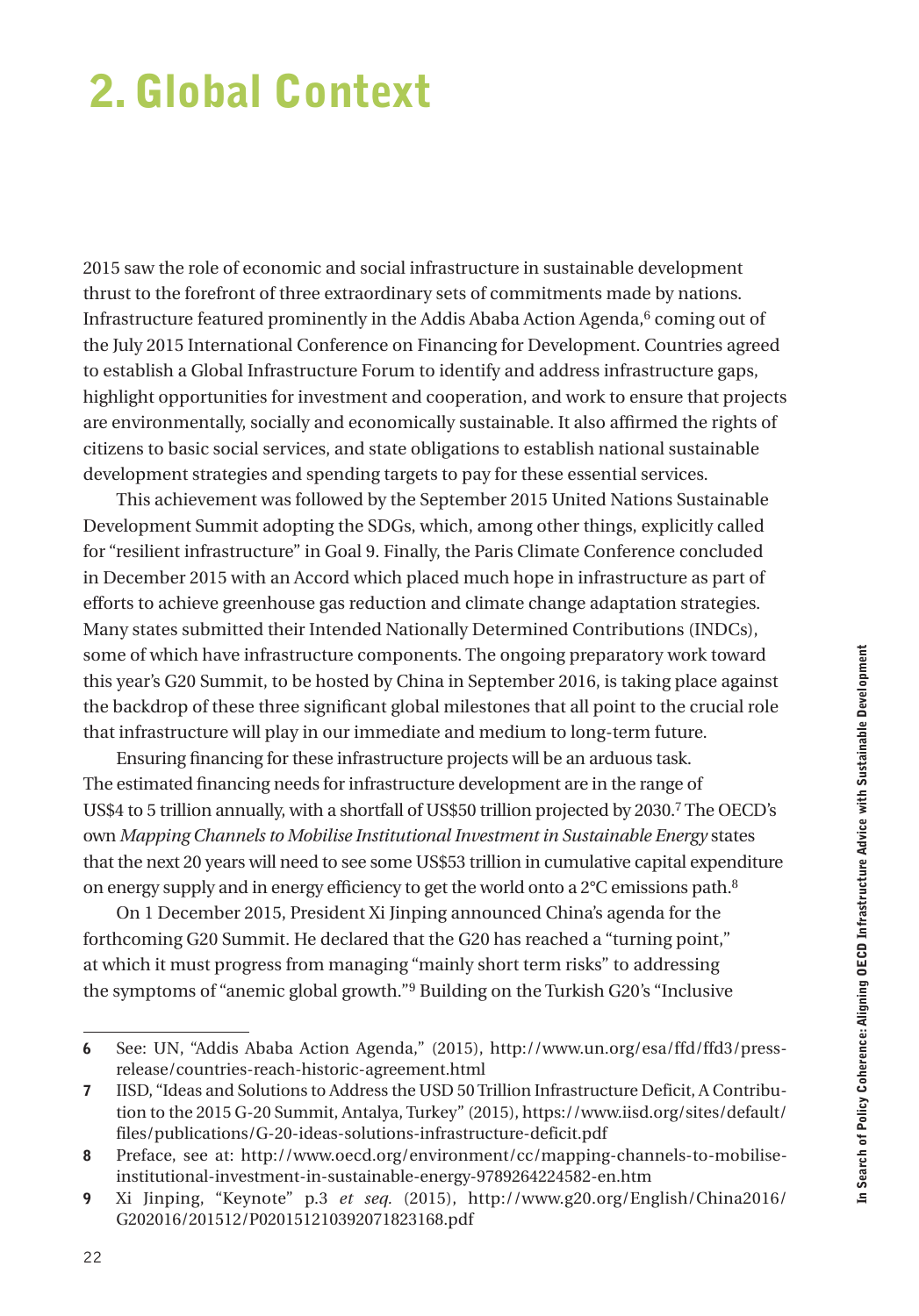<span id="page-24-0"></span>growth" agenda,10 Xi Jinping promised to work towards an "Innovative, Invigorated, Interconnected and Inclusive" global economy, in which the "benefits of economic growth will be equitably shared by people of all countries. To this end, he asked to further consolidate ongoing work streams, and integrate them with the SDG agenda.11

| Year. | <b>Presidency</b> | <b>Priorities</b>                                                               |
|-------|-------------------|---------------------------------------------------------------------------------|
| 2017  | Germany           | ?                                                                               |
| 2016  | China             | Innovative, Invigorated, Interconnected and Inclusive Global Economy.           |
| 2015  | Turkev            | Inclusiveness, Implementation, and Investment for Growth.                       |
| 2014  | Australia         | Global growth and job opportunities. Creation of the Global Infrastructure Hub. |

Box 1: G20 Presidencies

China will further develop the work of G20's Global Infrastructure Initiative, which was launched in 2014 under Australia's presidency to grow the global pipeline of quality, bankable infrastructure projects.12 Traditionally, the G20 has seen infrastructure investment as a crucial means to restore global economic growth. China has promised to continue to promote private investment for infrastructure by exploring diversified and innovative financing approaches, developing market-oriented financial instruments, including equity instruments, Public Private Partnerships (PPPs), capital markets, and attracting institutional investors.

The OECD's work in infrastructure spans almost two decades. Its advice targets policy makers of OECD Member countries and is embedded in numerous documents of various types. Some are high-level recommendations, frameworks and principles backed by the clout of the entire OECD Council, while others are research or working papers, and implementation tools, such as checklists and indicators. Some are in collaboration with other organisations, such as the World Bank Group. The OECD submissions to the G20 range from informal sharing of draft papers to more formal ones endorsed jointly by the OECD and G20 Leaders.<sup>13</sup>

Considering these interactions with the G20, the OECD is in a privileged position to influence the thinking and action of G20 countries. OECD inputs can play a key role in developing the G20's enhanced SDG-inspired agenda. The G20's performance in aligning

<sup>10</sup> According to the OECD, this concept was intended to capture "the ethical, social, political and importantly, economic well-being of a society" — OECD, "G20 Status Report" p.4 (2015), [http://www.oecd.org/g20/OECD-Contributions-to-G20.pdf.](http://www.oecd.org/g20/OECD-Contributions-to-G20.pdf)

<sup>11</sup> Supra 9, p.13.

<sup>12</sup> The Global Infrastructure Initiative was adopted under the Finance track of the Australian G20 presidency, building on work by previous G20 Presidencies. For more detail see: Australia G20, Policy Note "Increasing investment in infrastructure" (2014), h[ttp://www.g20australia.org/sites/default/files/g20\\_resources/library/Infrastructure](http://www.g20australia.org/sites/default/files/g20_resources/library/Infrastructure%2520investment%2520policy%2520note.pdf)  [investment policy note.pdf](http://www.g20australia.org/sites/default/files/g20_resources/library/Infrastructure%2520investment%2520policy%2520note.pdf).

<sup>13</sup> Such as the OECD/G20 Principles for Corporate Governance (2015), [http://www.oecd.org/](http://www.oecd.org/corporate/principles-corporate-governance.htm) [corporate/principles-corporate-governance.htm.](http://www.oecd.org/corporate/principles-corporate-governance.htm)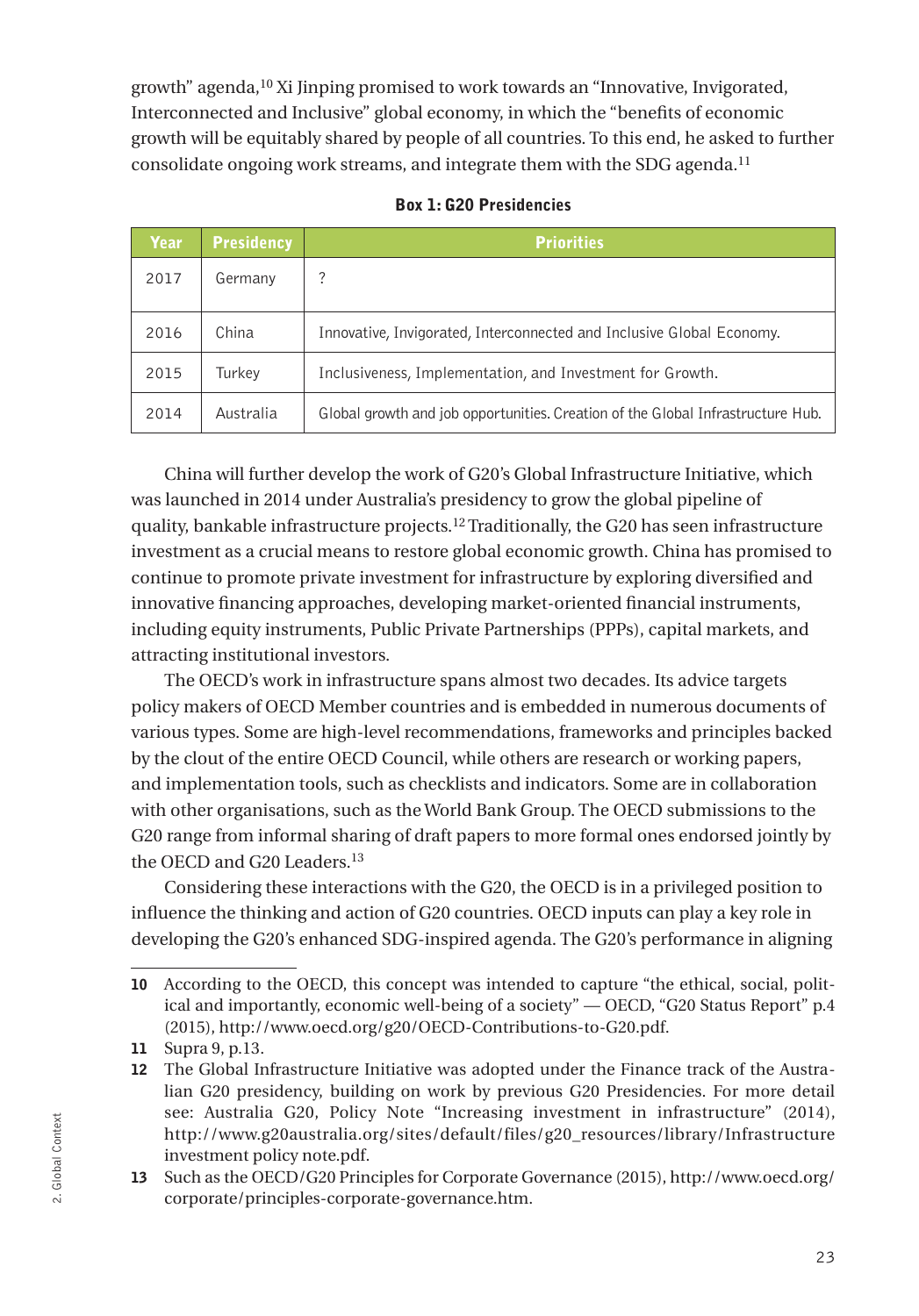<span id="page-25-0"></span>its course with the SDG agenda will in turn profoundly impact country implementation of endorsements and commitments made under the three 2015 global milestones described below.

#### Box 2: G20/OECD

| <b>OECD</b>                                                                                                                                                                                                                                                                                                                                                                                                   | G <sub>20</sub>                                                                                                                                                                                                                                                                                                                                                                       |  |
|---------------------------------------------------------------------------------------------------------------------------------------------------------------------------------------------------------------------------------------------------------------------------------------------------------------------------------------------------------------------------------------------------------------|---------------------------------------------------------------------------------------------------------------------------------------------------------------------------------------------------------------------------------------------------------------------------------------------------------------------------------------------------------------------------------------|--|
| <b>Mission</b>                                                                                                                                                                                                                                                                                                                                                                                                | <b>Mission</b>                                                                                                                                                                                                                                                                                                                                                                        |  |
| The OECD, comprised of 34 Member countries<br>and five key partners (Brazil, China, India,<br>Indonesia and South Africa), seeks to promote<br>policies that will improve the economic and<br>social well-being of people around the world.                                                                                                                                                                   | The G20 is a forum of 19 countries plus the<br>European Union, representing both developed<br>and emerging economies whose size or stra-<br>tegic importance gives them a particularly<br>crucial role in the global economy. Its role is to<br>co-ordinate policies at the international level<br>and to make globalization a smoother, more<br>harmonious and sustainable process.  |  |
| Established in 1961                                                                                                                                                                                                                                                                                                                                                                                           | <b>Established in 1999 at the Finance Ministry</b><br>level with G20 Leaders Summits occurring<br>since 2008                                                                                                                                                                                                                                                                          |  |
| What does it do?                                                                                                                                                                                                                                                                                                                                                                                              | What does it do?                                                                                                                                                                                                                                                                                                                                                                      |  |
| OECD's work is based on continued monitoring<br>of events in Member and non-Member coun-<br>tries, and includes regular projections of short<br>and medium-term economic developments. The<br>OECD Secretariat collects and analyses data,<br>after which committees discuss policies based<br>on this information, the OECD Council makes<br>decisions, and then governments implement rec-<br>ommendations. | The G20 declared itself as "the premier global<br>forum for our international economic coopera-<br>tion." While effectively coordinating a global<br>stimulus in 2008-2010, it has become a global<br>forum to discuss international financial and<br>monetary policies, the reform of international<br>financial institutions and world economic<br>development, among other things. |  |
| Share of global                                                                                                                                                                                                                                                                                                                                                                                               | Share of global                                                                                                                                                                                                                                                                                                                                                                       |  |
| Trade: 60%                                                                                                                                                                                                                                                                                                                                                                                                    | Trade: 80%                                                                                                                                                                                                                                                                                                                                                                            |  |
| World Population: 18%                                                                                                                                                                                                                                                                                                                                                                                         | World Population: 66%                                                                                                                                                                                                                                                                                                                                                                 |  |
| The OECD is an active partner of the G20. Its main contributions to the G20 can be found at:                                                                                                                                                                                                                                                                                                                  |                                                                                                                                                                                                                                                                                                                                                                                       |  |

[http://www.oecd.org/g20/OECD-Contributions-to-G20.pdf.](http://www.oecd.org/g20/OECD-Contributions-to-G20.pdf)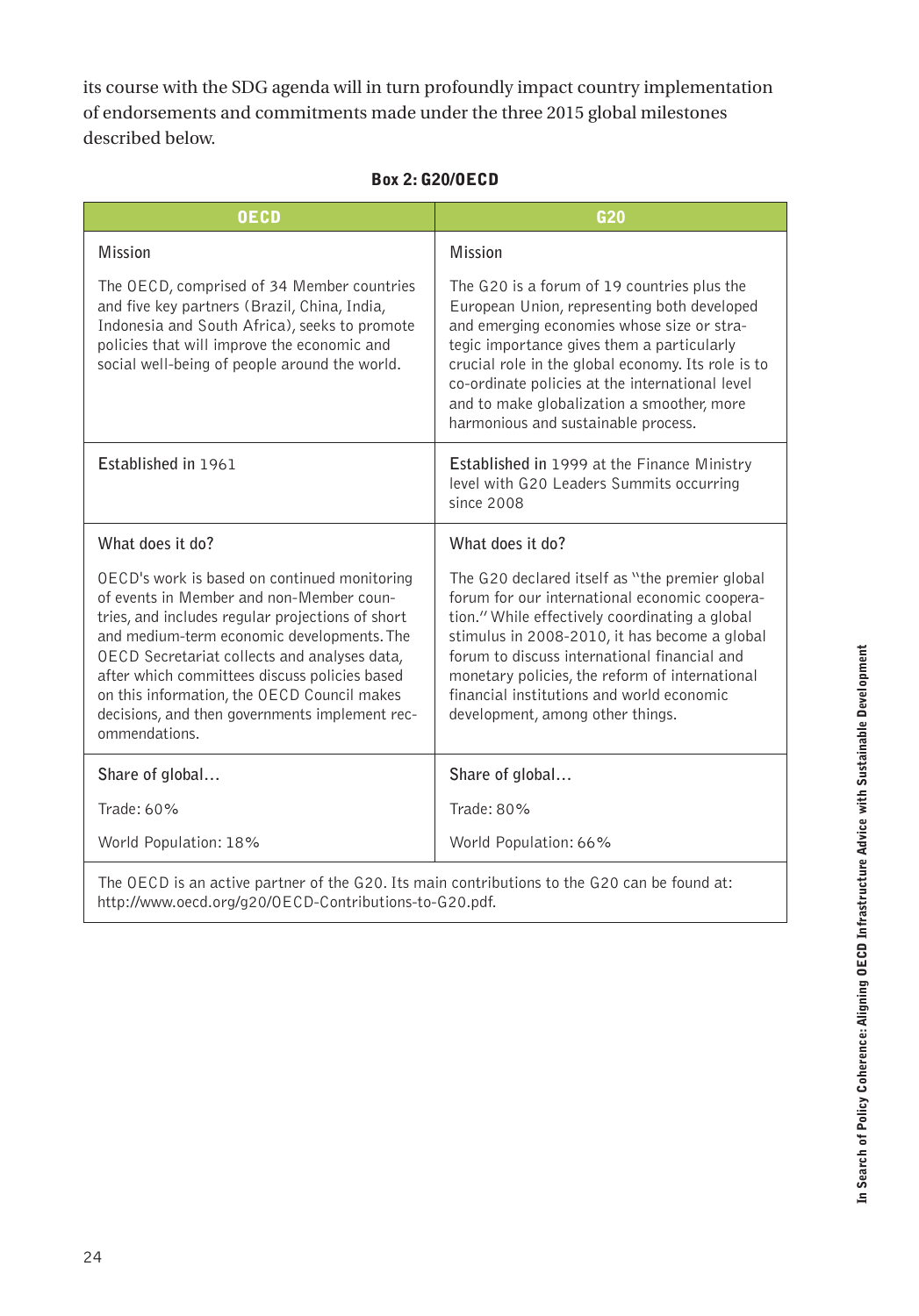## <span id="page-26-0"></span>3. OECD and Sustainable Development

### The evolving global sustainable development agenda

From the 1990's onward, the idea of sustainable development gradually became embedded in the way intergovernmental organizations, national governments, and business enterprises work; it also inspired advocacy of civil society organizations and labor groups, and analysis by influential think tanks. Significant events and initiatives that shaped the concept of sustainable development over the last two decades include the original Rio Summit (1992), the Millennium Development Goals (2000), the Johannesburg or Rio+10 Summit (2002), the Monterrey Consensus on Financing for Development (2002), and the Rio+20 Summit (2012). 2015 saw three key milestone events in sustainable development mentioned above. By now, stakeholders can reasonably expect the OECD to also be conversant in the environmental, social and governance (ESG) dimensions of sustainability (see Box 4) in its operations. This means, among other things, taking broader perspectives of all stakeholders, such as business, local governments, taxpayers, users, communities, women, the poor, and the vulnerable, and reflecting their concerns with respect to both positive and negative impacts of infrastructure projects on the environment and society.

## OECD's evolving sustainable development work

The OECD outputs and programs dealing with sustainable development all stress the paramount importance of policy coherence across different work streams to achieve sustainable development.

Ahead of the SDGs, the OECD initiated an "ambitious policy programme" called the *New Approaches to Economic Challenges* (NAEC), first published in 2012, and "synthesized" in 2015. This large scale work attempts to integrate economic and non-economic considerations in a policy setting. The OECD describes its motivation as follows:

Policy analysis prior to the crisis was often framed in terms of increasing output through supply-side reforms, and improving market efficiency. Growth was often considered too narrowly as an end, rather than a means to improve societal well-being. Moreover, the prioritisation of efficiency over other criteria and a silo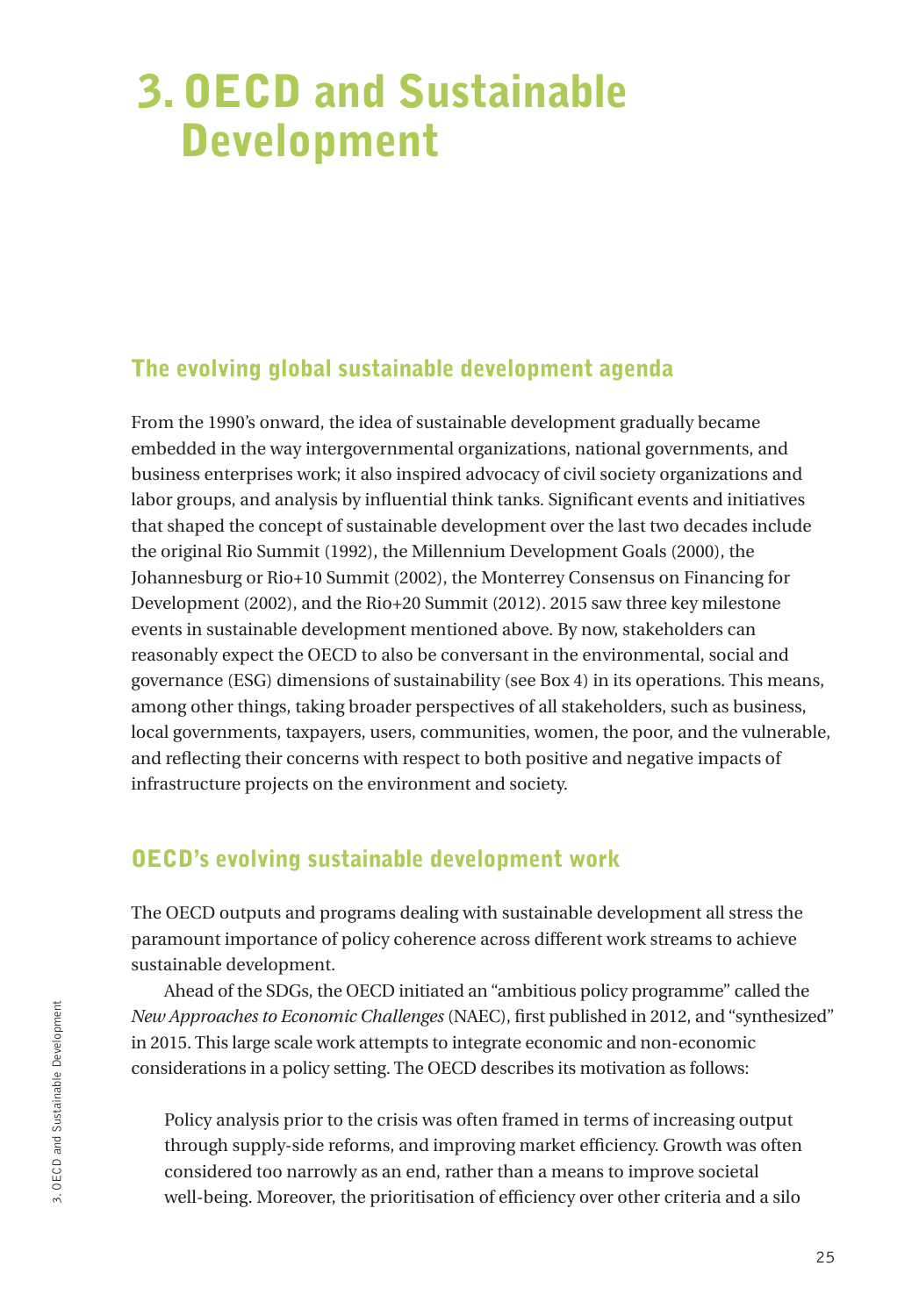approach in policy making tended to underplay issues such as inequality and environmental harm, which were often treated as possible secondary effects to be addressed at a later stage. NAEC makes a strong call to have an integrated approach that considers all these elements at the outset of policy analysis, avoiding compartmentalised approaches. It brings concepts such as fairness and redistribution back to the centre of the policy debate, and considers the impacts of different policy options on well-being.<sup>14</sup>

In 2012, the same year in which NAEC was initiated, the OECD *Strategy on Development* also observed the need to consider "well-being among the population; equity of income and opportunities, as a catalyser for attaining most of the other development goals; inclusive green growth as an essential component of sustainable development; security (conflict and fragility), governance and accountability, justice, social capital, voice and participation and empowerment."15

The OECD addressed the SDGs specifically in two new documents published in 2015 and early 2016 — *Framework for Policy Coherence for Sustainable Development (PCSD), a Self-Assessment Tool to Design, Implement and Track Progress on Mutually Supportive Policies for Sustainable Development* (2015),16 and *Towards an OECD Strategic Response to the Sustainable Development Goals* (January 2016).17 Policy coherence ranks high again on this agenda. The OECD highlights the importance of policy coherence for the achievement of the SDGs by making it the first of four action points within its strategic response:

*Action Area 1: Apply an SDG lens to the OECD's programs of work, and to existing OECD strategies*. … An effort to mainstream the SDGs across the OECD's work will also see existing thematic strategies (e.g. innovation strategy, skills strategy, green growth strategy…) being revisited to make them "SDG-aware," ensuring that they support the achievement of the SDGs where relevant.<sup>18</sup>

As for its role in supporting the work of the G20, the OECD recognizes the G20 can "[foster] a broader approach to policy coherence for development." In its 2014 progress report on the implementation of its Strategy on Development, the OECD stated that "the

<sup>14</sup> OECD, "Final NAEC Synthesis Report," para 6 (2015), h[ttp://www.oecd.org/mcm/](http://www.oecd.org/mcm/documents/Final-NAEC-Synthesis-Report-CMIN2015-2.pdf) [documents/Final-NAEC-Synthesis-Report-CMIN2015-2.pdf](http://www.oecd.org/mcm/documents/Final-NAEC-Synthesis-Report-CMIN2015-2.pdf).

<sup>15</sup> OECD, "Strategy on Development," para 18 (2012), h[ttp://www.oecd.org/pcd/OECD%20](http://www.oecd.org/pcd/OECD%2520Development%2520Strategy.pdf) [Development%20Strategy.pdf](http://www.oecd.org/pcd/OECD%2520Development%2520Strategy.pdf).

<sup>16</sup> OECD, "Framework for Policy Coherence for Sustainable Development (PCSD), a Self-Assessment Tool to Design, Implement and Track Progress on Mutually Supportive Policies for Sustainable Development" (2015), [https://www.oecd.org/pcd/TOOLKIT%20FRAME-](https://www.oecd.org/pcd/TOOLKIT%2520FRAMEWORK%2520FOR%2520PCSD.pdf)[WORK%20FOR%20PCSD.pdf.](https://www.oecd.org/pcd/TOOLKIT%2520FRAMEWORK%2520FOR%2520PCSD.pdf)

<sup>17</sup> OECD, "Towards an OECD Strategic Response to the Sustainable Development Goals" (2016), h[ttps://www.oecd.org/dac/Consultation-draft--Outline-OECD-strategic](https://www.oecd.org/dac/Consultation-draft--Outline-OECD-strategic-response-to-the-SDGs.pdf)[response-to-the-SDGs.pdf.](https://www.oecd.org/dac/Consultation-draft--Outline-OECD-strategic-response-to-the-SDGs.pdf)

<sup>18</sup> OECD, "Consultation Draft — Towards an OECD Strategic Response to the Sustainable Development Goals," para. 19 (Feb 2016), [https://www.oecd.org/dac/Consultation-draft--](https://www.oecd.org/dac/Consultation-draft--Outline-OECD-strategic-response-to-the-SDGs.pdf) [Outline-OECD-strategic-response-to-the-SDGs.pdf](https://www.oecd.org/dac/Consultation-draft--Outline-OECD-strategic-response-to-the-SDGs.pdf).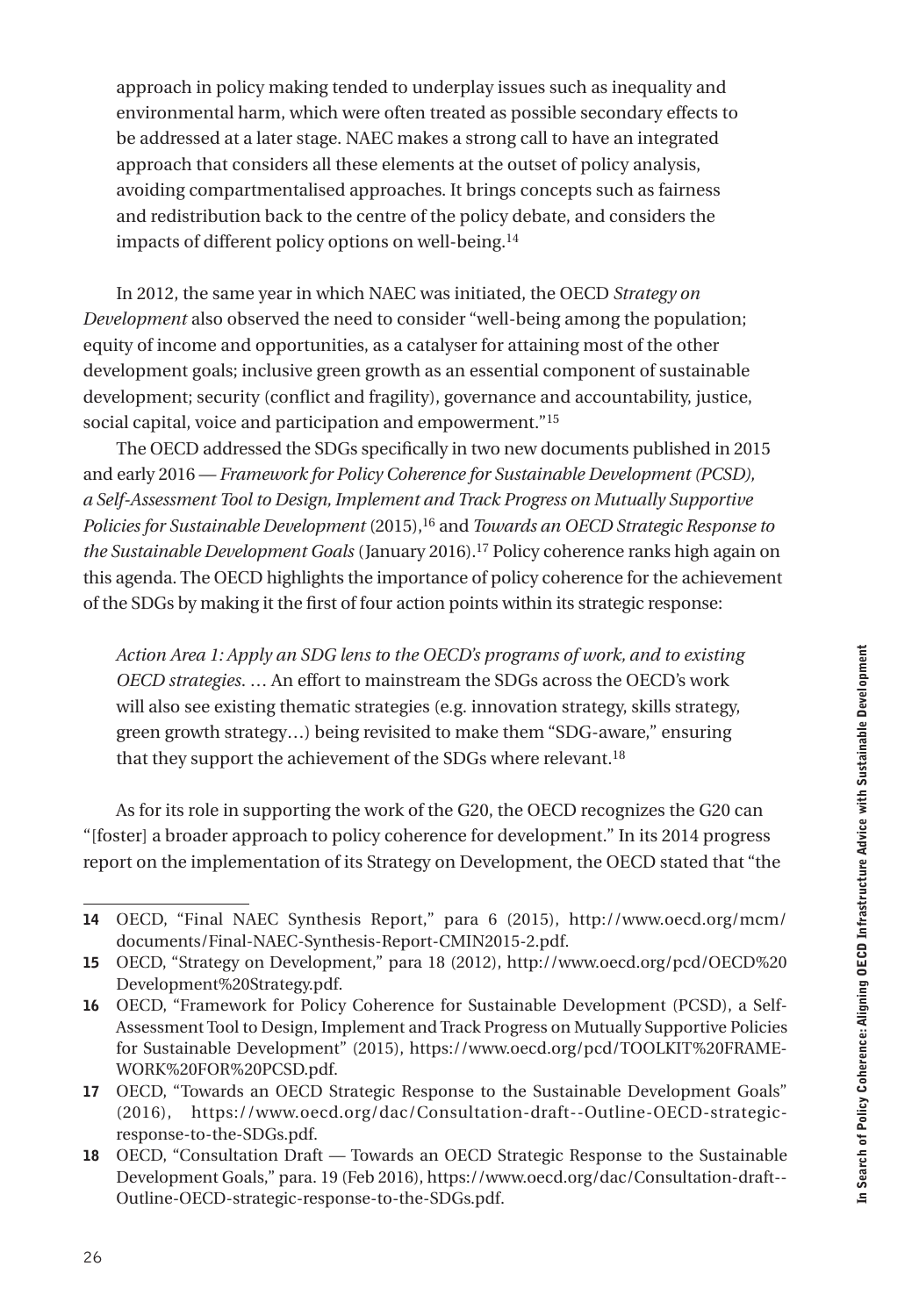<span id="page-28-0"></span>work of G20 … can add value by facilitating policy coordination across different G20 work streams given their overall impact on developing countries."19

## Review of OECD outputs on infrastructure and sustainable development

To respond to the question of whether the OECD's infrastructure policy advice to the G20 is coherent with sustainable development and the SDGs, this report sought answers in 14 key OECD documents on infrastructure investment and development (the Core Documents); four documents on sustainable development or the SDGs; and others specifically named (see Box 3).20 These documents were chosen from a large pool of OECD documents using several filters, including thematic coverage, document type, intended audience, and publication year.

The authors recognize that a vast array of documents concerning infrastructure exists within the universe of the OECD's library of work, and that findings and conclusions of this report may have differed if another set of core documents were identified following a different logic and filtering process.<sup>21</sup>

The authors initially used the key Chinese G20 agenda items (unlocking additional investments in infrastructure, in particular by long-term investors; developing infrastructure; and aligning ongoing work streams with the SDG-agenda) to sort documents. These agenda items correspond to the following thematic areas of the OECD's work streams:

**Example 1** investment, particularly long-term investment;

**EXECUTE:** modalities of infrastructure development; and

policy coherence, sustainable development, SDGs.

To give more granularity, the "investment" theme was divided into two sub-themes to match the G20 work agenda: "investment policies and strategies," and "long-term investments." Under the "modalities of infrastructure development" the authors chose "procurement" and "PPPs" since they are important modalities of infrastructure with

<sup>19</sup> OECD, "Looking Ahead to Global Development Beyond 2015: Lessons Learnt from the Initial Implementation Phase of the OECD Strategy on Development" para.23 (2014), [http://www.oecd.org/mcm/C-MIN%282014%2913-ENG.pdf](http://www.oecd.org/mcm/C-MIN%25282014%252913-ENG.pdf).

<sup>20</sup> Many additional OECD documents were reviewed. These include the OECD MNE Guidelines, the G20/OECD Principles for Corporate Governance, a range of documents around integrity and anti-corruption in infrastructure projects, as well as sector-specific documents on infrastructure (such as water, telecommunications, energy, etc).

<sup>21</sup> For example, the authors are aware that OECD published work that explains how economic and sustainability considerations can be integrated, such as internalizing externalities. But this did not form part of the Core Documents, as it exists outside the body of infrastructure work (it was part of the programme of work of the Environmental Directorate); moreover, the authors did not find such work cross-referenced in the Core Documents. Had such work been included in the Core Documents, the findings and conclusions of the report could have been different.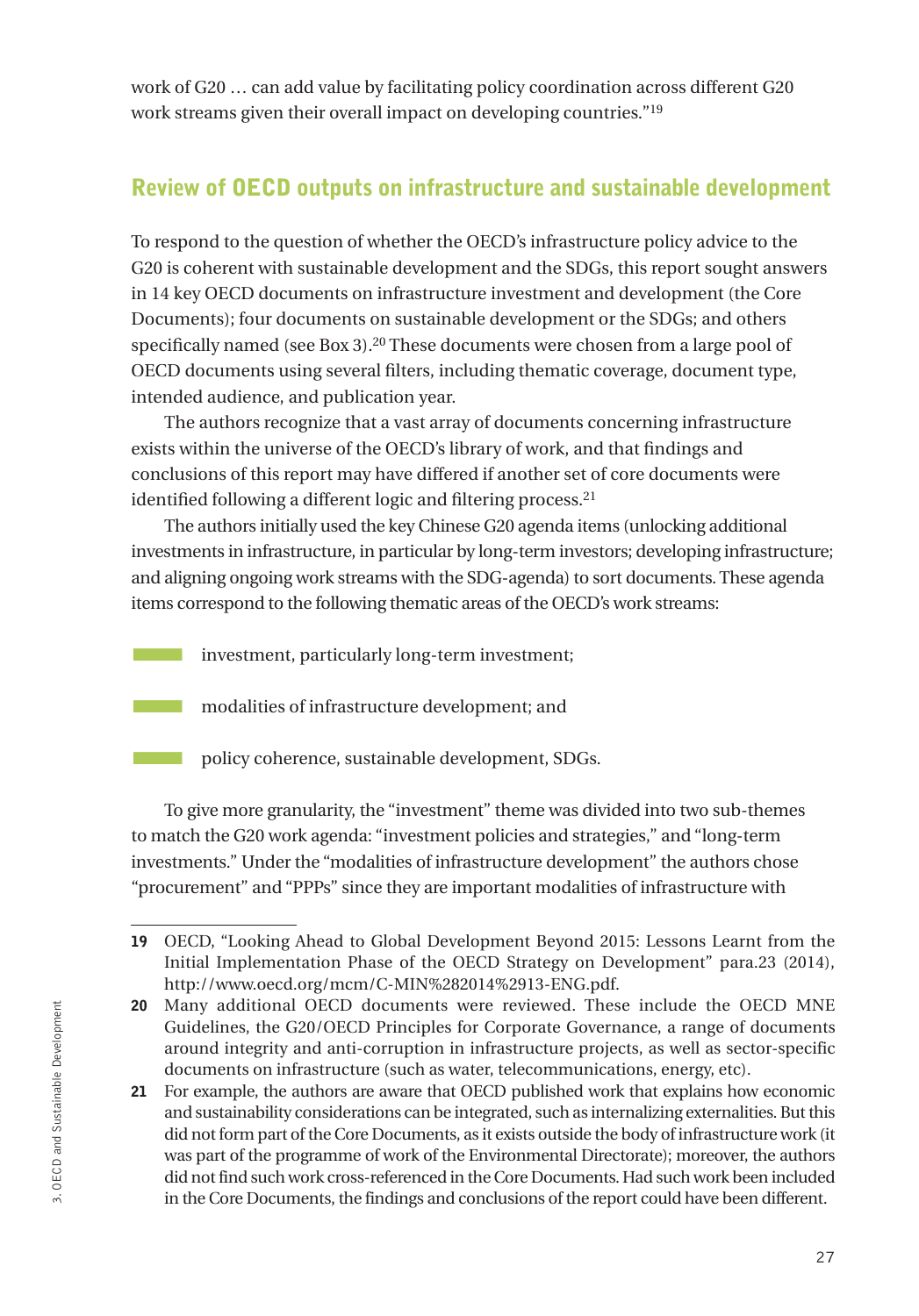<span id="page-29-0"></span>specific risks. While procurement does not appear in China's G20 agenda, it was included to draw attention to the importance of public procurement to infrastructure development. After applying these thematic filters, the authors further narrowed down the number of the OECD documents so that, for each thematic area, a hierarchy of content can be shown (to the extent possible), from a high-level overview, or normative or prescriptive content, to practical guidance. (Box 3 is organized in accordance with this perceived hierarchy of documents.) In the selection process, preference was given to documents released over the last five years. Some of the Core Documents are explicitly intended for the G20, while others represent ongoing work under the infrastructure programme of work.

For a summary of each Core Document reviewed, and the authors' evaluation of each, see Annex 1.

| <b>Category</b>  | <b>Investment</b>                                                         |                                                                                                                                                                                                      | <b>Modalities of Infrastructure</b><br><b>Development</b>                                                                                               |                                                                                                         |
|------------------|---------------------------------------------------------------------------|------------------------------------------------------------------------------------------------------------------------------------------------------------------------------------------------------|---------------------------------------------------------------------------------------------------------------------------------------------------------|---------------------------------------------------------------------------------------------------------|
| Sub-<br>Category | <b>Investment Policies</b><br>and Strategies                              | Long-term<br><b>Investors</b>                                                                                                                                                                        | <b>Public</b><br><b>Procurement</b>                                                                                                                     | <b>PPPs</b>                                                                                             |
| Frame-<br>works  | Policy Framework for Investment (2015)                                    |                                                                                                                                                                                                      | <b>OECD Report to G20 Finance Ministers</b><br>and Central Bank Governors: Towards a<br>Framework for the Governance of Public<br>Infrastructure (2015) |                                                                                                         |
| Prin-<br>ciples  |                                                                           | G20/OECD High-<br>level Principles on<br>Long-Term Invest-<br>ment Financing<br>by Institutional                                                                                                     | Recommendation<br>on Public Pro-<br>curement (2015)                                                                                                     | <b>OECD Principles</b><br>for the Public Gov-<br>ernance of Public-<br>Private Partner-<br>ships (2012) |
|                  | Investors (2013)                                                          |                                                                                                                                                                                                      |                                                                                                                                                         | <b>OECD Principles</b><br>for Private Sec-<br>tor Participation<br>in Infrastructure<br>(2007)          |
| Reports          | G20/0ECD<br>Report on G20<br>Investment Strat-<br>egies Vols1-2<br>(2015) | Report on Effec-<br>tive Approaches<br>to Support Imple-<br>mentation of the<br>G20/OECD High-<br>level Principles on<br>Long-term Invest-<br>ment Financing<br>by Institutional<br>Investors (2014) |                                                                                                                                                         |                                                                                                         |
|                  | Fostering Invest-<br>ment in Infra-<br>structure (2015)                   | Private financing<br>and government<br>support to promote<br>long-term invest-<br>ments in infra-<br>structure (2014)                                                                                |                                                                                                                                                         |                                                                                                         |

#### Box 3: OECD Documents Reviewed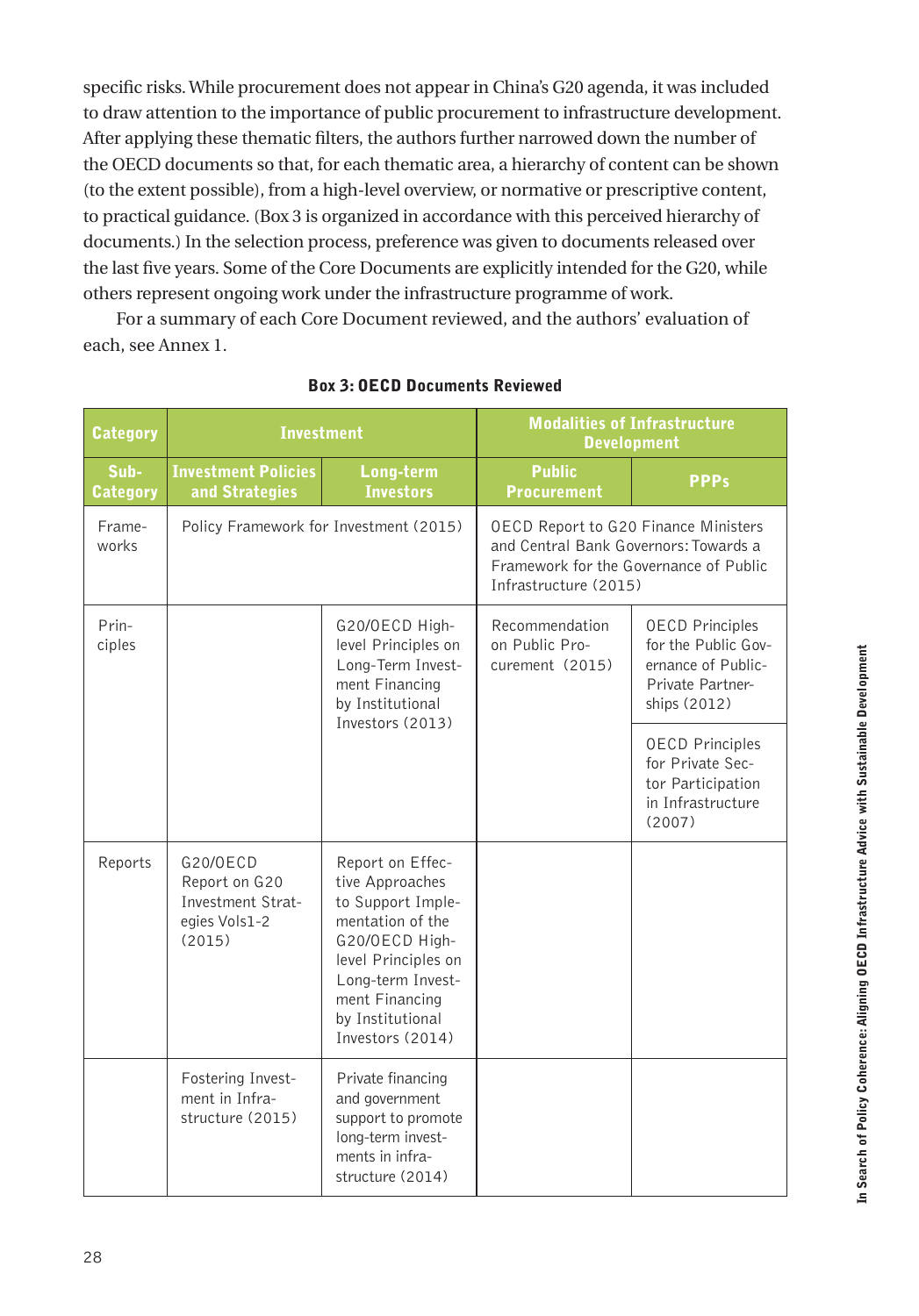| Check-<br>lists/<br>Indica-<br>tors/<br>Case<br><b>Studies</b> | <b>OECD/WB Stock</b><br>Taking of Selected<br>Policy Indicators<br>On The Enabling<br>Environment for<br>Infrastructure<br>Investment (2015) | G20/0ECD<br>Checklist on<br>Long-term Invest-<br>ment Financing<br>Strategies and<br>Institutional<br>Investors (2014) | Going Green: Best<br>Practices for Sus-<br>tainable Procure-<br>ment (2015) | WBG/OECD<br>Project checklist<br>for public-private<br>partnerships<br>(2015) |
|----------------------------------------------------------------|----------------------------------------------------------------------------------------------------------------------------------------------|------------------------------------------------------------------------------------------------------------------------|-----------------------------------------------------------------------------|-------------------------------------------------------------------------------|
|                                                                |                                                                                                                                              |                                                                                                                        |                                                                             |                                                                               |

#### Sustainable Development

OECD Strategic Response to the SDGs (February 2016)

Framework for Policy Coherence for Sustainable Development (2015)

New Approaches to Economic Challenges (2012; synthesized in 2015)

OECD Strategy on Development (2012)

Having selected the Core Documents, the authors posed five research questions, adapted from the five levels of policy coherence identified in recent OECD advice to countries on how to achieve policy coherence for sustainable development (*Framework for Policy Coherence for Sustainable Development: A Self-Assessment Tool to Design, Implement and Track Progress on Mutually Supportive Policies for Sustainable Development* (PCSD)  $(2015)$ ). <sup>22</sup> Following this OECD definition of policy coherence, the authors modified the original five levels of coherence and identified the following five possible levels of coherence, which are relevant for this research:

- Coherence with global sustainable development goals embodied in key international agendas and processes
- Coherence with countries' own aspirations on sustainable development
- Coherence among economic, social and environmental policies
- **EXECUTE:** Coherence with the OECD's own position on sustainable development
- **EXECUTE:** Coherence with initiatives and actions of multiple external actors and stakeholders

<sup>22</sup> OECD, "Framework for Policy Coherence for Sustainable Development" figure 4, p.22, h[ttps://www.oecd.org/pcd/TOOLKIT%20FRAMEWORK%20FOR%20PCSD.pdf.](https://www.oecd.org/pcd/TOOLKIT%2520FRAMEWORK%2520FOR%2520PCSD.pdf) Figure 4. Five complementary levels of coherence for implementing the Post-2015 Agenda: 1. Coherence between global goals and national contexts; 2. Coherence among international agenda and processes; 3. Coherence between economic, social and environmental policies; 4. Coherence between different sources of finance; and 5. Coherence between diverse actions of multiple actors and stakeholders.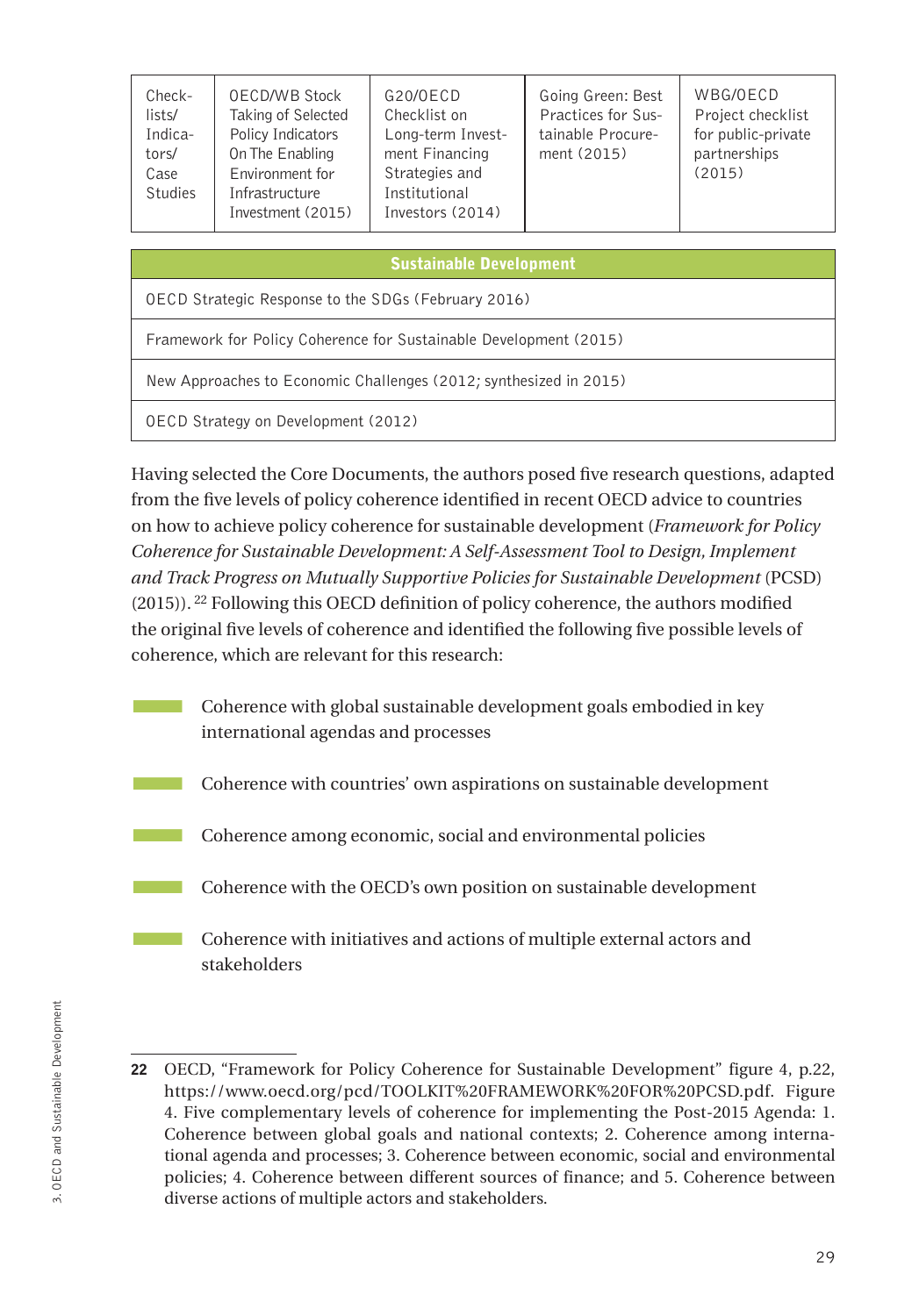The five levels are conceptually useful in breaking down the concept of coherence. However, a comprehensive review of all five levels against the selected OECD documents would have been outside the scope of this paper; for example, a review of all global and country commitments against the OECD documents would not have been possible. With this limitation in mind, the five levels above were translated into the following research questions:

- 1. Has the OECD adequately aligned its infrastructure investment and development work with sustainable development? Did it anticipate the adoption of the SDGs in order to prepare its Members and other G20 countries to meet their commitments to sustainable development?
- 2. Does the OECD enable its Members and other G20 countries to forge their own paths on infrastructure development, informed by best available advice? Is this advice driven by a vision of infrastructure that advances the SDGs?
- 3. How does the OECD define an "enabling environment" for infrastructure investment and development? Do environmental and social indicators appear alongside economic indicators?
- 4. How does the OECD address sustainable development in relation to infrastructure investment and development? How are responsible business conduct and ESG considerations (as embodied in the *OECD Guidelines for Multinational Enterprises*, and the *Principles for Corporate Governance*) explained in the context of the infrastructure theme?
- 5. Is OECD advice to G20 member countries informed by external and stakeholder initiatives, research, evaluations and lessons learned on infrastructure and sustainable development?

The Core Documents were qualitatively analysed using these five research questions. In addition, the four sub-thematic areas (listed above) were reviewed separately.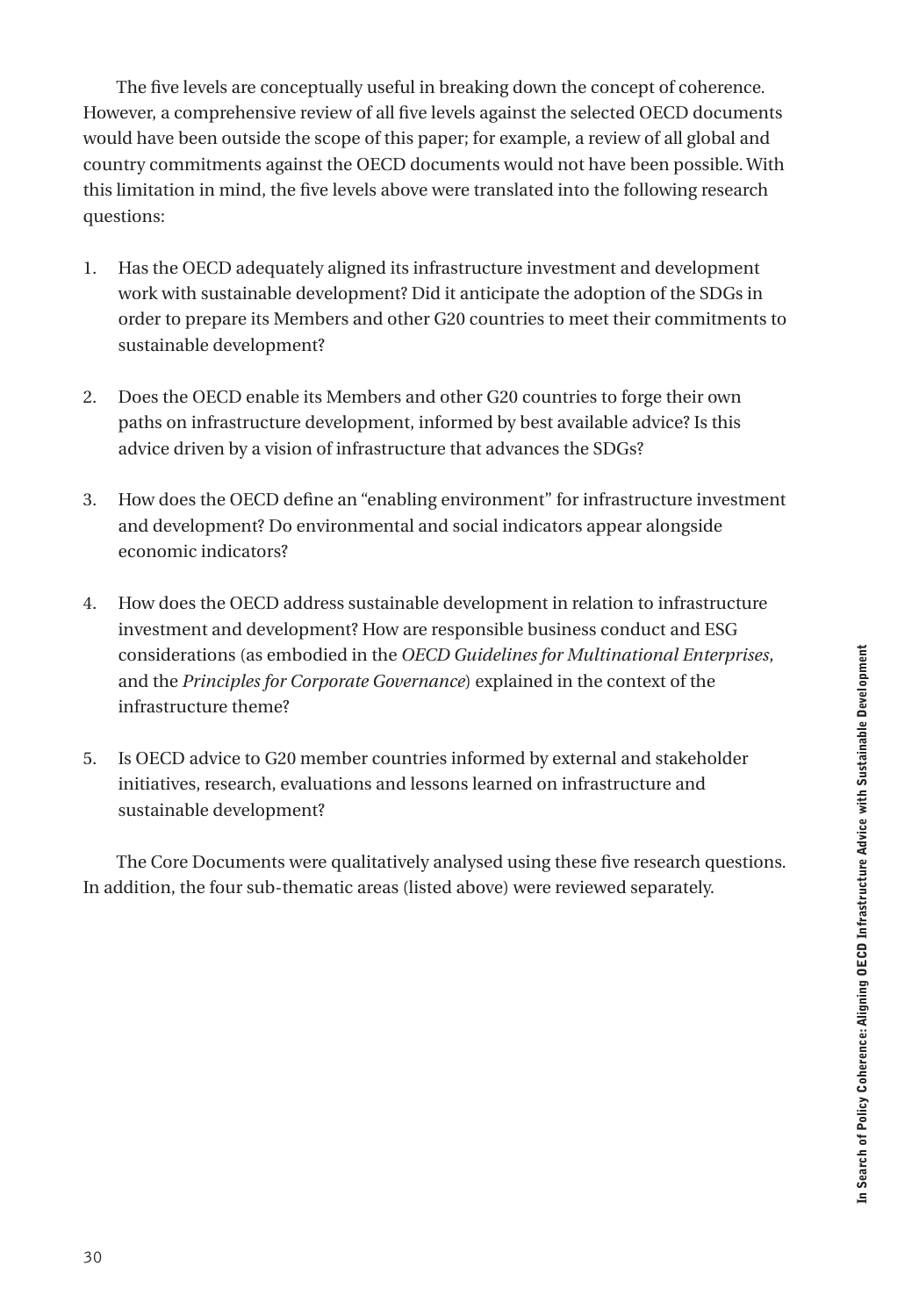## <span id="page-32-0"></span>4. Findings

## Findings on research questions

### OECD's evolving infrastructure advice

The Core Documents reviewed in this research indicate that, initially, the OECD directed substantial resources to long-term financing and PPPs, particularly the private sector role in PPPs.23 The retreat of banks from infrastructure projects following the 2008 global financial crisis triggered a frantic search for new sources of long-term financing. This likely prompted the OECD to invest considerable resources to promoting long-term financing as well as encouraging private sector participation in infrastructure projects to ease the near-term burden on public finances and government generally.

OECD outputs over recent years suggest it is becoming more mindful of the public governance aspects of infrastructure, such as different modalities to develop infrastructure, factors for decision-making, fiscal management of infrastructure, regulation and active management of PPPs, transparency and accountability, integrity, and anti-corruption. The OECD is also providing concrete implementation tools, such as checklists and indicators, either on its own or in collaboration with the World Bank and others.24 As a result, an earlier emphasis on the private sector as active investors and responsible partners in PPPs appears to be overtaken by later advice that advocates for more active public sector management and oversight in infrastructure development.

With this general trajectory of OECD work in mind, the following sections summarise responses to the five research questions about different aspects of policy coherence.

<sup>23</sup> As stated by OECD in its 2015 Report to G20 Finance Ministers and Central Bank Governors: *Towards a Framework for the Governance of Public Infrastructure*: "Up to now, much of the debate on infrastructure has focused directly on the financing challenges — how to raise funding for infrastructure projects, by using national levers and accessing international markets — whereas the broader public governance dimension has been neglected" p.1, sec.2, h[ttps://www.oecd.org/gov/budgeting/Towards-a-Framework-for-the-Gover](https://www.oecd.org/gov/budgeting/Towards-a-Framework-for-the-Governance-of-Infrastructure.pdf)[nance-of-Infrastructure.pdf](https://www.oecd.org/gov/budgeting/Towards-a-Framework-for-the-Governance-of-Infrastructure.pdf).

<sup>24</sup> See for example the WBG/OECD Project checklist for public-private partnerships (2015), h[ttp://ppp.worldbank.org/public-private-partnership/sites/ppp.worldbank.org/files/](http://ppp.worldbank.org/public-private-partnership/sites/ppp.worldbank.org/files/documents/global_checklist_ppp_g20_investmentinfrastructure_en_2014.pdf) [documents/global\\_checklist\\_ppp\\_g20\\_investmentinfrastructure\\_en\\_2014.pdf](http://ppp.worldbank.org/public-private-partnership/sites/ppp.worldbank.org/files/documents/global_checklist_ppp_g20_investmentinfrastructure_en_2014.pdf) or the G20/ OECD Checklist on Long-term Investment Financing Strategies and Institutional Investors (2014), h[ttps://www.oecd.org/daf/fin/private-pensions/G20-OECD%20Checklist%20](https://www.oecd.org/daf/fin/private-pensions/G20-OECD%2520Checklist%2520on%2520Long-term%2520Investment%2520Financing%2520Strategies.pdf) [on%20Long-term%20Investment%20Financing%20Strategies.pdf.](https://www.oecd.org/daf/fin/private-pensions/G20-OECD%2520Checklist%2520on%2520Long-term%2520Investment%2520Financing%2520Strategies.pdf)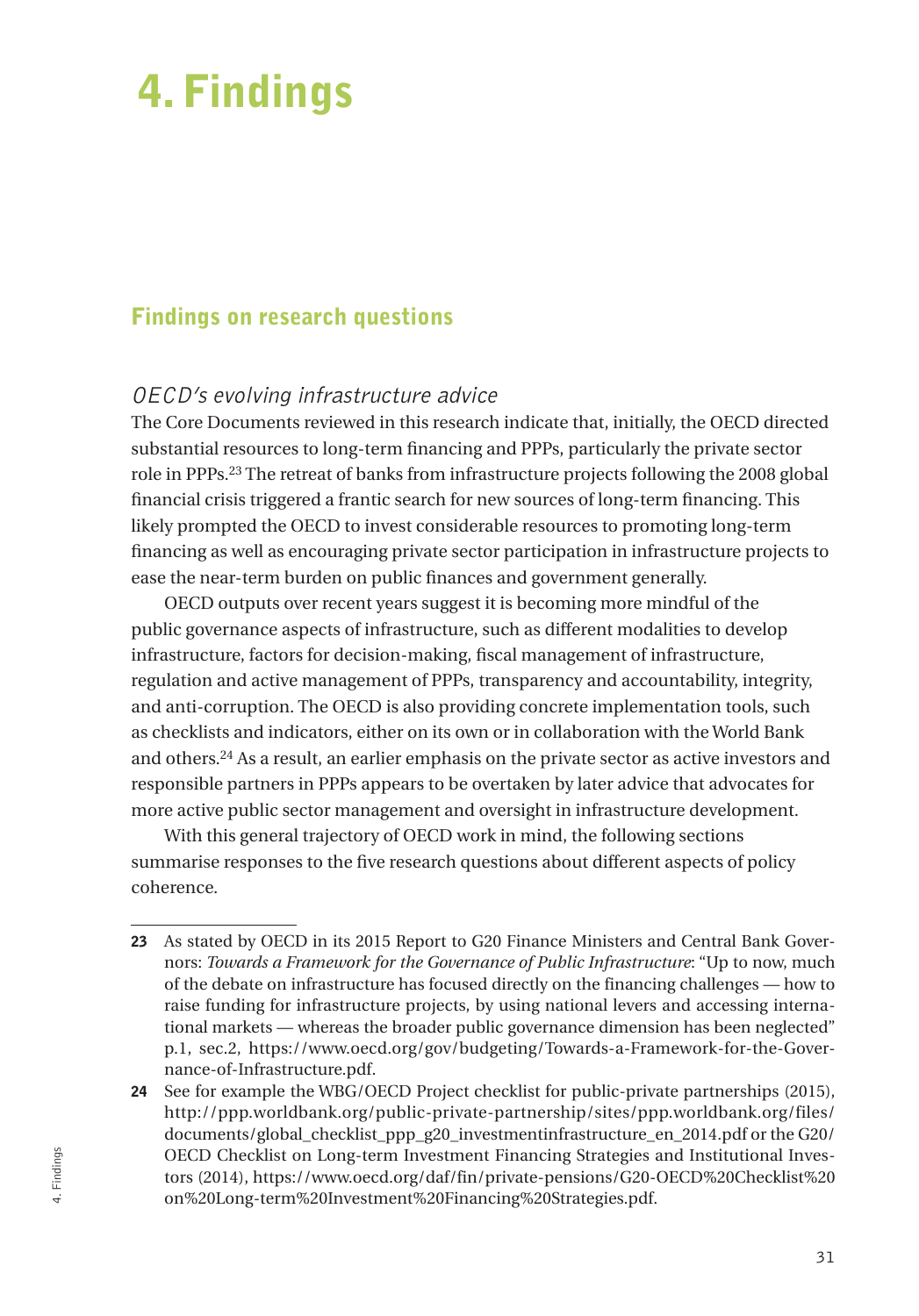Question 1: Has the OECD adequately aligned its infrastructure investment and development work with sustainable development? Did it anticipate the adoption of the SDGs in order to prepare its Members and other G20 countries to meet their commitments to sustainable development?

Building on two decades of global commitments and achievements on sustainable development, the SDGs ushered in a new era that recognizes infrastructure as an explicit component of sustainable development. SDG 9 calls for "quality, reliable, sustainable and resilient infrastructure, including regional and transborder infrastructure … with a focus on affordable and equitable access for all."25

The Core Documents treat sustainable development unevenly. Most of the Core Documents addressed to the G20 — particularly the G20 finance ministers and central bank governors — lack any significant sustainable development content. Conversely, none of the four OECD documents and programs on sustainable development reviewed addresses infrastructure in any level of detail. (See Box 3.) The OECD does not address or anticipate the SDGs, especially Goal 9, anywhere in the Core Documents, including those recently submitted to the Turkish G20, which took place two months after the SDGs were adopted. The OECD has an established programme of work on green infrastructure<sup>26</sup>, but none of this work is reproduced or cross-referenced in the Core Documents, which treat green infrastructure as a niche sector. This serious partitioning of the OECD outputs does not encourage the G20's nascent efforts to integrate sustainable development with the investment, growth and infrastructure tracks of work.

Naturally, the newest OECD efforts on the SDGs (*OECD Strategic Response to the SDGs* (2016) and *Framework for Policy Coherence for Sustainable Development* (2015) cannot be expected to have influenced any of the Core Documents, as many were released in conjunction with the most recent G20 Summit in Ankara in November 2015. The forthcoming G20 Summit in China will be the first Summit to address the SDGs. On the other hand, the 2000 Millennium Development Goals are well established, NAEC was initiated four years ago, the lead time for the SDGs was at least three years, and the

<sup>25</sup> UN, "Sustainable Development Knowledge Platform — Goal 9" (2015), h[ttps://sustain](https://sustainabledevelopment.un.org/?menu=1300)[abledevelopment.un.org/?menu=1300](https://sustainabledevelopment.un.org/?menu=1300)

<sup>26</sup> For example, "Mapping Channels to Mobilise Institutional Investment in Sustainable Energy" (2015), h[ttp://www.oecd.org/environment/cc/mapping-channels-to](http://www.oecd.org/environment/cc/mapping-channels-to-mobilise-institutional-investment-in-sustainable-energy-9789264224582-en.htm)[mobilise-institutional-investment-in-sustainable-energy-9789264224582-en.htm;](http://www.oecd.org/environment/cc/mapping-channels-to-mobilise-institutional-investment-in-sustainable-energy-9789264224582-en.htm) "Policy Guidance for Investment in Clean Energy Infrastructure" (2015), [http://dx.doi.](http://dx.doi.org/10.1787/9789264212664-en) [org/10.1787/9789264212664-en;](http://dx.doi.org/10.1787/9789264212664-en) "Institutional Investors and Green Investments: Selected Case Studies" (2013), h[ttp://dx.doi.org/10.1787/5k3xr8k6jb0n-en;](http://dx.doi.org/10.1787/5k3xr8k6jb0n-en) "The Role of Banks, Equity Markets and Institutional Investors in Long-term Financing for Growth and Development" (2013), [http://www.oecd.org/daf/fin/private-pensions/G20reportLTFinancing-](http://www.oecd.org/daf/fin/private-pensions/G20reportLTFinancingForGrowthRussianPresidency2013.pdf)[ForGrowthRussianPresidency2013.pdf;](http://www.oecd.org/daf/fin/private-pensions/G20reportLTFinancingForGrowthRussianPresidency2013.pdf) and "G20/OECD Policy Note on Pension Fund Financing for Green Infrastructure and Initiatives" (2012), h[ttp://www.oecd.org/daf/fin/](http://www.oecd.org/daf/fin/private-pensions/S3 G20 OECD Pension funds for green infrastructure - June 2012.pdf) [private-pensions/S3%20G20%20OECD%20Pension%20funds%20for%20green%20infra](http://www.oecd.org/daf/fin/private-pensions/S3 G20 OECD Pension funds for green infrastructure - June 2012.pdf)[structure%20-%20June%202012.pdf. N](http://www.oecd.org/daf/fin/private-pensions/S3 G20 OECD Pension funds for green infrastructure - June 2012.pdf)ote that none of the foregoing submissions was directed to the IIWG (the fourth document was submitted as a contribution to the work of G20's Study Group on Financing for Investment, the predecessor to the IIWG).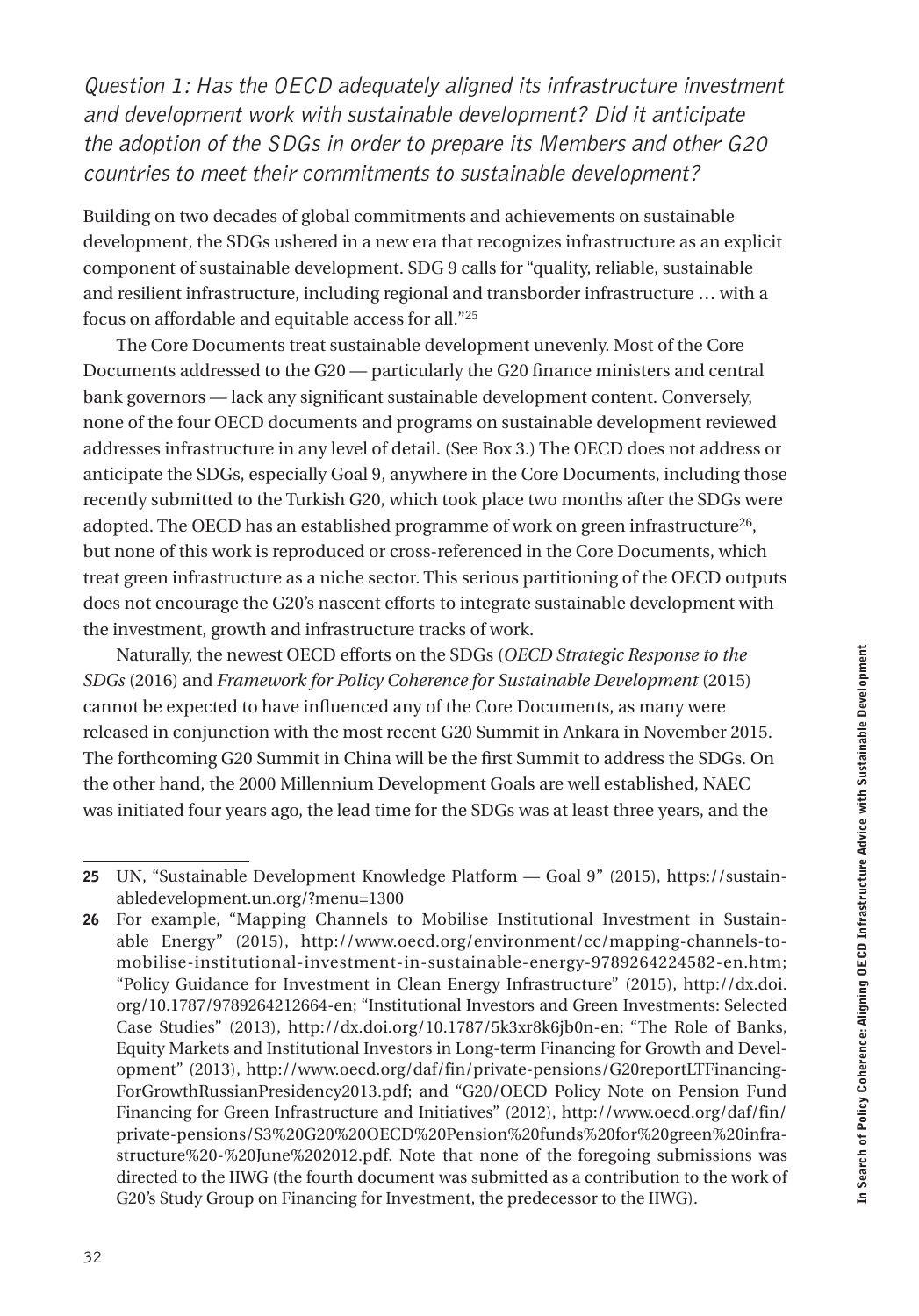OECD has been developing a Framework Strategy on Development since 2012.27 Why did the OECD produce so many documents on infrastructure, many for the G20, which seemingly are disconnected from sustainable development, without anticipating the global interest in SDGs implementation, and in the absence of a solid direction on the OECD's overall strategy?

The tight seal that separates the OECD's sustainable development work from its infrastructure activities is most likely a reflection of institutional silos within the organization. The Policy Coherence for Development (PCD) Unit in the Office of the OECD Secretary-General leads development work, separately from the infrastructure program staffed by financial sector specialists. These two substantive areas have remained quite separate, in the same way working groups are arranged within the G20: the G20 keeps the development track (of Sherpas) strictly apart from that of infrastructure investment (dominated by finance ministries and central banks).

Reportedly, the G20 finance ministers and central bank governors on the IIWG refuse to integrate sustainable development goals into their purview. Instead, the G20 appears to relegate sustainable development issues to the less influential Sherpa track. The OECD staff members who commented on this research stressed the "specific constraints within which the OECD is operating when contributing to the G20 (country-driven process, complex political environment, very specific terms of reference set by members for our contributions, etc.)."28 This seems to result in a narrow work programme, based on traditional (and outdated) approaches to promotion of infrastructure investment. However, there is no way for those outside the relationship to know exactly how it works.

These constraints, if true, undoubtedly render engagement with the G20 finance ministers and central bank governors on sustainable development particularly challenging. The rotating presidency of the G20 with short-term agendas that constantly shift and adjust from year to year also complicates the lives of those who work with the G20. Nonetheless, it should also be noted that the OECD enjoys intimate ties with the G20. It publishes numerous reports for the G20 that are often co-branded with the G20, many of which are prominently packaged and disseminated for public consumption. 29

Importantly, the G20 countries have endorsed multiple international commitments on sustainable development and are now bound to implement their commitments. By not providing at least a menu of policy options for countries to embrace sustainable strategies for infrastructure investment and development, the OECD risks disregarding the sustainable development responsibilities and goals of its 34 Member countries and of those who are members of the G20 but not OECD Member countries; in fact it risks not serving the interests of the multilateral community.

At present it is unclear how the OECD will go about applying NAEC to the infrastructure sector, and whether it can play the role of bridging the G20's growth, investment and infrastructure track with its SDGs track. One OECD official interviewed

<sup>27</sup> See details on OECD's website, at "The OECD Strategy on Development," [http://www.oecd.org/development/oecd-strategy-on-development.htm.](http://www.oecd.org/development/oecd-strategy-on-development.htm)

<sup>28</sup> Email to one of the authors dated May 18, 2016.

<sup>29</sup> For example, "OECD Contributions to the G20, G20 Status Report" (2015), <http://www.oecd.org/g20>.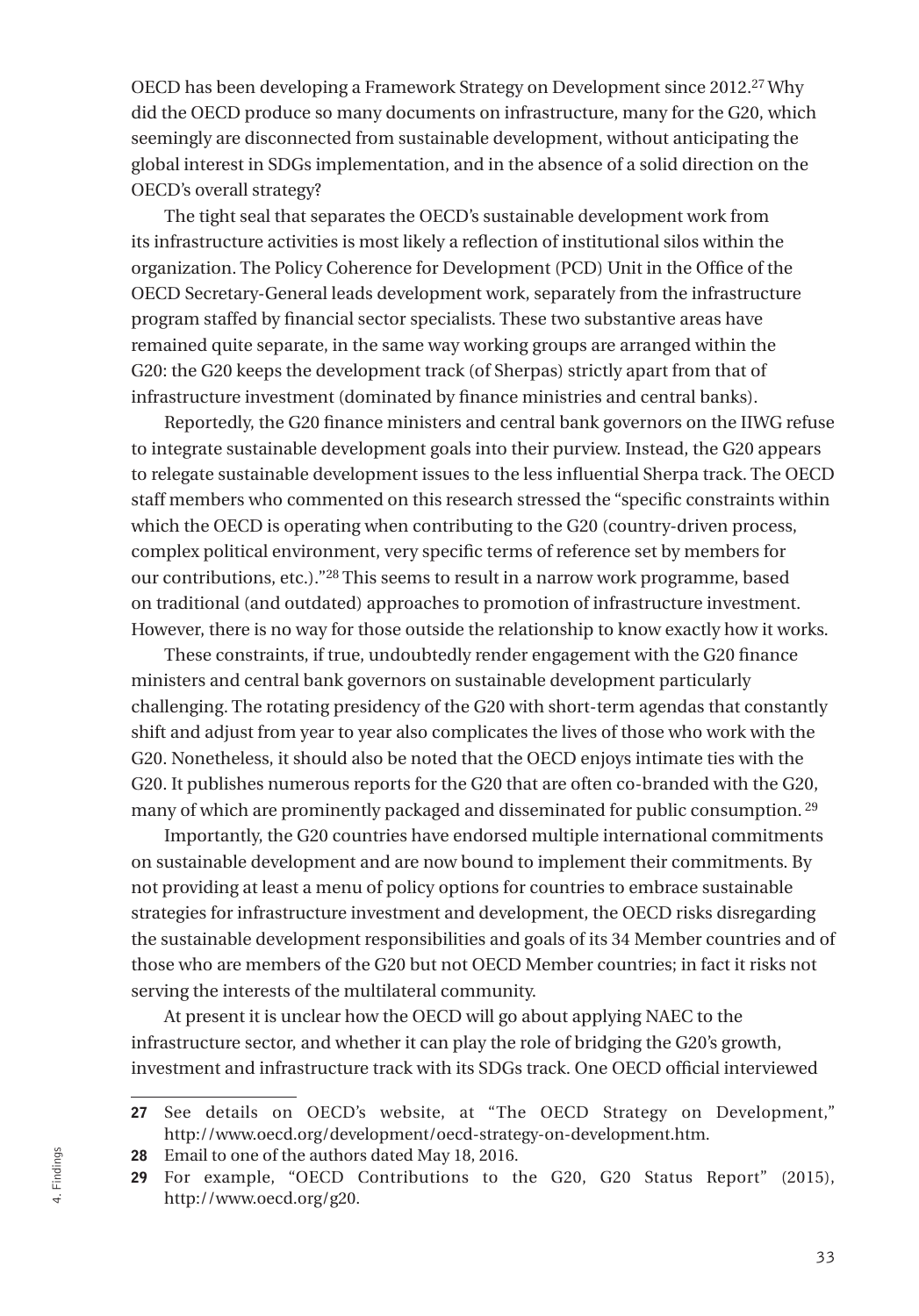for this report expressed hope that there will be cross-fertilisation between NAEC and advice to the G20. For such cross-fertilisation to occur, the G20, and more specifically, the IIWG, will have to demand it. Have Chinese officials not asked for such measures by requesting to streamline established work tracks with emphasis on the SDGs? Would such requests be taken seriously by the OECD and the IIWG?

Question 2: Does the OECD enable its Members and other G20 countries to forge their own paths on infrastructure development, informed by best available advice? Is this advice driven by a vision of infrastructure that advances the SDGs?

The OECD should be well aware that countries generally have a genuine interest in achieving an integration of economic and sustainability objectives through viable investments to promote access to all manners of infrastructure, for the benefit of citizens and businesses. To this end, OECD policy advice should be grounded in a solid vision of the role of infrastructure in sustainable development.

The *Policy Framework for Investment* (PFI) stands out for its balanced vision of infrastructure:

Reliable and sustainable infrastructure enhances economic activity and contributes to poverty reduction by raising labour productivity, lowering production and transaction costs, as well as reducing social and environmental costs. In order to maximise the contribution of infrastructure to development goals, countries need to build comprehensive infrastructure strategies, support the involvement of low income population and other user groups throughout the planning and implementation phases, emphasise the crucial role of maintenance and sustainability in delivering results. …30

What types of infrastructure respond to this balanced vision? Surprisingly, the OECD does not seem to subscribe to the idea of sustainable infrastructure.31 Within the Core Documents, the OECD's comfort zone is the realm of economic infrastructure, defined as mass urban transport systems, sustainable housing, roads, water, energy, plus water and sewage and waste management.32 These may have been favoured due to the relative frequency of private sector participation in these areas.<sup>33</sup> A mention of the "sustainable"

<sup>30</sup> See at: h[ttps://www.oecd.org/investment/investment-policy/Policy-Framework-for-](https://www.oecd.org/investment/investment-policy/Policy-Framework-for-Investment-2015-CMIN2015-5.pdf)[Investment-2015-CMIN2015-5.pdf](https://www.oecd.org/investment/investment-policy/Policy-Framework-for-Investment-2015-CMIN2015-5.pdf), p.91.

<sup>31</sup> See for example, the definition of "sustainable infrastructure" proposed in supra 7, p.31.

<sup>32</sup> For example, this formulation is used repeatedly in the G20/OECD Report on G20 Investment Strategies (2015), [https://www.oecd.org/g20/topics/financing-for-investment/](https://www.oecd.org/g20/topics/financing-for-investment/G20-OECD-Draft-Report-on-Investment-Strategies.pdf) [G20-OECD-Draft-Report-on-Investment-Strategies.pdf.](https://www.oecd.org/g20/topics/financing-for-investment/G20-OECD-Draft-Report-on-Investment-Strategies.pdf)

<sup>33</sup> UNDESA, "Public-Private Partnerships and the 2030 Agenda for Sustainable Development: Fit for purpose?" (2016), h[ttps://sustainabledevelopment.un.org/content/documents/228](https://sustainabledevelopment.un.org/content/documents/2288desaworkingpaper148.pdf) [8desaworkingpaper148.pdf](https://sustainabledevelopment.un.org/content/documents/2288desaworkingpaper148.pdf).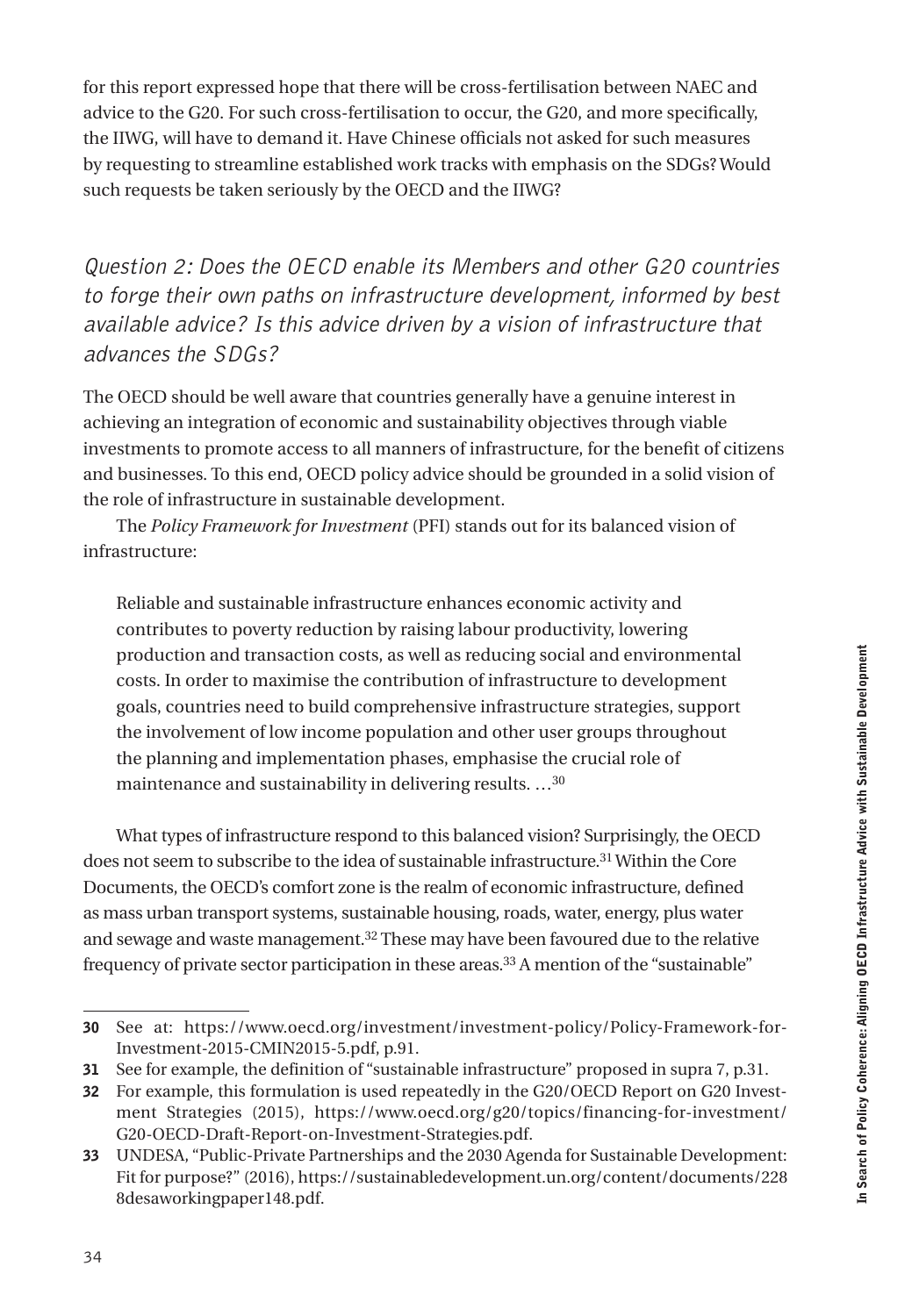energy sector34 without a similar qualifier relative to other types of infrastructure underscores the absence of sustainability factors from the OECD's main focus. Green infrastructure is treated in one publication as a separate niche sector.35 The few mentions of infrastructure for disaster risk management come across as an afterthought.36 Apart from passing remarks, the Core Documents examined for this report do not address "social" infrastructure, such as schools, hospitals, and prisons, which are less suited to PPPs.37 Although OECD policy advice on the information communication technology (ICT) sector<sup>38</sup> exists, it does not seem to sit well with the traditional OECD infrastructure economic analysis. The overall picture is an incomplete one that does not match with a vision of infrastructure now desired by governments, businesses and citizens. The only consistent message across all the Core Documents is that long-term investments are needed to ensure good infrastructure development. Furthermore, this approach favours the investor over the interests of other stakeholders, as will be discussed under Research Question 3.

Countries in their implementation of national infrastructure development strategies and plans should be guided by the best available advice from around the world. To avoid a one-size-fits all approach, and advice from predominantly Western experience, countries should be offered a menu of policy options for all types of infrastructure, a diverse set of case studies, and a range of tools for policy makers' toolboxes, in addition to traditional macroeconomic tools (See Box 6). All of these interventions should be grounded in a vision of infrastructure that is coherent with the SDGs.

The latest *Toward an OECD Strategic Response to the SDGs* states:

A new methodology is being piloted for members to benefit from the OECD experience as an integrated policy innovation lab, where evidence-based analysis is combined with strategic policy thinking. The methodology recognises that there is no "one-size-fits-all" approach to national long term and strategic planning but common principles include: nurturing a whole-of-government and inclusive policy making approach; capacity building in strategic planning methods; and, the use of a mix of foresight methods with economic and wellbeing analysis.39

It remains to be seen whether the change predicted by this new work will positively enhance the OECD's effectiveness to engage with countries' own sustainable development aspirations through infrastructure.

- 37 Supra 33.
- 38 SDG No.9 explicitly mentions the importance of the ICT sector, targeting universal and affordable access to the Internet by 2020.

<sup>34</sup> OECD, "Stock-Taking of Selected Policy Indicators on the Enabling Environment for Infrastructure Investment" p.11 (2015), [http://www.oecd.org/dev/Stocktaking-Infrastructure-](http://www.oecd.org/dev/Stocktaking-Infrastructure-Policy-Indicators-Paper.pdf)[Policy-Indicators-Paper.pdf.](http://www.oecd.org/dev/Stocktaking-Infrastructure-Policy-Indicators-Paper.pdf)

<sup>35</sup> Ibid.

<sup>36</sup> Infrastructure for disaster risk management is mentioned as an area in need of improvement, in the G20 submission on Investment Strategy (2015), [https://www.oecd.org/g20/](https://www.oecd.org/g20/topics/financing-for-investment/G20-OECD-Draft-Report-on-Investment-Strategies.pdf) [topics/financing-for-investment/G20-OECD-Draft-Report-on-Investment-Strategies.pdf](https://www.oecd.org/g20/topics/financing-for-investment/G20-OECD-Draft-Report-on-Investment-Strategies.pdf)

<sup>39</sup> See at: h[ttps://www.oecd.org/dac/Consultation-draft--Outline-OECD-strategic-response](https://www.oecd.org/dac/Consultation-draft--Outline-OECD-strategic-response-to-the-SDGs.pdf)[to-the-SDGs.pdf,](https://www.oecd.org/dac/Consultation-draft--Outline-OECD-strategic-response-to-the-SDGs.pdf) Annex, Para 20.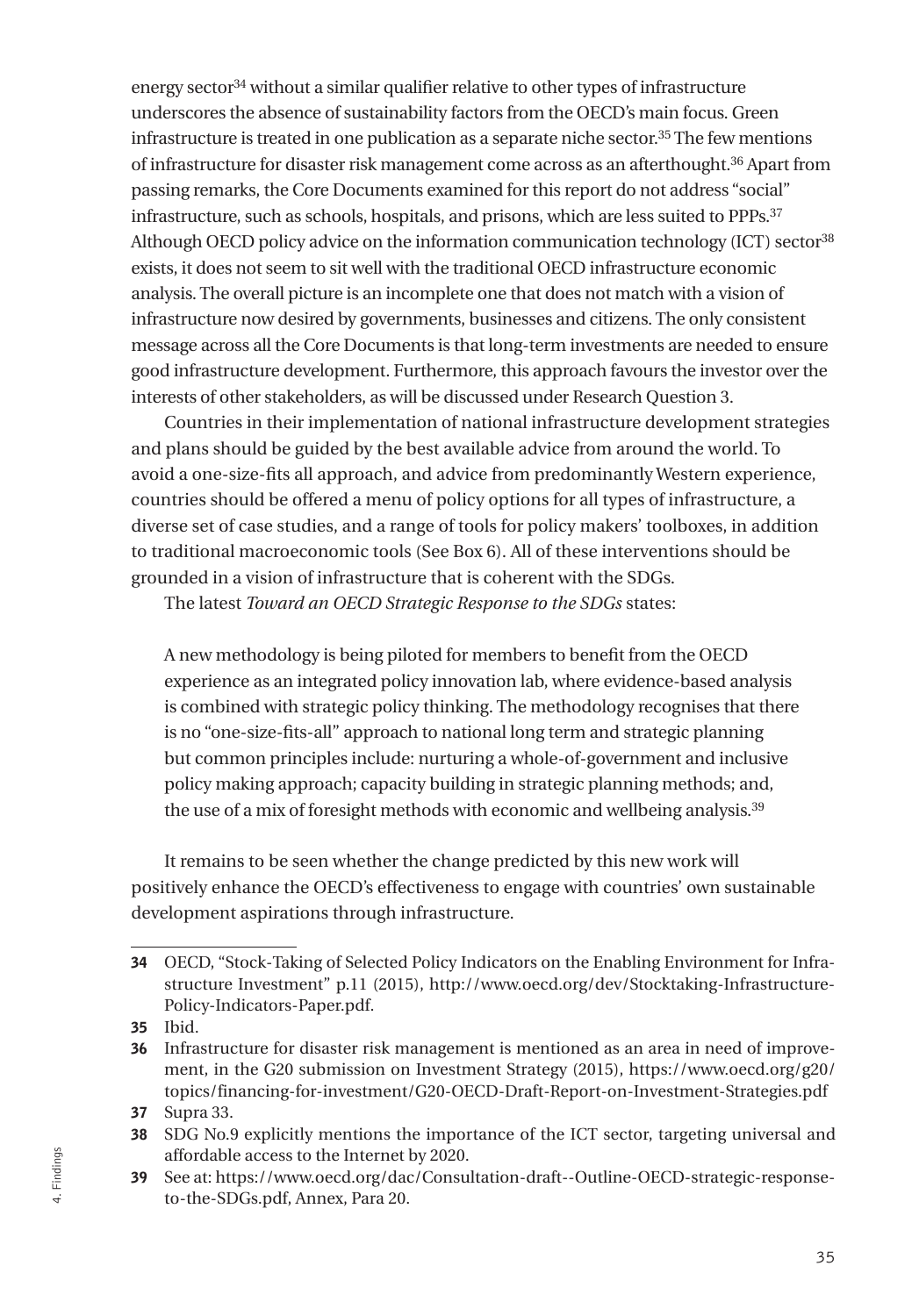Any OECD analysis of an enabling environment presents an opportunity to tie in economic, environmental and social considerations to encourage a mix of policy measures that would attract infrastructure investment that contributes to sustainable development. But OECD documents on indicators (*Stock-taking of Selected Policy Indicators in the Enabling Environment for Infrastructure Investment* (2015)<sup>40</sup>) and checklists (*Project Checklist for Public-Private Partnerships* (2015)41), both prepared for the G20, focus primarily on increasing the volume of investment in infrastructure. The sustainable development perspective is either missing or comes across as an afterthought. The indicators miss the opportunity to incorporate environmental, social and governance factors as enablers of responsible investment in infrastructure.

Instead of setting forth a holistic set of themes for an enabling environment for infrastructure investment, the OECD concluded: "Four key themes likely to affect levels of private investment in infrastructure are identified: (i) investment policy openness and predictability; (ii) infrastructure markets; (iii) financial framework; and (iv) public governance."42

In order to arrive at possible indicators that elaborate these four key themes, the OECD reviewed numerous external policy indices. Of those reviewed, only the World Bank's Country Policy and Institutional Assessment (CPIA)43 contains an important social indicators cluster: "policies for social inclusion and equity." This cluster covers policies on gender equality, equity of public resource use, building human resources, social protection and labour, and policies and institutions for environmental sustainability.44 Notwithstanding this specific indicator, OECD analysis focused on the rest of the CPIA criteria, particularly the "Structural Policies" cluster as relevant for the financial and business regulatory environment. Many of the indicators under this cluster echo the World Bank's flawed Doing Business Report45, which ranks countries based on removal of regulatory burden on investors without properly assessing the societal benefits of effective regulation.

Consistent with OECD attention to minimising investor burdens, the theme of "investment policy openness and predictability" and the discussion of indicators tends to focus on conditions

<sup>40</sup> See at: [http://www.oecd.org/dev/Stocktaking-Infrastructure-Policy-Indicators-Paper.pdf.](http://www.oecd.org/dev/Stocktaking-Infrastructure-Policy-Indicators-Paper.pdf)

<sup>41</sup> See at: h[ttps://www.oecd.org/g20/topics/development/WBG-OECD-Checklist-for-PPP-](https://www.oecd.org/g20/topics/development/WBG-OECD-Checklist-for-PPP-Projects.pdf)[Projects.pdf.](https://www.oecd.org/g20/topics/development/WBG-OECD-Checklist-for-PPP-Projects.pdf)

<sup>42</sup> Supra 40, p.9.

<sup>43</sup> According to the World Bank, CPIA "assesses the quality of a country's present policy and institutional framework. "Quality" refers to how conducive that framework is to fostering poverty reduction, sustainable growth, and the effective use of development assistance." World Bank, "Country Policy and Institutional Assessments" p.1 (2010), h[ttp://www.worldbank.org/ida/IRAI/2010/CPIA-criteria-2010.pdf.](http://www.worldbank.org/ida/IRAI/2010/CPIA-criteria-2010.pdf) 

<sup>44</sup> World Bank, "CPIA policies for social inclusion/equity cluster average," h[ttp://data.world](http://data.worldbank.org/indicator/IQ.CPA.SOCI.XQ)[bank.org/indicator/IQ.CPA.SOCI.XQ.](http://data.worldbank.org/indicator/IQ.CPA.SOCI.XQ)

<sup>45</sup> World Bank, "Doing Business," h[ttp://www.doingbusiness.org/.](http://www.doingbusiness.org/)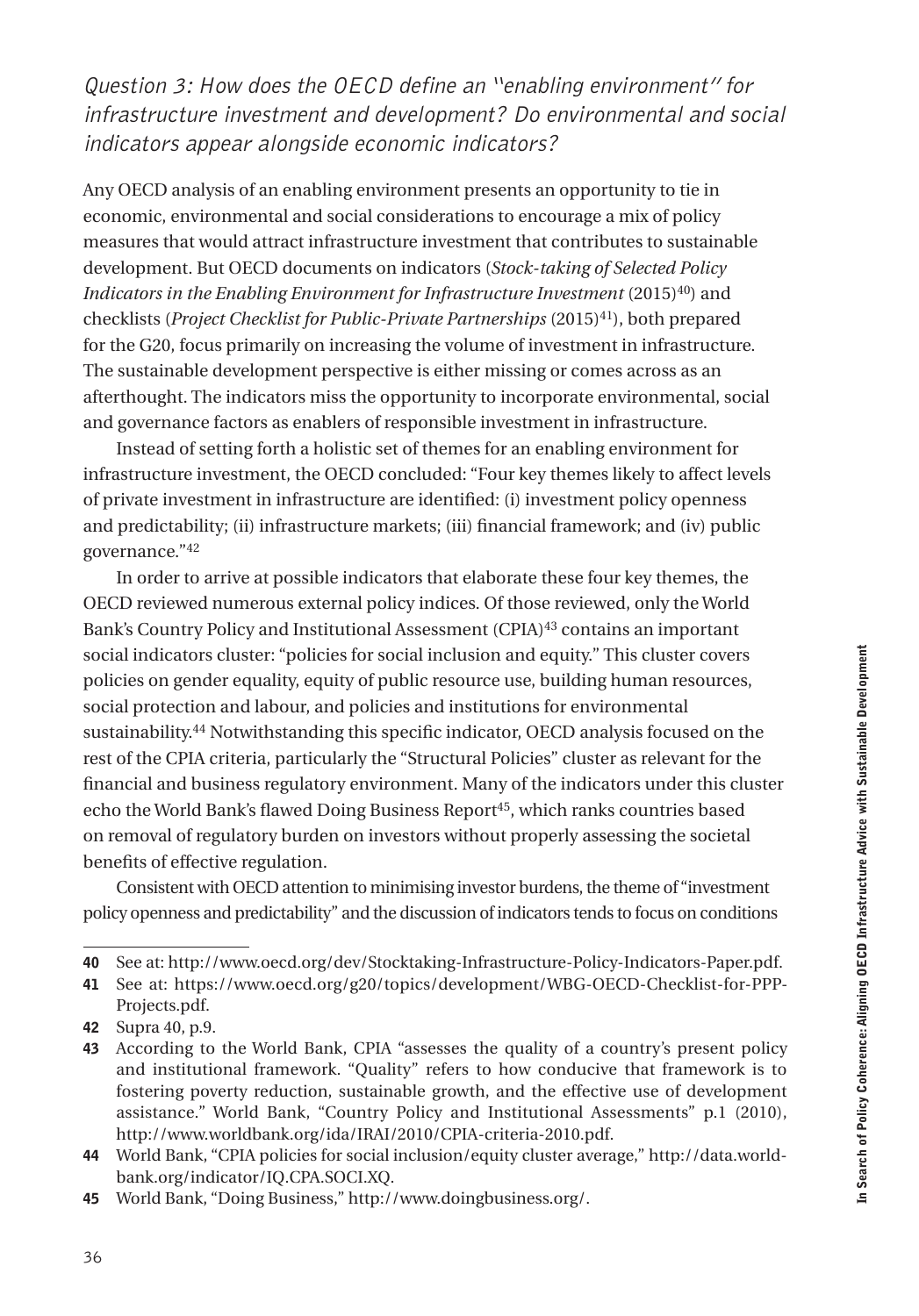<span id="page-38-0"></span>that favour the investor,46 broadly consistent with the findings from the Investment Policy section of the OECD *Policy Framework for Investment*. There are no discussions reflecting ongoing debates that question the desirability of an almost exclusively investor-centric approaches that could jeopardize or harm the citizens of the country in which an investment is made.<sup>47,48</sup>

The OECD does produce analyses of the enabling environment for clean energy<sup>49</sup> but this sits under a stream of work separate from economic infrastructure and is not the focus of this report. Findings on regulatory obstacles to green infrastructure are specific only to this area; it appears that the OECD sees little merit in considering economic and green infrastructure in an integrated manner. Much of the green and climate infrastructure work resides in the OECD Environmental Directory.

#### Box 4: ESG Definition

According to the UN Principles for Responsible Investment (UNPRI), examples of environmental, social and governance (ESG) factors are numerous and ever-shifting. They include:

| <b>Environmental</b>                                                                                                                                           | <b>Social</b>                                                                                                                                                                                 | <b>Governance</b>                                                                                                                                           |  |
|----------------------------------------------------------------------------------------------------------------------------------------------------------------|-----------------------------------------------------------------------------------------------------------------------------------------------------------------------------------------------|-------------------------------------------------------------------------------------------------------------------------------------------------------------|--|
| Climate change<br>٠<br>Greenhouse gas<br>٠<br>(GHG) emissions<br>Resource depletion,<br>٠<br>including water<br>Waste and pollution<br>٠<br>Deforestation<br>٠ | Working conditions, including<br>slavery and child labour<br>Local communities, including<br>indigenous communities<br>Conflict<br>Health and safety<br>٠<br>Employee relations and diversity | Executive pay<br>٠<br>Bribery and corruption<br>٠<br>Political lobbying<br>٠<br>and donations<br>Board diversity and<br>٠<br>structure<br>Tax strategy<br>٠ |  |

See more at: <https://www.unpri.org/about/what-is-responsible-investment> and UNEP FI and WBCSD: Translating environmental, social and governance factors into business value at: <http://www.unepfi.org/fileadmin/documents/translatingESG.pdf>

- 46 OECD/WB, "Stock Taking of Selected Policy Indicators On The Enabling Environment for Infrastructure Investment" p.10 *et seq.* (2015), [http://www.oecd.org/dev/Stocktaking-Infra](http://www.oecd.org/dev/Stocktaking-Infrastructure-Policy-Indicators-Paper.pdf)[structure-Policy-Indicators-Paper.pdf.](http://www.oecd.org/dev/Stocktaking-Infrastructure-Policy-Indicators-Paper.pdf) Examples include: the importance of the government's signal to investors to maintain the credibility and consistency of the country's regulatory framework. In the process, OECD calls for the overall quality of the institutional and legal environment (including as pertains to contract enforcement, contract renegotiation provisions and rule of law), and availability of investor protection and dispute settlement, among others.
- 47 For example: Shrybman and Sinclair, "A Standard Contract for PPPs the World Over: Recommended PPP Contractual Provisions Submitted to the G20" (2016) h[ttps://us.boell.](https://us.boell.org/2016/04/11/standard-contract-ppps-world-over-recommended-ppp-contractual-provisions-submitted-g20) [org/2016/04/11/standard-contract-ppps-world-over-recommended-ppp-contractual](https://us.boell.org/2016/04/11/standard-contract-ppps-world-over-recommended-ppp-contractual-provisions-submitted-g20)[provisions-submitted-g20;](https://us.boell.org/2016/04/11/standard-contract-ppps-world-over-recommended-ppp-contractual-provisions-submitted-g20) Bernasconi-Osterwalder, "Rethinking Investment-Related Dispute Settlement" (2015), [https://www.iisd.org/itn/2015/05/21/rethinking-investment](https://www.iisd.org/itn/2015/05/21/rethinking-investment-related-dispute-settlement/;)[related-dispute-settlement/; a](https://www.iisd.org/itn/2015/05/21/rethinking-investment-related-dispute-settlement/;)lso see supra 33.
- 48 Simultaneously with the UNGPs (see Box 5), the Principles for Responsible Contracts, Integrating the Management of Hunan Rights Risks into State-Investor Contract were also submitted to the UN. There are ten Principles to help integrate the management of human rights risks into contract negotiation on investment projects between host state and business investors. See at: h[ttp://www.ohchr.org/Documents/Issues/Business/A.HRC.17.31.Add.3.pdf](http://www.ohchr.org/Documents/Issues/Business/A.HRC.17.31.Add.3.pdf)
- 49 Such as: OECD, "Overcoming Barriers to International Investment in Clean Energy" (2015), [http://www.oecd.org/fr/publications/overcoming-barriers-to-international-investment](http://www.oecd.org/fr/publications/overcoming-barriers-to-international-investment-in-clean-energy-9789264227064-en.htm)[in-clean-energy-9789264227064-en.htm.](http://www.oecd.org/fr/publications/overcoming-barriers-to-international-investment-in-clean-energy-9789264227064-en.htm)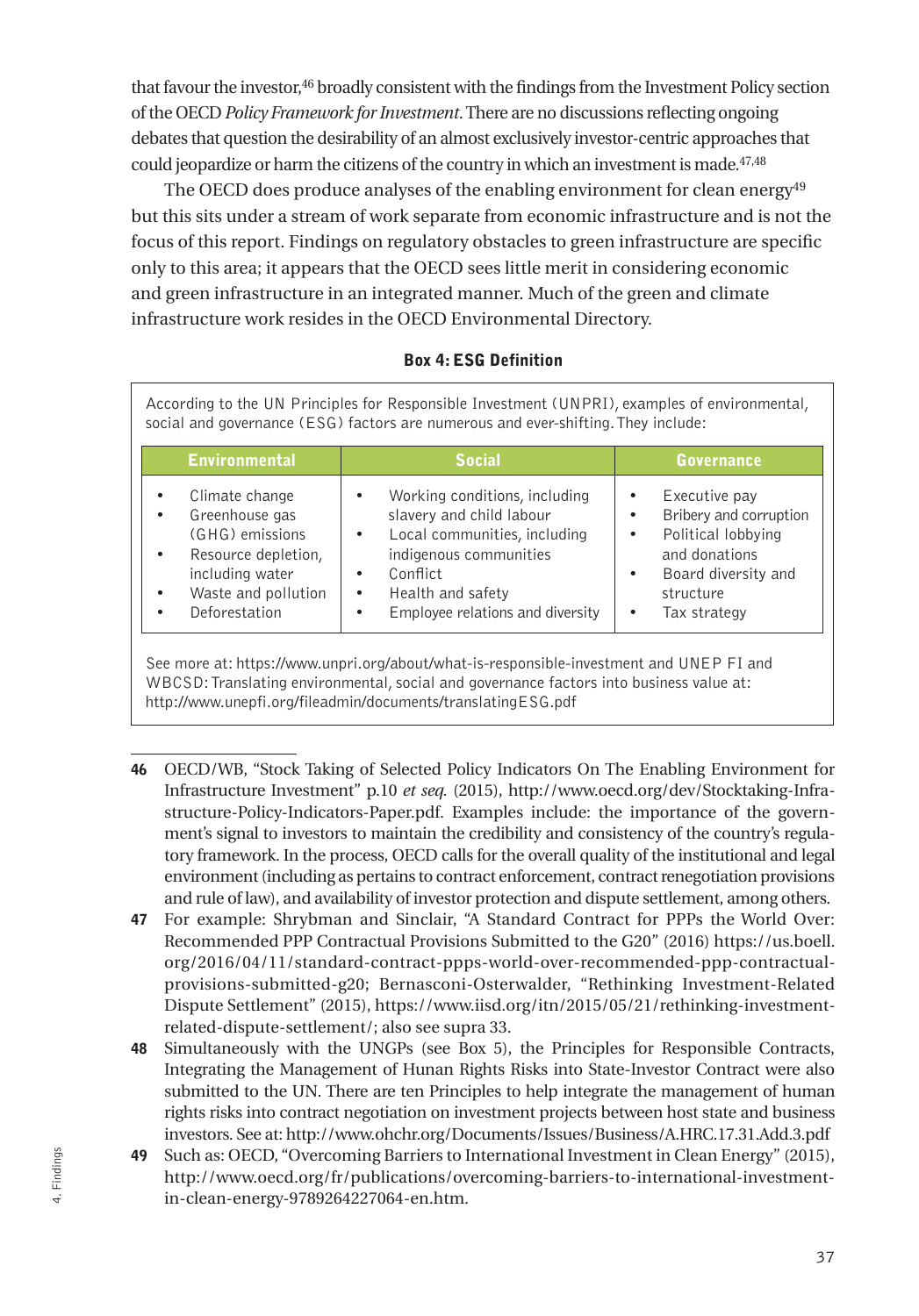It is also curious that there are no mentions of ESG factors in the indicator mix as enablers of responsible foreign direct investment (FDI). Policy indicators for an enabling environment for infrastructure should highlight government capacity for ESG risk management as well as responsible business conduct, as part of a broader mix of policy considerations. Responsible investment can benefit both the home state that is exporting capital and the recipient state. Home states with good policy and regulatory frameworks for responsible business conduct can often urge receiving states to favour its investors over investors from other countries with no established practice of responsible investment. Such a narrative is common with trade missions and investment summits of certain countries.50 Receiving states on the other hand can carefully screen foreign investors to ensure that their practices are compatible with their policy and legal frameworks for responsible business conduct. These states may privilege investors with a proven track record of responsible investing.

Promoting policy and legal frameworks predicated on ESG factors could prevent countries from engaging in a "race to the bottom," in which those that display the least degree of concern for responsible investment will potentially attract the most FDI. OECD policies should encourage states to display consistent concern for the ESG factors and responsible business conduct so that they will be attractive destinations to responsible investors in infrastructure.

Question 4: How does the OECD address sustainable development in relation to the G20's infrastructure investment and development strategies? How are issues concerning responsible business conduct and environmental, social and governance (ESG) considerations (as embodied in the OECD Guidelines for Multinational Enterprises, and the Principles for Corporate Governance) explained in the context of the infrastructure theme?

The OECD's track record is mixed when it comes to the areas probed through the above research questions. A few OECD publications promise sustainable development through infrastructure projects. The Preamble to the *OECD Principles for Private Sector Participation in Infrastructure*, circa 2007 (not directed at the G20) declares:

The objective of the OECD Principles … is to assist governments that seek private sector involvement in infrastructure development, in attracting investment and mobilising private sector resources for the benefit of society and achieving sustainable development.<sup>51</sup>

Throughout the document, the need to integrate environmental and social considerations in economic analyses is highlighted (see Box 5). The above Principles also mention the responsibility to respect human rights of individuals affected by business activities, in a manner consistent with the host government's international obligations and commitments (predating the UN Guiding Principles).52

<sup>50</sup> As seen at the 2014 US-Africa Summit.

<sup>51</sup> Preamble, p. 10.

<sup>52</sup> Principle 9, p.19 and principle 24, p.29, <http://www.oecd.org/daf/inv/investment-policy/38309896.pdf>.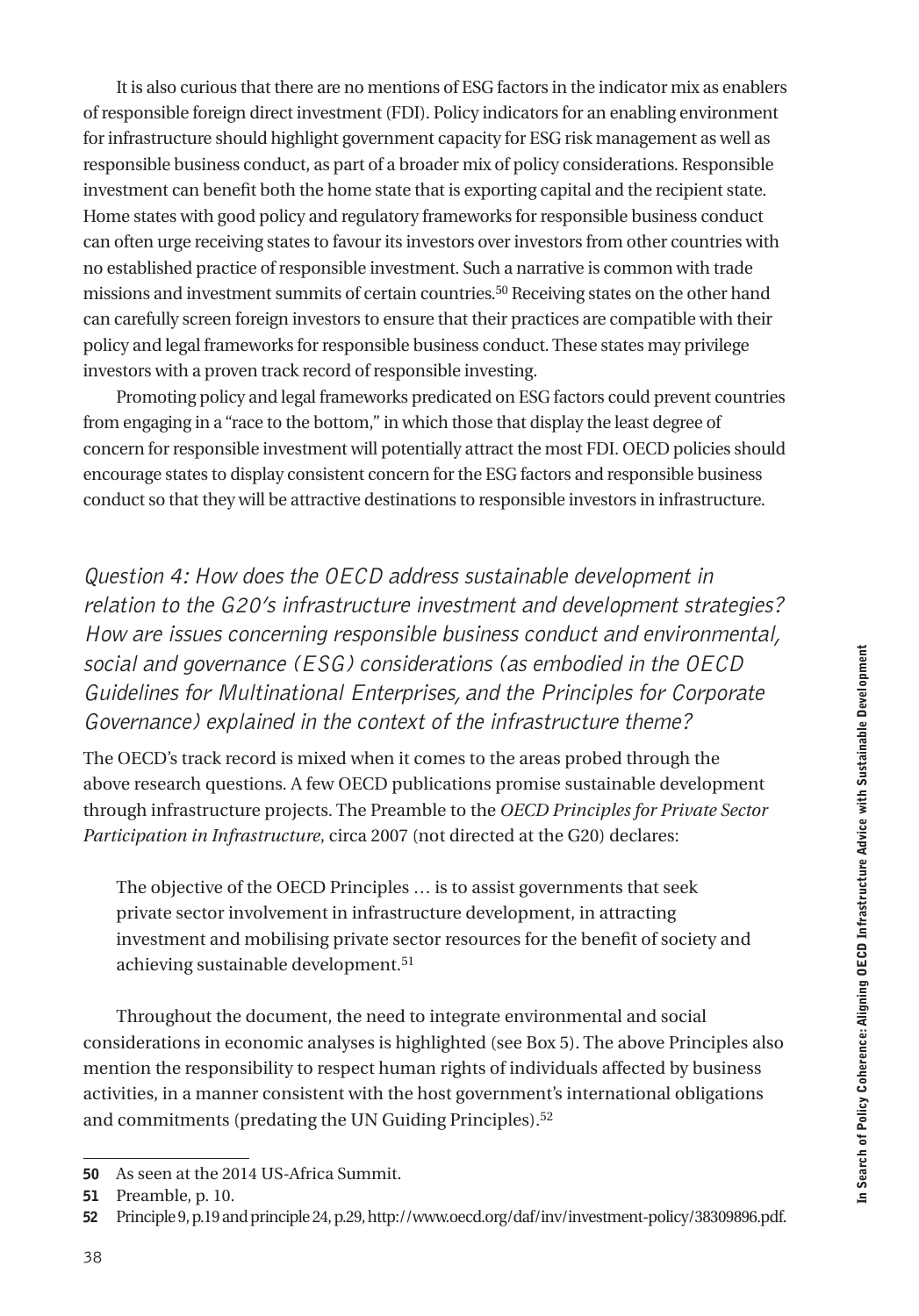<span id="page-40-0"></span>The UN Guiding Principles on Business and Human Rights are a set of principles for States and companies to prevent, address and remedy negative human rights impacts caused by or associated with business operations.

The UN Guiding Principles are grounded in recognition of:

- (a) States' existing obligations to respect, protect and fulfil human rights and fundamental freedoms
- (b) The role of business enterprises as specialized organs of society performing specialized functions, required to comply with all applicable laws and to respect human rights
- (c) The need for rights and obligations to be matched to appropriate and effective remedies when breached

The UN Guiding Principles were unanimously endorsed by the UN Human Rights Council in 2011.

#### Box 6: Integrating Environmental and Social Sustainability Dimensions in «Value for Money»/Cost-Benefit Analysis

The OECD Principles for Private Sector Participation in Infrastructure (2007) aim to assist governments in achieving sustainable development, among other things. They even go so far as to mention that: "The choice between public and private provision of infrastructure services should be guided by an objective assessment of what best serves the public interest — that is, supports the common well-being. Factors to be taken into account include the current levels of service delivery and the condition of assets, affordability to households and companies, coverage of networks, operational efficiency, long-term maintenance of assets as well as social and environmental sustainability." (Preamble, p.10) These statements confirm that achieving "value for money" in infrastructure should take a broad range of costs into account, as well as benefits to society.

A decision on what modality of infrastructure development to pursue should benefit from analyses and tools of multiple disciplines, beyond macroeconomics. This decision should be informed by sectoral assessment, regional impact assessment, cumulative impact assessment, or strategic assessment, all of which are macro-level tools applied at a regional or national level to inform the national decision making process. They can help decision makers identify the broad range of environmental and social costs and benefits of various development options.

Environmental and social costs of infrastructure development are well known. They include costs which are often not identified in the process of project identification and preparation, such as the costs to those evicted from land allocated for project use, or costs of a foreseeable water pollution or shortage for communities. An environmental and social impact assessment (ESIA) should record the potential impacts of proposed project actions, and suggest mitigation measures. These measures need to be costed out and incorporated into the project budget, so that mitigation actions and financial responsibility rest clearly with the implementing agency, the winning bidder or concessionaire, as the case may be. If these steps are missed, the cost to mitigate problems that surface later, including project delays and closures from demonstrations and unrests, could be passed on to users via rate hikes or the government to absorb, and in either case, citizens and taxpayers act as the ultimate backstop. These negative outcomes go against the notion of good management and oversight of infrastructure, as well as "value for money."

There is a question of when to use macro-level as opposed to project-specific analyses and tools. When a public agency is still evaluating modalities of infrastructure development, the granular project information, such as the specific project location and affected communities, may not yet be available. This means a detailed ESIA as an input to the initial cost-benefit analysis may not be practical. However, the series of macro-level assessment tools listed above, complemented by rapid assessments where necessary, can be used to identify the broad range of costs upfront, to be followed by a more detailed assessment once the modality is identified and a concrete project moves forward.

When a private sector option, say a PPP, is chosen, environmental and social risks of the PPP should not be allocated mechanically to the private sector and forgotten. Each of the public and private sector actors has distinct responsibilities for addressing these risks. OECD's public governance advice must take the more balanced approach already demonstrated in its guidance to the private sector, as described at the top of this Box. And G20 policy makers should not be left with the impression that environmental and social costs of infrastructure development are not part of the "value for money" proposition or cost-benefit analysis.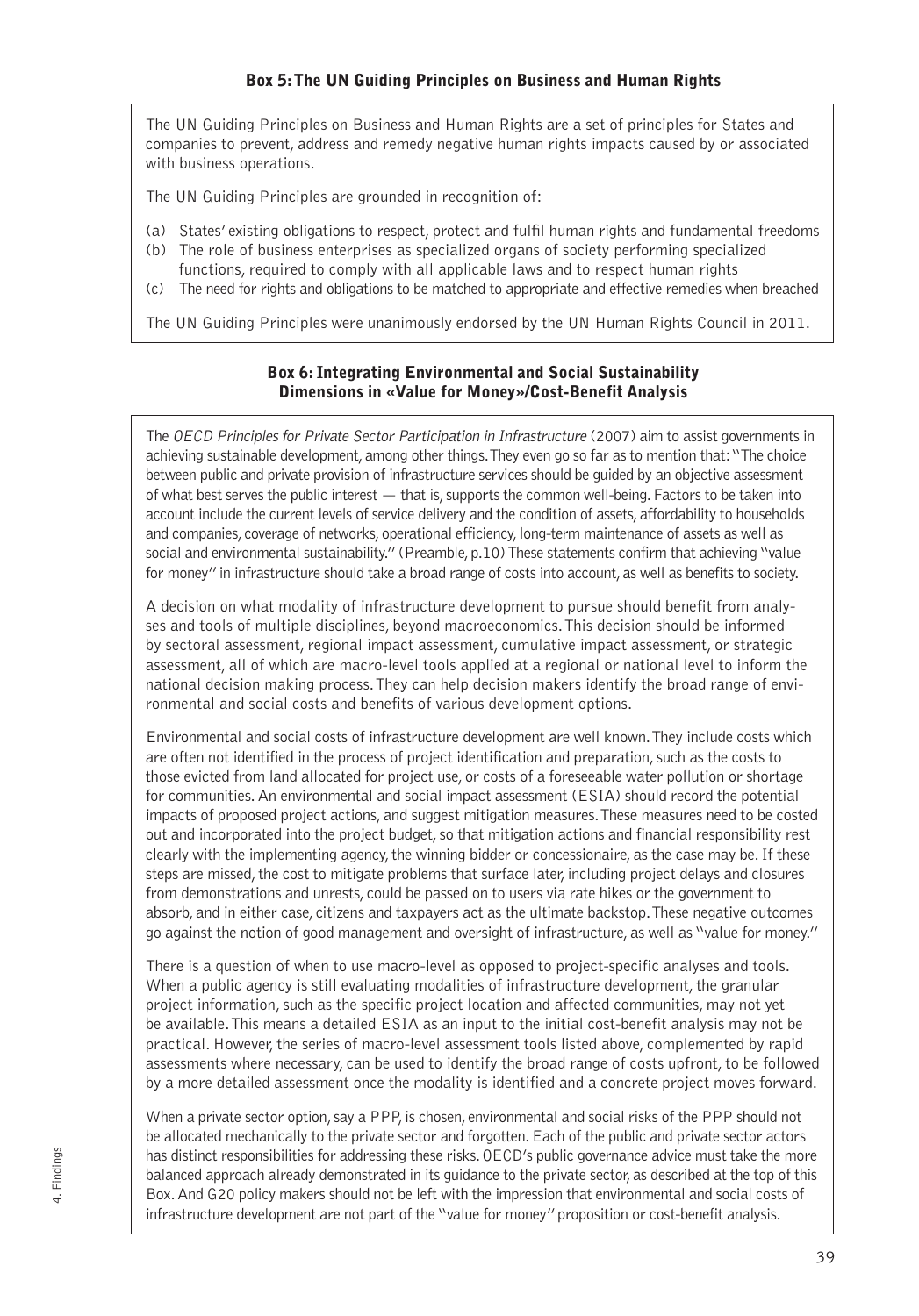One of the OECD's flagship documents is the *Policy Framework for Investment* (PFI), a catalogue of twelve relevant policy areas for investment that is updated periodically, most recently in 2015 (not directed at the G20). This latest version of the PFI contains two chapters on infrastructure and responsible business conduct, both of which provide well-rounded policy advice.53 The infrastructure chapter skillfully adapts the concept of responsible business conduct to infrastructure, by presenting more balanced perspectives of the public and private sector responsibilities, as well as stakeholders and communities, and treats concepts such as "value for money," affordability, costbenefits analysis, risk allocation and management not just from an economic or fiscal management point of view.

In contrast, the narrowing of the scope of the work presented to the G20, in general, and the G20 finance ministers and central bank governors in particular, is puzzling. These are OECD contributions on the topics of long-term investment (2013),<sup>54</sup> the Governance of Public Infrastructure,<sup>55</sup> and the investment strategies submitted to the G20 (2015),<sup>56</sup> all of which contained the least amount of content on sustainable development, as well as responsible business conduct considerations.

The OECD's treatment of the governance of public infrastructure theme signals a deliberate change in the direction of its work:

Up to now, much of the debate on infrastructure has focused directly on the financing challenges — how to raise funding for infrastructure projects, by using national levers and assessing international markets — whereas the broader public governance dimension has been neglected … the quality of public governance correlates with public investment and growth outcomes … While new forms of risk sharing can increase overall efficiency and effectiveness, transferring risk to the private sector comes at a price. … The answer will, in its broadest sense, focus on good governance in terms of good planning, budgeting, project assessment and evaluation (throughout the project cycle), transparency, accountability and regulation.57

Having signaled such a change of direction, the OECD generally shifted its attention from the private sector to the public sector's role in infrastructure. In the process,

<sup>53</sup> The authors do not hold the rest of the PFI in same regard as the two chapters mentioned here.

<sup>54</sup> G20/OECD. "High-level Principles on Long-Term Investment Financing by Institutional Investors" (2013), [http://www.oecd.org/finance/private-pensions/G20-OECD-Principles-](http://www.oecd.org/finance/private-pensions/G20-OECD-Principles-LTI-Financing.pdf)[LTI-Financing.pdf.](http://www.oecd.org/finance/private-pensions/G20-OECD-Principles-LTI-Financing.pdf)

<sup>55</sup> OECD, "Towards a Framework on Governance of Public Infrastructure" (2015), h[ttps://www.oecd.org/gov/budgeting/Towards-a-Framework-for-the-Governance-of-](https://www.oecd.org/gov/budgeting/Towards-a-Framework-for-the-Governance-of-Infrastructure.pdf)[Infrastructure.pdf.](https://www.oecd.org/gov/budgeting/Towards-a-Framework-for-the-Governance-of-Infrastructure.pdf)

<sup>56</sup> OECD, "G20/OECD Report on G20 Investment Strategies" (2015), h[ttp://g20.org.](http://g20.org.tr/wp-content/uploads/2015/12/G20-Investment-Strategies-and-G20-OECD-Report-on-G20-Investment-Strategies_Volume-I.pdf) [tr/wp-content/uploads/2015/12/G20-Investment-Strategies-and-G20-OECD-](http://g20.org.tr/wp-content/uploads/2015/12/G20-Investment-Strategies-and-G20-OECD-Report-on-G20-Investment-Strategies_Volume-I.pdf)[Report-on-G20-Investment-Strategies\\_Volume-I.pdf;](http://g20.org.tr/wp-content/uploads/2015/12/G20-Investment-Strategies-and-G20-OECD-Report-on-G20-Investment-Strategies_Volume-I.pdf) [http://g20.org.tr/wp-content/](http://g20.org.tr/wp-content/uploads/2015/12/G20-Investment-Strategies-and-G20-OECD-Report-on-G20-Investment-Strategies_Volume-II.pdf) [uploads/2015/12/G20-Investment-Strategies-and-G20-OECD-Report-on-G20-In](http://g20.org.tr/wp-content/uploads/2015/12/G20-Investment-Strategies-and-G20-OECD-Report-on-G20-Investment-Strategies_Volume-II.pdf)[vestment-Strategies\\_Volume-II.pdf.](http://g20.org.tr/wp-content/uploads/2015/12/G20-Investment-Strategies-and-G20-OECD-Report-on-G20-Investment-Strategies_Volume-II.pdf)

<sup>57</sup> Supra 55, p.1.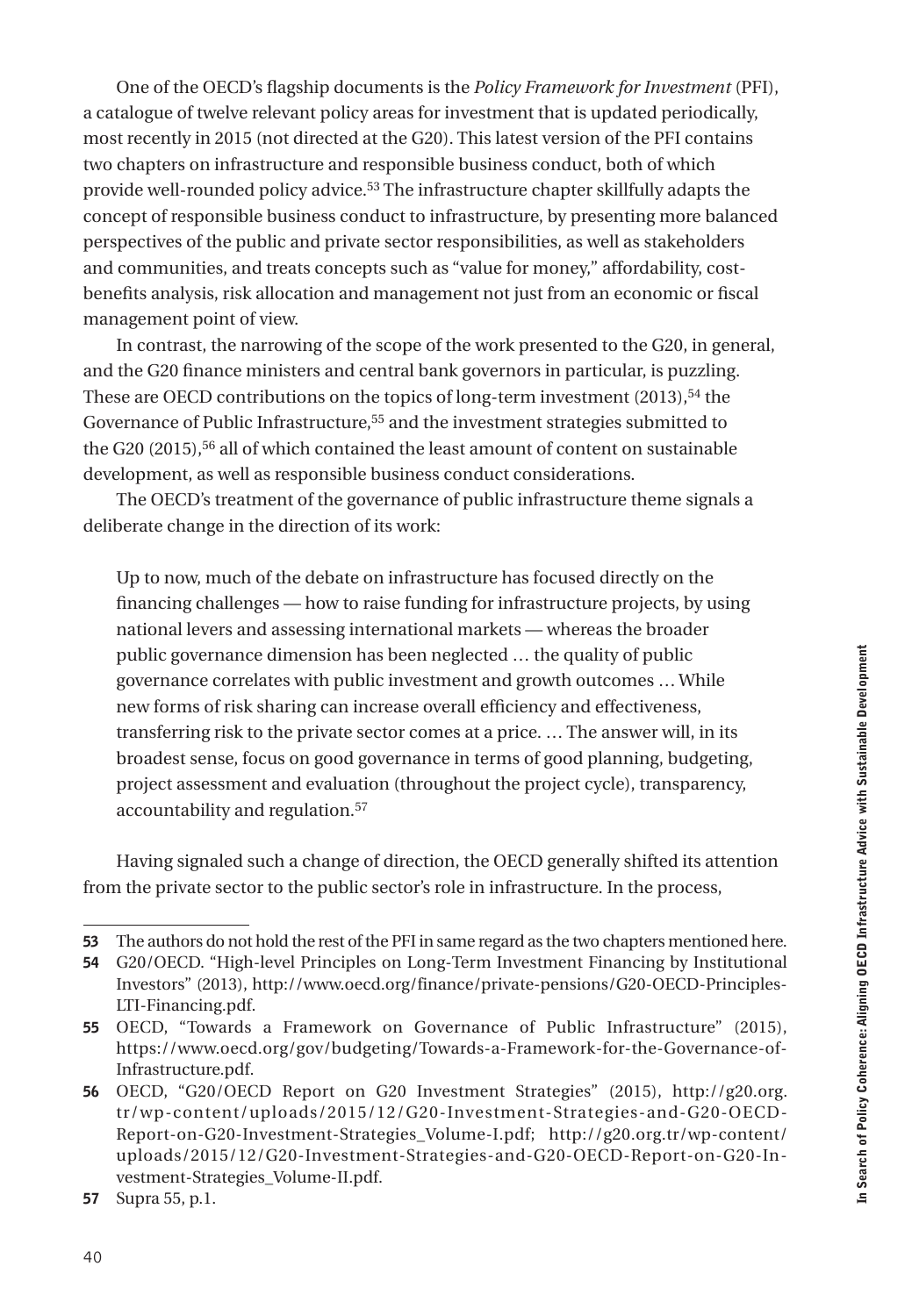however, the OECD Report to G20 Finance Ministers and Central Bank Governors: *Towards a Framework for the Governance of Public Infrastructure* takes an unexpected turn. It departs from the balanced mix of ESG considerations observed in the PFI and the OECD *Principles for the Public Governance of Public-Private Partnerships* (2012). There is no emphasis on policy coherence toward sustainable development. Instead, the reader learns about the virtues of public governance concepts with a strong focus on the "G" or governance side of sustainability, which are important concepts, but with only superficial hints of the role that "E and S" or environmental and social sustainability plays in the process.

The overall signal from the OECD is that the G20 finance ministers and central bank governors need not encourage sustainable development and responsible business conduct in order to achieve the goal of better public governance of infrastructure.

## Question 5: Is OECD advice to G20 member countries informed by external and stakeholder initiatives, research, evaluations and lessons learned on infrastructure and sustainable development?

The OECD produces a sizable number of materials on infrastructure, directed at policy makers. But does it know whether its advice is effective and relevant for policy makers in a range of country circumstances and levels of development? Does the OECD have systems in place to learn internal lessons from its policy guidance?

How does the OECD keep track of policy makers taking up and implementing its policy recommendations? Policy uptake and implementation information appears to be gathered mainly through OECD country engagement and peer reviews but these interactions appear opportunistic and anecdotal rather than systematic.

The OECD websites do not include accessible written evidence of systematic monitoring, evaluation, and lessons learned from past policy advice on infrastructure. Of all the Core Documents reviewed, only one — *Fostering Investment in Infrastructure* — purports to be informed by lessons from past efforts. As a document that is meant to bridge empirical data and specific indicators on the enabling environment, this publication presented an opportunity to thoroughly research internal and external lessons learned. Surprisingly, it fails to do so. Instead, it weaves in a few country experiences and anecdotes, which form the basis of "key policy takeaways."

Furthermore, staff authors of the OECD rely excessively upon the World Bank and its own institutional points of view, and do not give due weight to third party research findings. The result is that the OECD's analysis and policy advice to governments risks operating in a partial vacuum, informed almost entirely by its own internal research and largely closed to external views and evidence, including innovative ideas and constructive critiques of traditional approaches to infrastructure. If the OECD is not completely open to external viewpoints, how does it ensure its policy advice is innovative, cutting edge, and ahead of its peers?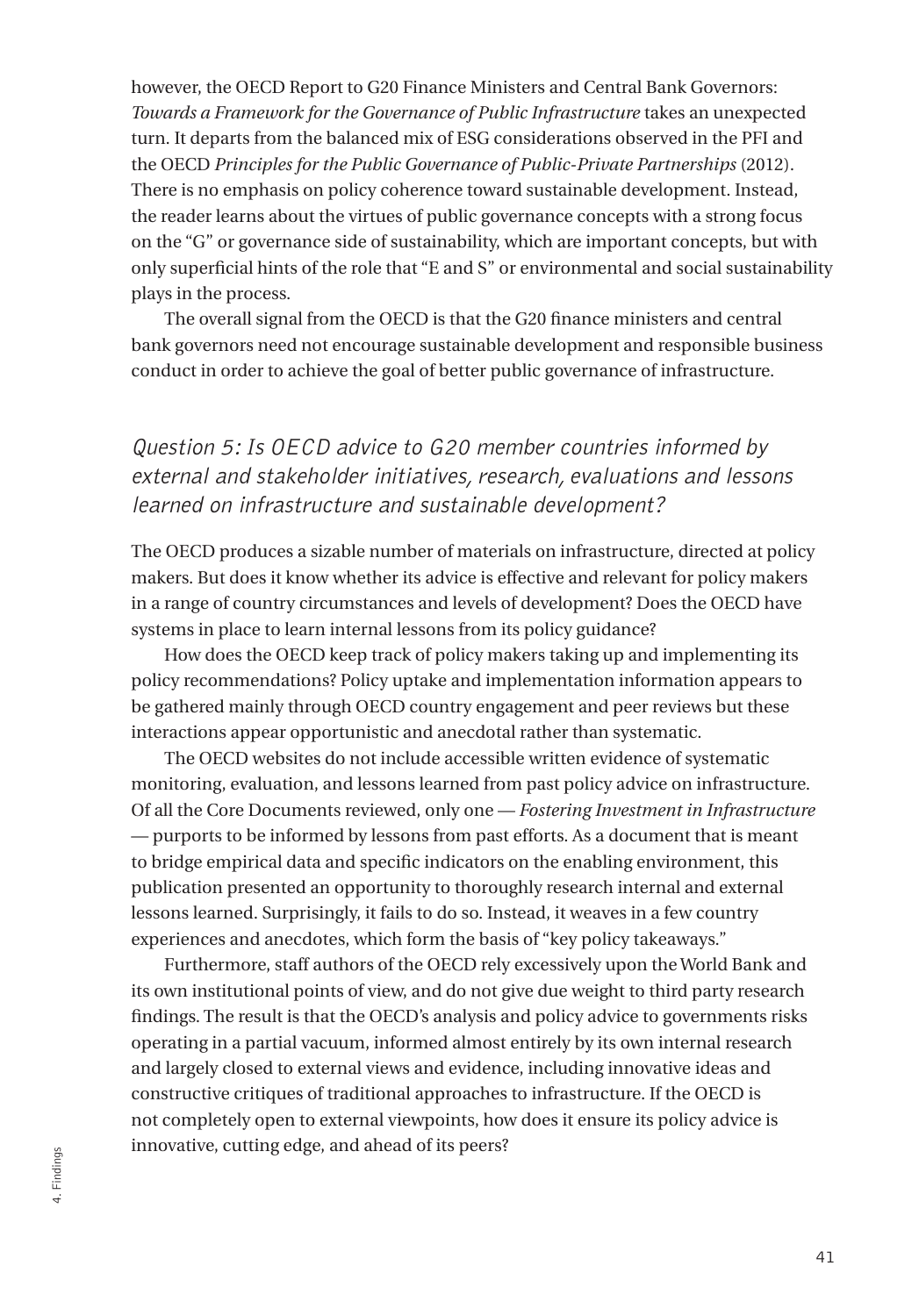<span id="page-43-0"></span>While data on infrastructure is scarce, there are important independent sources of information that can hardly be ignored when dealing with the question of infrastructure.

Bent Flyvbjerg, professor at the University of Oxford, leads a research program that has produced strong-evidence based assessments of infrastructure mega-projects. Having studied 70 years of data, Flyvbjerg concludes that there is an "iron law of mega-projects": they are almost invariably "over budget, over time, over and over again." They are also, he adds, subject to the "survival of the unfittest," with the worst projects getting built, instead of the best. OECD references Flyvbjerg's research once, in Towards a Framework for the Governance of Public Infrastructure (2015) (p.23), without drawing any observations. In fact, the OECD neither takes an explicit position on mega-projects nor examines properly the risks raised by Flyvberg's evidence-based work. In light of the G20's explicit push for large infrastructure projects, this lack of constructive debate on the matter is an issue of concern.

It is true that data on infrastructure projects is scarce outside of the OECD too. Even though notable external country and institutional evaluations exist,58 more data is needed on broad aspects of public service delivery. According to the World Bank's Independent Evaluations Group, there is not a single PPP project with available data for all the public service delivery dimensions, "for instance, access, pro-poor aspects, and quality of service delivery."59 Consequently, "governments cannot assess how far PPPs benefited the poor."60 Another important issue is the lack of long-term evaluation. The World Bank Group's evaluation on PPPs assessed the long-term performance of only 1.6 per cent of PPPs that the WBG supported.<sup>61</sup> This poor state of data availability underscores the role the OECD could play in data gathering, particularly data on the social and environmental dimensions of infrastructure, as well as creating appropriate policy indices, as already noted above.

## Findings on thematic areas

#### Investment

When the *Policy Framework for Investment* (PFI) was updated in 2015, OECD Ministers encouraged countries to use it as a reference for development cooperation, and

<sup>58</sup> For example, the report of the Evaluation Department of the Government of the Netherlands (2013), and World Bank Group Support to Public-Private Partnerships: Lessons from Experience in Client Countries, FY02–12 (2014), both quoted in the DESA Working Paper entitled "Public-Private Partnerships and the 2030 Agenda for Sustainable Development: Fit for purpose?" (2016), h[ttp://www.un.org/esa/desa/papers/2016/wp148\\_2016.pdf,](http://www.un.org/esa/desa/papers/2016/wp148_2016.pdf) supra 33. 59 Ibid.

<sup>60</sup> Supra 33.

<sup>61</sup> Ibid. This is mostly due to the fact that the Bank measures performance once financial resources are fully disbursed (when a project may not even be operational). If instead, the Bank measured performance of a project's life cycle, it would discover among other things whether it contributed to the World Bank's "dream" of lives free from poverty.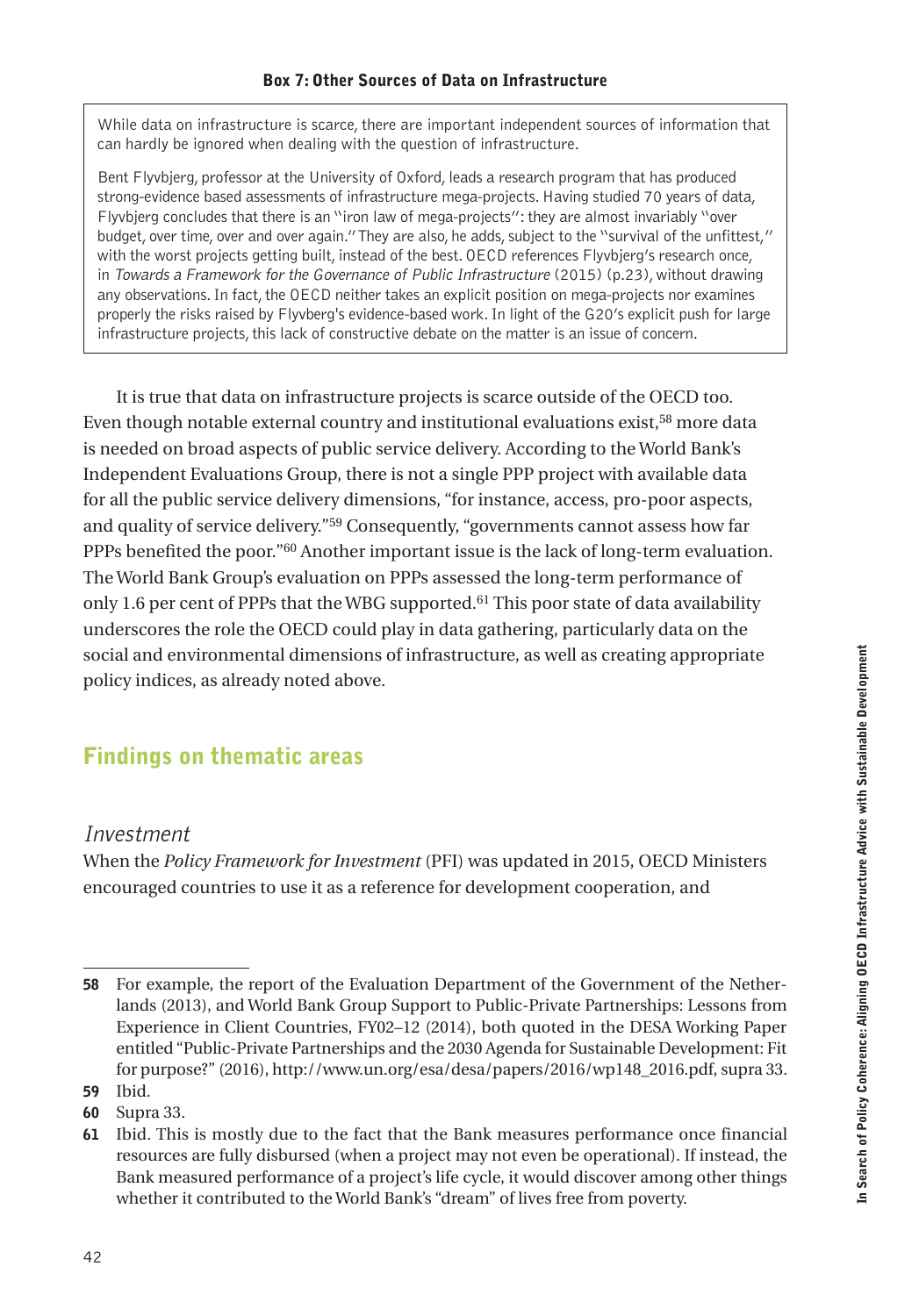particularly as a path towards the SDGs.62 Considering the chapters of the PFI on quality of the infrastructure and responsible business conduct, in particular, the OECD missed an opportunity to also recommend these two chapters for the G20's path to the SDGs.

#### Investment policies and strategies

In connection with the Turkish G20 Summit, and under the mandate of the G20 finance ministers and central bank governors, the IIWG conducted a voluntary survey of existing investment strategy priorities of G20 countries. This mandate was tied to the G20 growth track. The survey results were analysed and reported by the OECD in a two-volume report called the *G20 Investment Strategies* (2015), which was agreed by the G20 Leaders at the Turkish Summit.63 The report looked at "more than 300 measures" identified by 20 responding countries and the European Union, categorized into "facilitators" and "safeguards," broadly in the areas of investment ecosystem, infrastructure, and SMEs. The "safeguards" include a reference to "responsible business conduct" though there is virtually no discussion on the topic, other than China understanding the term to mean improvement in property rights system. "Sustainable and clean energy — promoting 'green' investment" are designated as both a facilitator and a safeguard, and mentioned by several countries but with little further guidance or analysis. An earlier 52-page draft of the report dedicated only one small section on the topic of green investment.64

Within this massive 400 page document, the OECD managed to insert one page worth of reflection entitled "Scope for Improvement."65 Among the twelve areas in need of improvement are "Ensuring fair practices, transparency and accountability, including through anti-corruption practices and responsible business conduct" and "Addressing further the necessity to promote green investment, including investment dealing with disaster risks." There are no references to sustainable development or the SDGs in this list.

This large-scale OECD work is a reflection of the G20 countries' own prioritization of issues they address in investment promotion. However, the OECD played a key facilitation role in the process, and should have had some flexibility to help shape the various dimensions of countries' investment strategies. The current result does not adequately help set the course for the G20 inquiry in integrating the investment, growth and infrastructure work plans with the SDGs.

Looking ahead, the OECD notes that next steps include additional data collection and

<sup>62</sup> OECD, "Stock Taking of Selected Policy Indicators On The Enabling Environment for Infrastructure Investment" p.9 (2015), [http://www.oecd.org/dev/Stocktaking-Infrastructure-](http://www.oecd.org/dev/Stocktaking-Infrastructure-Policy-Indicators-Paper.pdf)[Policy-Indicators-Paper.pdf.](http://www.oecd.org/dev/Stocktaking-Infrastructure-Policy-Indicators-Paper.pdf)

<sup>63</sup> Supra 56. The other two documents analysed under the investment policies and strategy sub-theme send a more discouraging signal. The shortcomings of "Fostering Investment in Infrastructure" have already been mentioned above. The other document entitled "Stock-Taking of Selected Policy Indicators for Infrastructure Investment" has also been referred to in the discussion on Research Question 3 above. The latter is largely focused on public governance and financial management aspects of infrastructure and investment.

<sup>64</sup> See at: h[ttps://www.oecd.org/g20/topics/financing-for-investment/G20-OECD-Draft-](https://www.oecd.org/g20/topics/financing-for-investment/G20-OECD-Draft-Report-on-Investment-Strategies.pdf)[Report-on-Investment-Strategies.pdf,](https://www.oecd.org/g20/topics/financing-for-investment/G20-OECD-Draft-Report-on-Investment-Strategies.pdf) p.25.

<sup>65</sup> OECD, "G20/OECD Report on G20 Investment Strategies," p.12.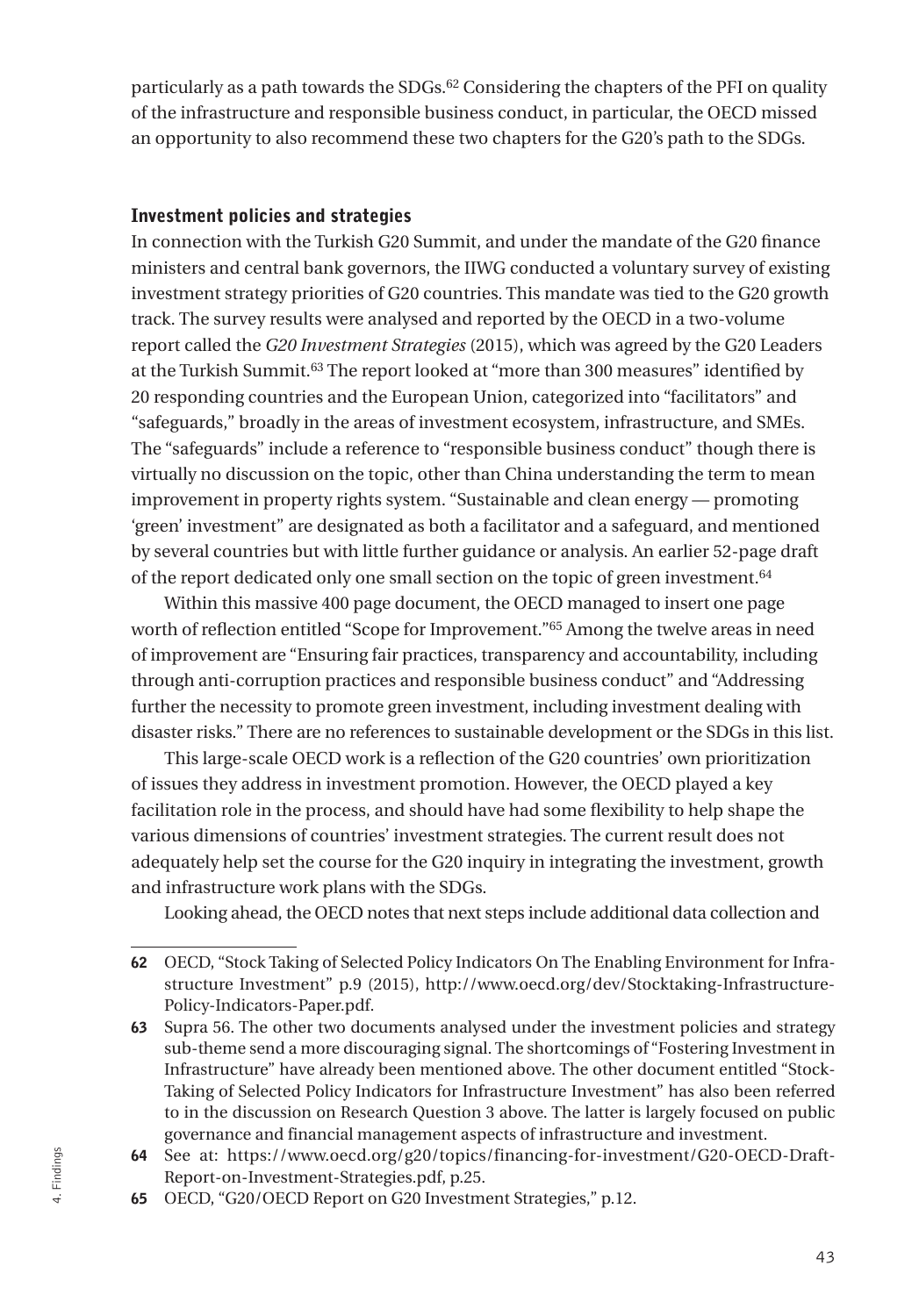analyses, as well as "member led identification and assessment of effective approaches, particularly where further progress is required."66 These approaches sound promising, since these methods seem to work well for participating countries. Perhaps the OECD will also be able to offer key insights from the chapters of the PFI relating to infrastructure and responsible business conduct and to facilitate an active exchange of views among countries.

It should be added that the other two documents analysed for this study under the investment policies and strategy sub-theme send a more discouraging signal. The shortcomings of *Fostering Investment in Infrastructure* have already been mentioned above. The other document entitled *Stock-Taking of Selected Policy Indicators for Infrastructure Investment* has also been referred to in the discussion on Research Question 3 above. The latter is largely focused on public governance and financial management aspects of infrastructure and investment.

#### Long-term investment

For the past few years, the OECD has invested heavily in the long-term investment topic perhaps due to: (i) a general trend of diminishing public funding for infrastructure and corresponding increases by the private sector or through PPPs; (ii) banks moving away from financing infrastructure following the 2008 financial crisis; and (iii) the infrastructure shortage especially in emerging market and developing countries.

As a result, the OECD published many documents in this area, from principles to implementation documents, and this sub-theme enjoys the most logical and thorough treatment, including normative and implementation documents (see Box 3). Somewhere in the process, however, investment in infrastructure seems to have become a goal in and of itself, rather than a means to a sustainable outcome in infrastructure development.

As a general trend, attention to ESG dimensions is greater in the implementation documents than in the high level principles. While the *G20/OECD High-level Principles on Long-Term Investment Financing by Institutional Investors* (2013) barely mentions ESG, the *G20/OECD Checklist on Long-term Investment Financing Strategies and Institutional Investors* (2014) makes references to ESG throughout. However, the OECD does not explicitly promote responsible investment in the Core Documents. As a result, OECD policy guidance signals that due diligence with regard to environmental and social factors in long-term investment is voluntary and optional.67

Indeed, the only infrastructure-specific document relating to long-term investment — *Private Financing and Government Support to Promote Long-Term Investments in Infrastructure —* contains no discussion on the need for responsible business conduct

<sup>66</sup> "G20/OECD Report on G20 Investment Strategies, Highlights" (2015), h[ttp://g20.org.tr/](http://g20.org.tr/wp-content/uploads/2015/12/G20-Investment-Strategies-and-G20-OECD-Report-on-G20-Investment-Strategies-Highlights.pdf) [wp-content/uploads/2015/12/G20-Investment-Strategies-and-G20-OECD-Report-on-](http://g20.org.tr/wp-content/uploads/2015/12/G20-Investment-Strategies-and-G20-OECD-Report-on-G20-Investment-Strategies-Highlights.pdf)[G20-Investment-Strategies-Highlights.pdf,](http://g20.org.tr/wp-content/uploads/2015/12/G20-Investment-Strategies-and-G20-OECD-Report-on-G20-Investment-Strategies-Highlights.pdf) p.11.

<sup>67</sup> Caliari, "The G20's principles on institutional investment: A Trojan horse for finance-driven infrastructure?" (2015), [https://us.boell.org/2015/11/05/g20s-principles-institutional](https://us.boell.org/2015/11/05/g20s-principles-institutional-investment-trojan-horse-finance-driven-infrastructure)[investment-trojan-horse-finance-driven-infrastructure;](https://us.boell.org/2015/11/05/g20s-principles-institutional-investment-trojan-horse-finance-driven-infrastructure) Hubbard, "The OECD approach to Long Term Investment" (2016) h[ttps://medium.com/workers-voice-oecd/the-oecd](https://medium.com/workers-voice-oecd/the-oecd-approach-to-long-term-investment-f33fe9f6357c%23.rb1pzv9yc)[approach-to-long-term-investment-f33fe9f6357c#.rb1pzv9yc.](https://medium.com/workers-voice-oecd/the-oecd-approach-to-long-term-investment-f33fe9f6357c%23.rb1pzv9yc)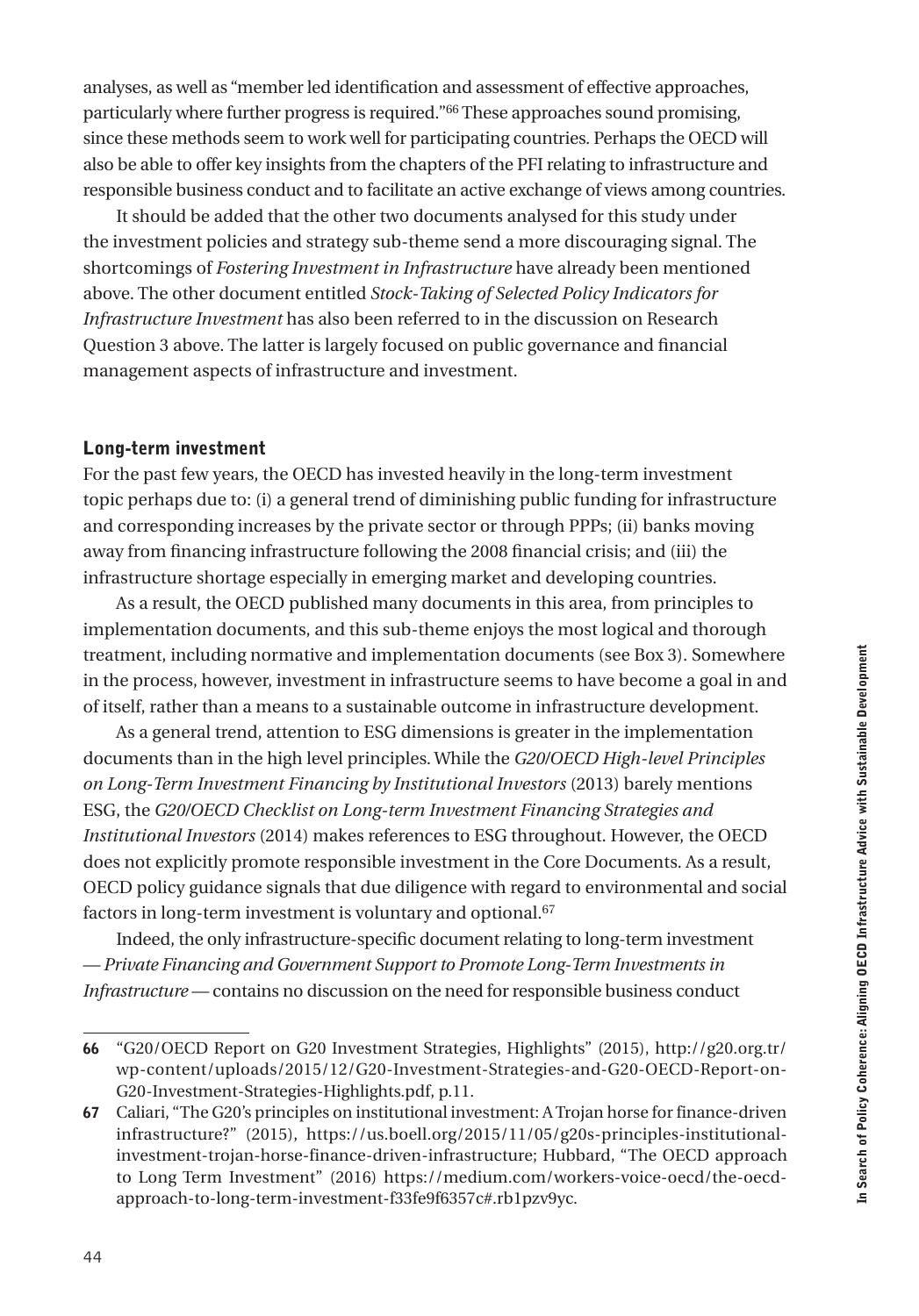of financiers, or the need for ESG due diligence by investors. There is no recognition that the Equator Principles apply to over 70 percent of international project finance debt in emerging markets,68 which is a small number in absolute terms, but still a notable fact in terms of responsible finance that supports the larger cross-border infrastructure projects. There is also no mention of the OECD's own *Common Approaches for Officially Supported Export Credits and Environmental and Social Due Diligence,*69 which harmonises the environmental and social due diligence of OECD Export Credit Agencies among themselves, and with internationally recognized standards, including the Equator Principles.

This paper already noted that *Toward a Framework for the Public Governance of Infrastructure* (2015) seems to imply that the OECD is moving away from its singular focus on the long-term investment theme in favour of public governance aspects. NAEC suggests the OECD is broadening its inquiry on long-term sources of financing that includes "young innovative firms" and "nonbank actors" (though this is not specifically in the context of infrastructure). Finally, the latest interest in this area seems to be directed at equity instruments. These developments taken together suggest OECD work in this thematic area is in flux. If OECD is indeed seeking a new direction of this work stream, as hinted in several places, this will be a welcome development.

The OECD is currently working on a guide for institutional investors under the Guidelines for Multinational Enterprises.70 This process provides one opportunity for responsible institutional investors looking to become involved in infrastructure finance to understand the scope of ESG due diligence expected under the MNE Guidelines. Once finalized, this guidance should not remain inside the responsible business conduct silo, but must be allowed to cross-pollinate the work on long-term investment.

#### Modalities of infrastructure development

According to the OECD, there are five modalities of infrastructure development: (i) through direct provision (the government taking responsibility for all aspects of infrastructure delivery); (ii) traditional public procurement (a government body contracts with private partners to provide infrastructure-based goods and services); (iii) state-owned enterprises; (iv) public-private partnerships (that involve private investors financing and managing the construction, operation and maintenance of an infrastructure asset); and (v) privatisation with regulation.<sup>71</sup> Of these modalities, this paper paid close attention to public procurement and public-private partnerships, due to the fact that these two modalities complement the other thematic area of investment, discussed immediately above. The private sector plays a prominent role in both of these modalities, which raises the challenge of both public and private sectors assuming respective roles and responsibilities in a seamless manner.

<sup>68</sup> See at: [www.equator-principles.com.](http://www.equator-principles.com)

<sup>69</sup> See at: [http://www.oecd.org/officialdocuments/publicdisplaydocumentpdf/?cote=TAD/](http://www.oecd.org/officialdocuments/publicdisplaydocumentpdf/?cote=TAD/ECG%25282016%25293&doclanguage=en) [ECG%282016%293&doclanguage=en.](http://www.oecd.org/officialdocuments/publicdisplaydocumentpdf/?cote=TAD/ECG%25282016%25293&doclanguage=en)

<sup>70</sup> See at: [https://mneguidelines.oecd.org/rbc-financial-sector.htm.](https://mneguidelines.oecd.org/rbc-financial-sector.htm)

<sup>71</sup> This categorization has been extracted from box 1.1 in *Towards a Framework for the Governance of Public Infrastructure* (2015).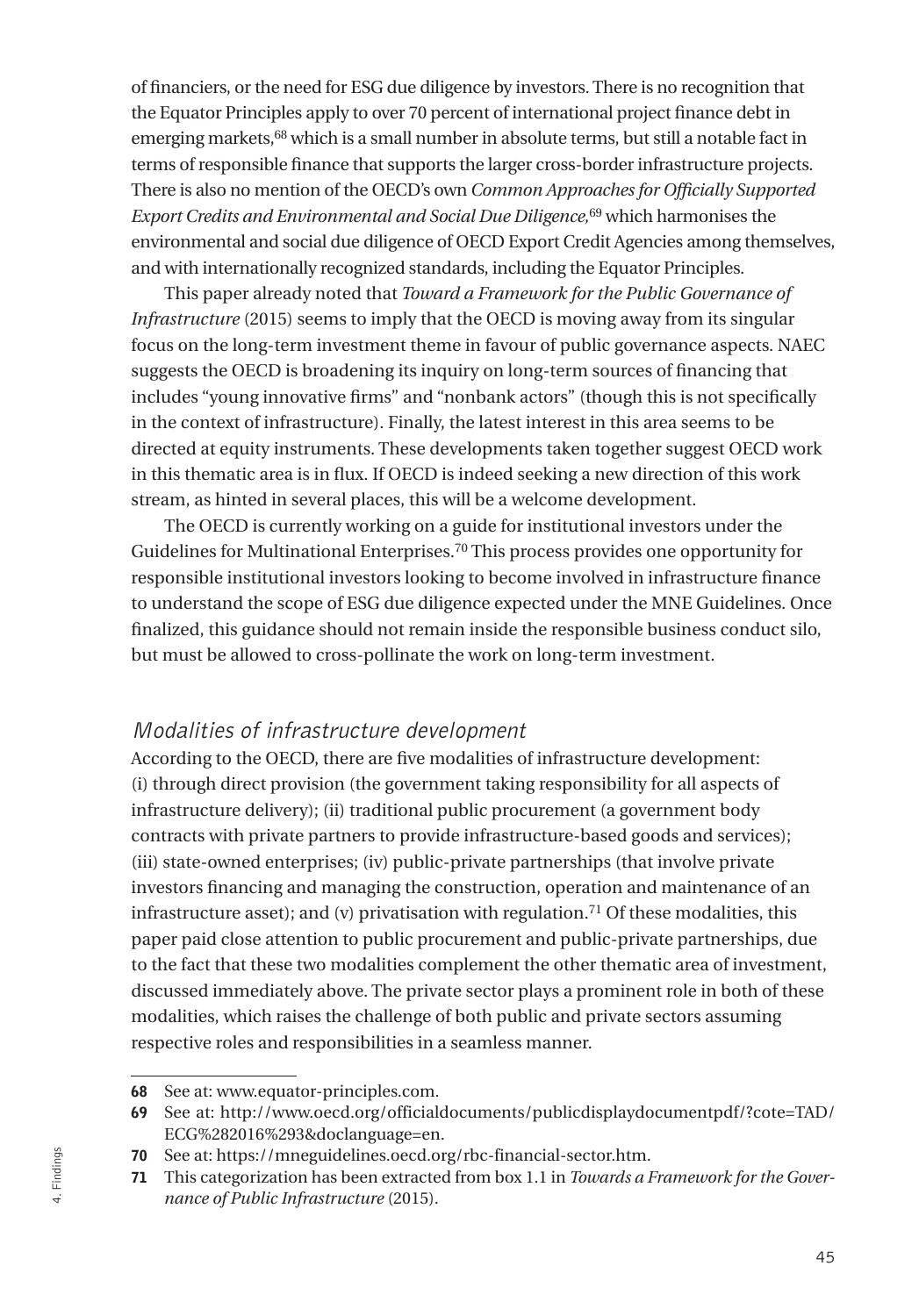#### <span id="page-47-0"></span>Public procurement

Considering the volume of public procurement in OECD countries at around 12% of GDP,72 and infrastructure investment via PPPs occupying less than 10% of public investment in advanced economies and less than 25% of public investment in emerging markets,73 public procurement is an underappreciated but indispensable aspect of infrastructure projects. It is also a thematic area that presents a significant opportunity for governments to promote sustainable development through purchasing decisions. Most national sustainable procurement programs are in place in OECD Member countries, including the U.S., Canada, Australia, New Zealand, Japan, and the European Union, and from the emerging BRIC nations, Brazil, China and India have developed legal frameworks on sustainable procurement policies.74 These approaches take the concept of "value for money" and extend it over a life-cycle of an asset to be acquired. In doing so, they build environmental and social sustainability and financial value in the process.

The OECD's emphasis on efficiency and economy, implying the cheapest bids, and the division between the primary policy objective ("value for money") and secondary policy objectives (such as environmental sustainability) in the OECD's *Recommendation on Public Procurement* (2015) seem to make OECD procurement rules appear out of sync with ongoing sustainable procurement practices within OECD countries. Considering the state duty to protect human rights in relation to state business dealings under the UN Guiding Principles (see Box 7), the OECD rules are not coherent with the UNGPs and the MNE Guidelines. Some academics who specialise in public procurement do not consider OECD rules as an international standard. Some procurement practitioners dismiss OECD rules as harmless and out of date, but do see real value in the OECD peer review process on procurement.

#### Box 8: The Relevance of the UN Guiding Principles on Business and Human Rights (UNGPs) in Public Procurement

The following Principles of the UNGPs apply to public procurement.

- (5) States should exercise adequate oversight in order to meet their international human rights obligations when they contract with, or legislate for, business enterprises to provide services that may impact upon the enjoyment of human rights.
- (6) States should promote respect for human rights by business enterprises with which they conduct commercial transactions.

The OECD does have a separate work stream on green procurement, though it produces high level policy documents that are not likely to provide any implementation guide to practitioners. There is no OECD guidance on procurement that favours

<sup>72</sup> OECD, "Public Procurement," h[ttp://www.oecd.org/gov/ethics/public-procurement.htm](http://www.oecd.org/gov/ethics/public-procurement.htm). According the World Bank, the percentage is as high as 20% in some developing countries. See https://openknowledge.worldbank.org/handle/10986/16674.

<sup>73</sup> IMF, World Economic Outlook (2014), h[ttps://www.imf.org/external/pubs/ft/](https://www.imf.org/external/pubs/ft/weo/2014/02/pdf/text.pdf) [weo/2014/02/pdf/text.pdf](https://www.imf.org/external/pubs/ft/weo/2014/02/pdf/text.pdf).

<sup>74</sup> IISD, State of Play in Sustainable Procurement (2007), [https://www.iisd.org/pdf/2007/](https://www.iisd.org/pdf/2007/state_procurement.pdf) [state\\_procurement.pdf.](https://www.iisd.org/pdf/2007/state_procurement.pdf)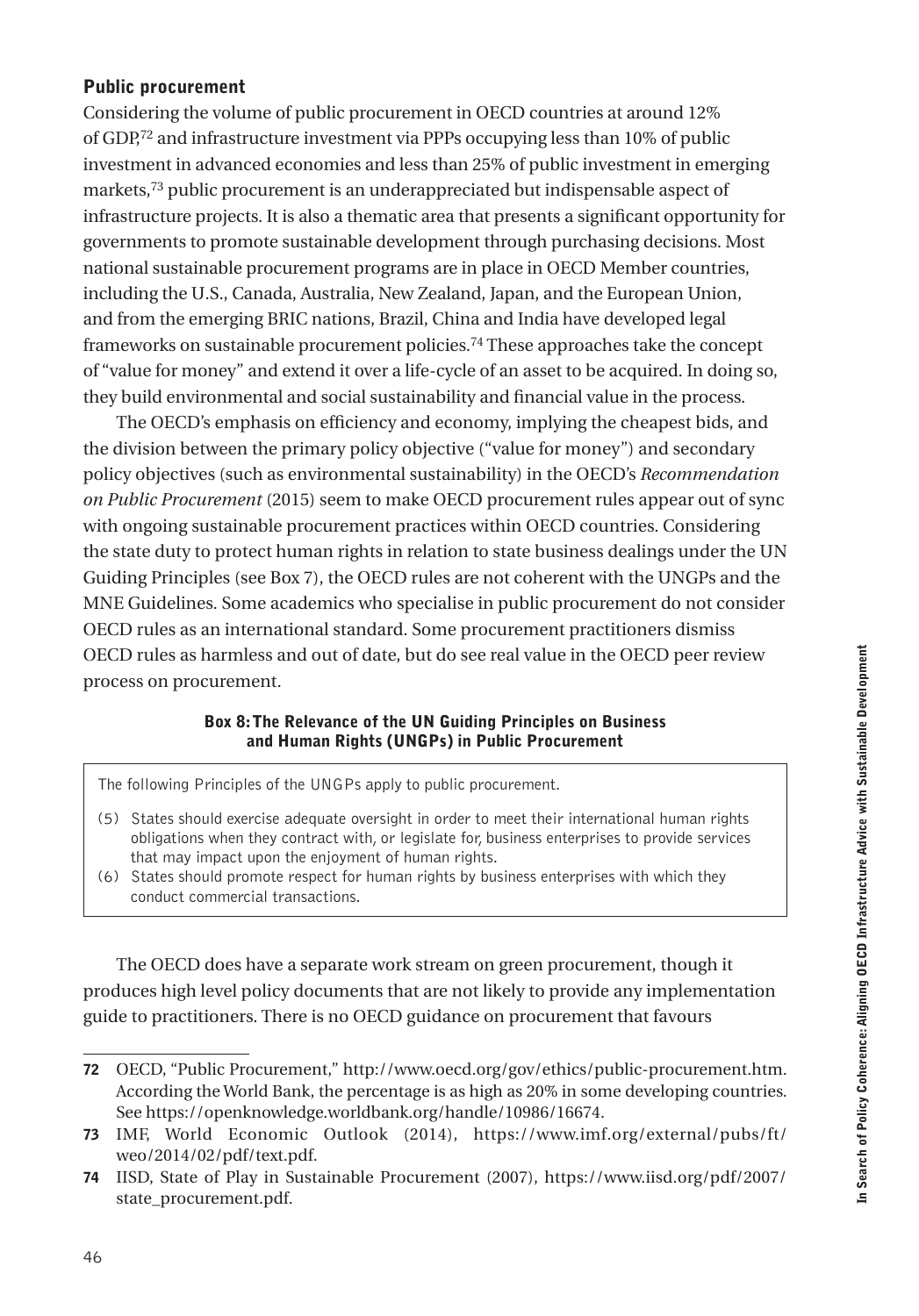certain social criteria (e.g., small or minority owned business, or eliminating child or slave labour in the procurement chain) as a counterpart to green or environmental procurement.

Transparency is a recurring theme in the topic of public governance. Open government and e-procurement are examples of initiatives supported by the OECD. In the process, however, the strong impression is that a key audience of transparent infrastructure information, either in a PPP process or in a public procurement scenario, is the private sector waiting to take advantage of bidding opportunities. While this is an important factor that encourages competitive bidding, OECD guidance loses sight of the fact that users of infrastructure and taxpayers are also entitled to an open and transparent infrastructure development process. The technical nature of information disclosed by governments primarily to create a transparent bidding process will not necessarily help citizens access information they need. It is possible that other relevant project information, such as proposed tariff rates and rate-setting mechanisms, the extent of contingent liabilities assumed by the state, the outcome of environmental and social impact assessments or public hearings, and accessibility information, is and should be made available separately. Regardless of the precise techniques used for disclosure, in principle, citizens are entitled to have access to the entire project information in a coherent manner.75

#### Public-private partnerships

The three OECD papers reviewed under this heading (*Principles for Private Sector Participation in Infrastructure* (2007), *Public Governance of Public-Private Partnerships*  (2012); and *Project Checklist for Public-Private Partnerships* (2015) relate to PPPs, and generally have good treatment of RBC and ESG factors throughout. The 2007 and 2012 documents (not addressed to the G20) in particular take a holistic approach to infrastructure, and are among the more comprehensive and thoughtful work on sustainable development of the Core Documents reviewed for this report. While this is one of the findings of this research, the authors recognize the inherent problems with PPPs as a modality for infrastructure delivery.<sup>76</sup>

The OECD also does seem sensitised to criticisms about PPPs, such as states' contingent liabilities, wholesale risk transfers to the private sector, and general lack of management and oversight in such arrangements. As a result, it appears that earlier enthusiasm about PPPs and the opportunity to pass on infrastructure risks, including environmental and social risks, to the private sector had to be restrained. OECD focus

<sup>75</sup> The World Bank's Framework for PPP Disclosure proposes disclosure to benefit the procurement process, but does not necessarily advocate public disclosure for the benefit of stakeholders and citizens.. See at: [http://www.worldbank.org/en/topic/publicprivate](http://www.worldbank.org/en/topic/publicprivatepartnerships/brief/a-framework-for-disclosure-in-public-private-partnership-projects)[partnerships/brief/a-framework-for-disclosure-in-public-private-partnership-projects.](http://www.worldbank.org/en/topic/publicprivatepartnerships/brief/a-framework-for-disclosure-in-public-private-partnership-projects) See also Aizawa, "Five things that can promote transparency in Public-Private Partnerships" (2015), [https://us.boell.org/2015/11/12/five-things-can-promote-transparency](https://us.boell.org/2015/11/12/five-things-can-promote-transparency-public-private-partnerships)[public-private-partnerships](https://us.boell.org/2015/11/12/five-things-can-promote-transparency-public-private-partnerships).

<sup>76</sup> See, for example, supra 33.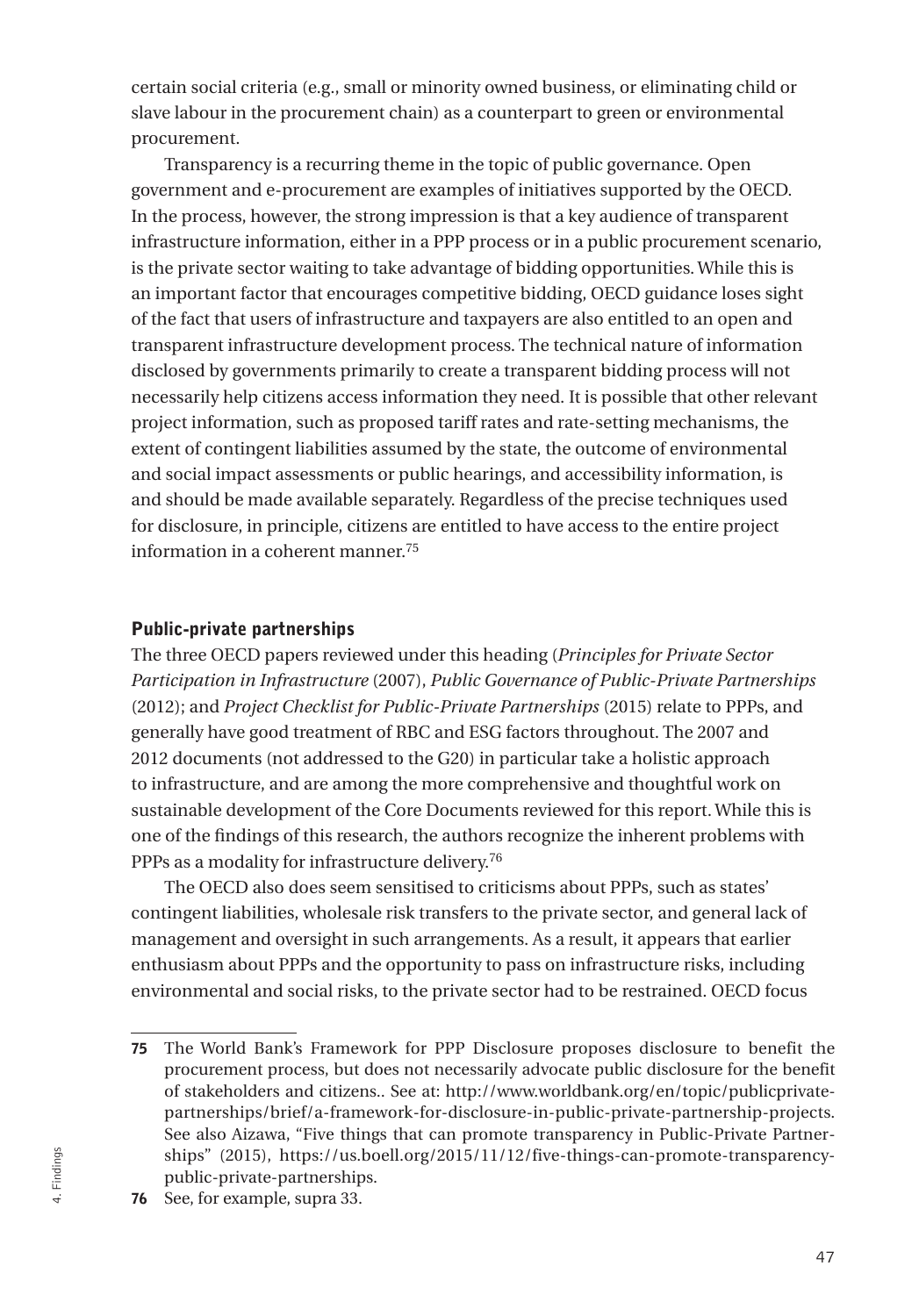turned from the private sector aspects of infrastructure to public governance in this area, which is a welcome development.

For instance, *OECD Principles for the Public Governance of Public Private Partnerships* (2012) rightly states that citizens should be involved in ways crucial to the success of a project:

Popular understanding of Public-Private Partnerships requires active consultation and engagement with stakeholders as well as involving end-users in defining the project and subsequently in monitoring service quality. $77$ 

However, in the process of shifting the focus to public governance, the OECD seems to have paid little attention to public sector responsibilities to regulate and provide guidance on environmental and social sustainability in infrastructure investment and development, as evident from the recent OECD submission to the G20 in this area. This is one of the areas requiring greater focus in the near future. After all, the public sector has an obligation to regulate and provide guidance in these areas (as made clear in Pillar One of the UN Guiding Principles on Business and Human Rights — see Box 5), corresponding with the private sector obligation to abide by regulations and also adopt good practices to respect the human rights of its stakeholders.

<sup>77</sup> OECD Council Recommendation, para A. 1.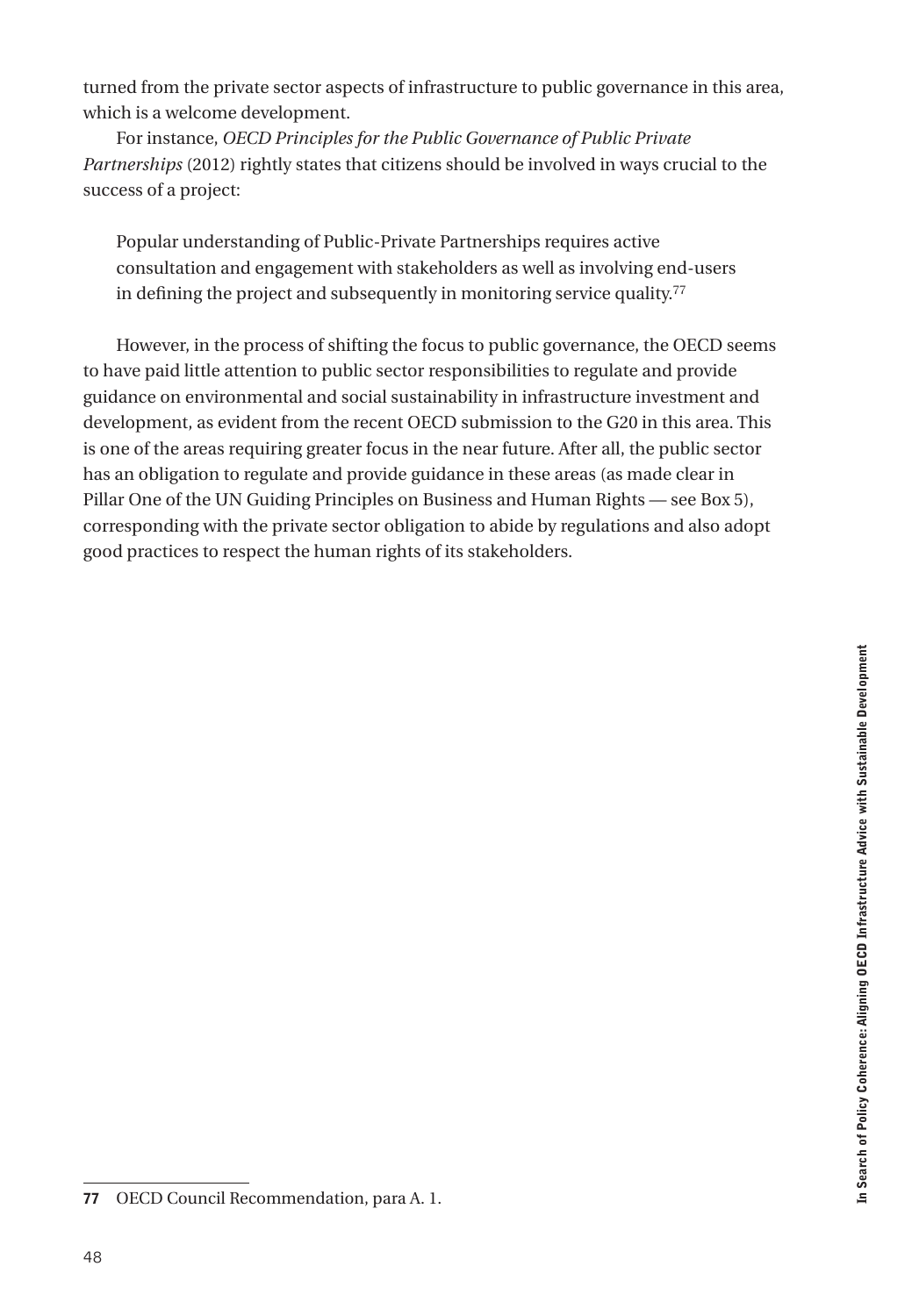## <span id="page-50-0"></span>5. Conclusion

OECD policy advice on infrastructure investment and development set out in the Core Documents, which define the scope of this report, lacks coherence for sustainable development from multiple perspectives, such as coherence with global goals and countries' aspirations, coherence with economic, social and environmental policies, coherence with the OECD's own position on sustainable development and coherence with initiatives and actions of external actors. The overall thrust of its infrastructure policy advice to the G20 is insufficient to provide the G20 countries with a reliable roadmap to achieve sustainable development goals through infrastructure.

Each of the four thematic areas researched (investment policy and strategy; longterm investment; public procurement; and PPPs) appears to lack a long-term holistic vision grounded in sustainable development. By failing to foster policy coherence, the OECD inadvertently fosters incoherence, and may discredit sustainable development and the SDGs embraced by the world community, including the G20. This state of affairs paints a picture of the OECD that is in contrast with its self-image as a unique forum where governments work together to address the economic, social and environmental challenges of globalization.

While this research did not focus on the actual interactions between the OECD and the G20, it can be assumed that the policy coherence deficit described above is attributable to both sides of the supply and demand relationship. Within the OECD — the supply side — the serious discrepancy between financial and sustainable development work could be attributed to the OECD's silo culture or a theoretical approach to policy development, or possibly both. The organisation is seemingly resistant to strong leadership from the OECD Secretariat to foster a more "horizontal" approach. The discrepancy between the finance and Sherpa tracks in the G20 context means that finance ministers and central bank governors signal "yes" to economic growth and "no thanks" to sustainable development. They then relegate the sustainable development tasks to the Sherpa track. This strange alignment of interests actually helps the OECD serve the G20 well, and the G20 in turn reciprocates by allowing the OECD enjoy closer ties to the G20.

This observation is especially concerning, given the fact that the G20 countries have the power to replicate and lock in good or bad models of infrastructure investment in powerful ways for decades. For example, the G20 emphasis on mega-projects (see Box 7) means that there are enormous "ripple effects" of the models undertaken on public budgets and governance, society, and the natural environment. G20 precedents could encourage uptake by other countries following the footsteps of the G20.

The foregoing conclusions raise questions on the immediate future: How should the OECD harness the sustainable development aspirations of its Members and other G20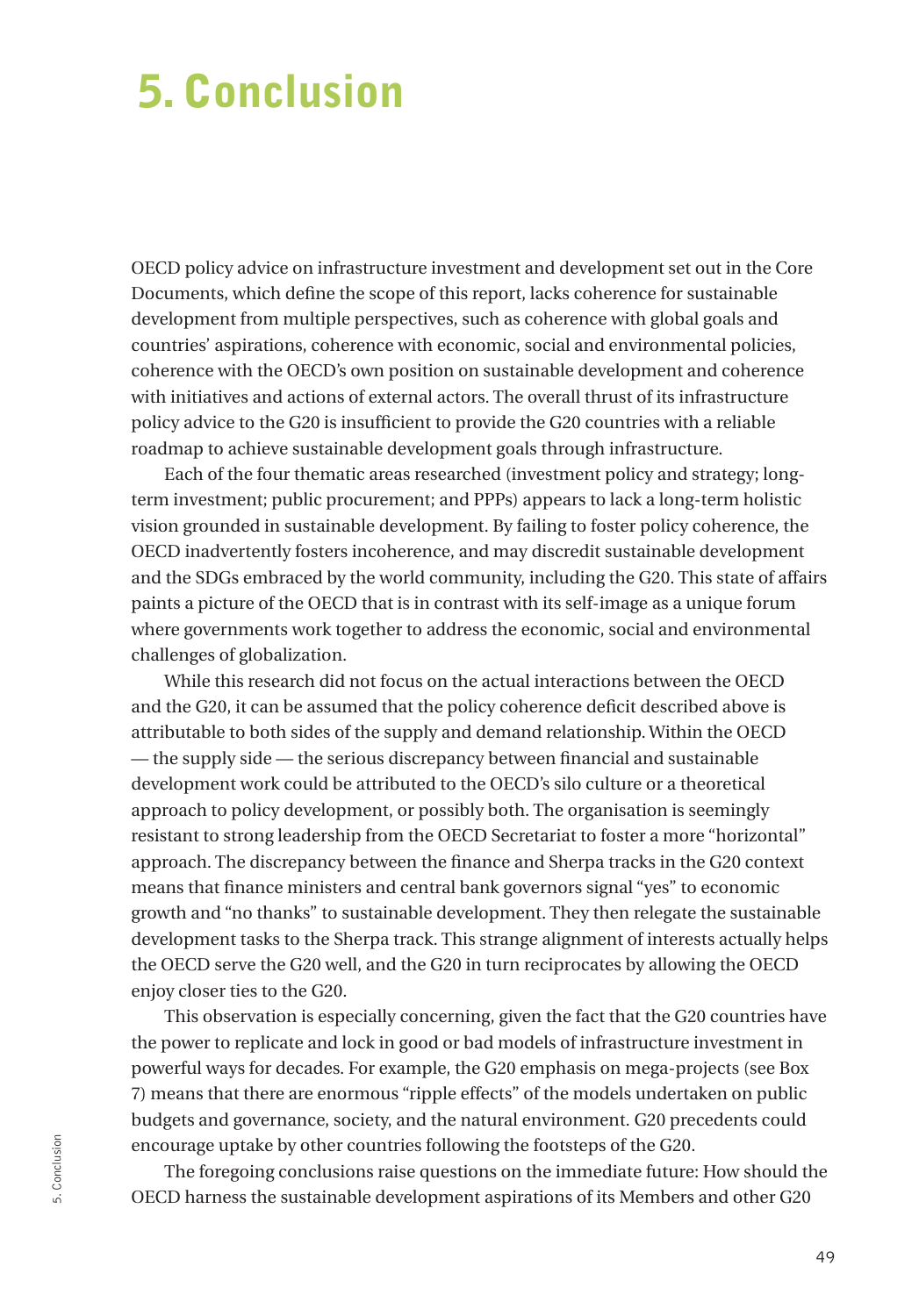countries and turn them into a meaningful body of work? Will the OECD's newer efforts, such as NAEC, be capable of transforming its infrastructure work? If not, could the business-as-usual approach impact the OECD's credibility vis-à-vis the G20 countries and beyond?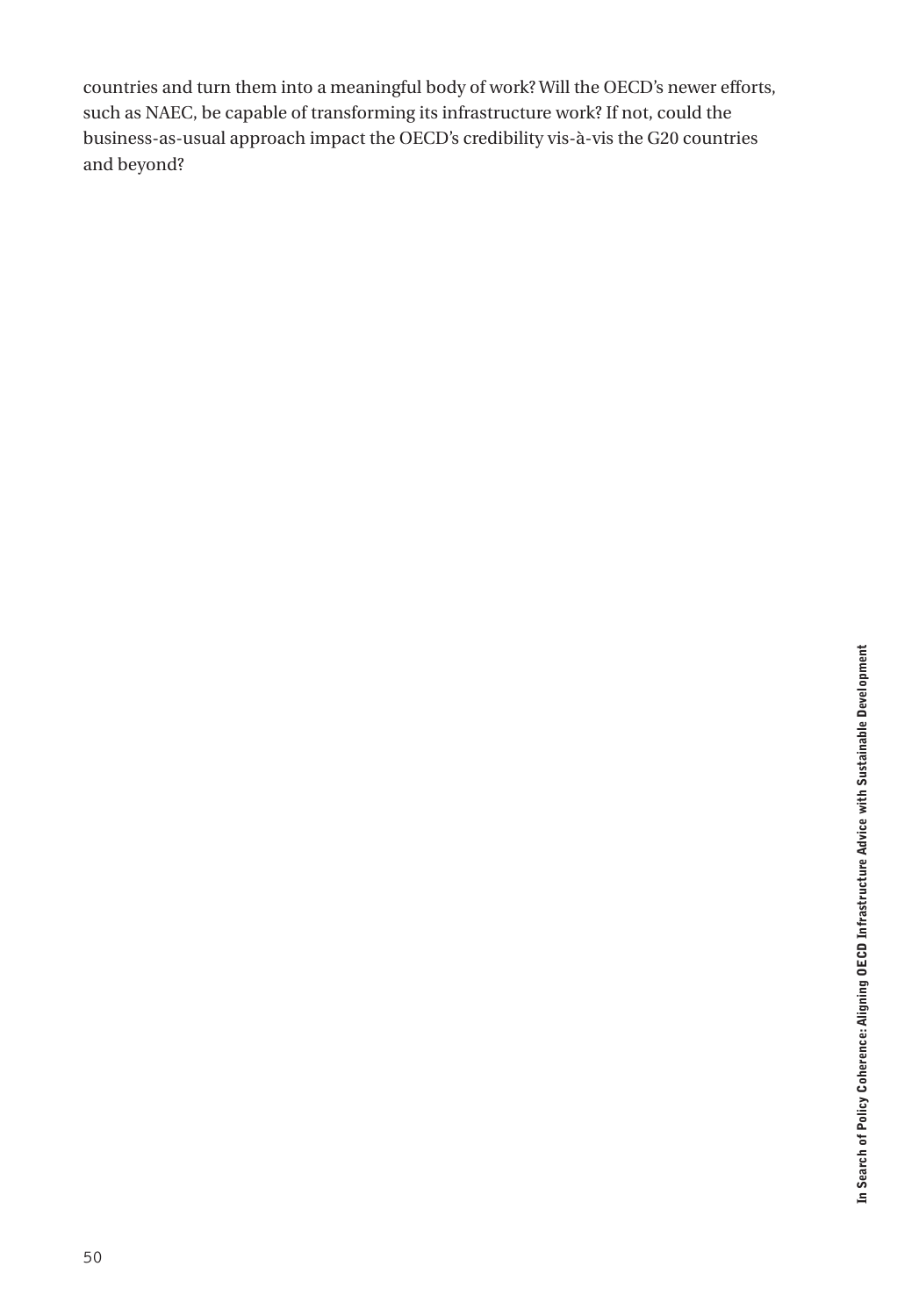## <span id="page-52-0"></span>6. Recommendations

In an effort to provide constructive recommendations to the OECD Secretariat and its Members, as well as other OECD stakeholders on improving the quality of OECD infrastructure policy advice to the G20, this report makes the following recommendations.

### Recommendations to the OECD

As a matter of priority, the OECD should re-examine its work program and structure to draw out its existing positions on sustainable development and the SDGs (as well as the positions of institutions with broader or universal membership) in order to assist the G20 and other bodies in achieving the multiple levels of policy coherence discussed above. The OECD work program and structure on infrastructure should:

- Determine its priorities based on the five coherence factors mentioned above, in addition to input from OECD Members
	- **EXPERIMENT EXPERIMENT WAYS TO A EXPERIMENT WAYS TO A EXPERIMENT A EXPERIMENT EXPLORER STATES.** EXPLORER EXPLORER a multidisciplinary approach to tackling infrastructure challenges; in particular:
		- **EXECUTE:** Develop a clear overarching vision of "sustainable infrastructure" and ensure that this vision is integrated across its infrastructure advice based on the OECD's own work on sustainable development and strategic response to the SDGs
		- **EXECUTE:** Bridge the divide between green and "regular" infrastructure
		- Use its capacity for data gathering to collect and share data and develop appropriate indices, in particular on the following topics:
			- **EXECUTE:** Long-term impacts of Public-Private Partnerships
			- **The public service dimensions of Public-Private Partnerships (access, pro**poor aspects, and quality of service delivery)
			- **The carbon footprint of infrastructure**
			- Social and human rights dimensions of infrastructure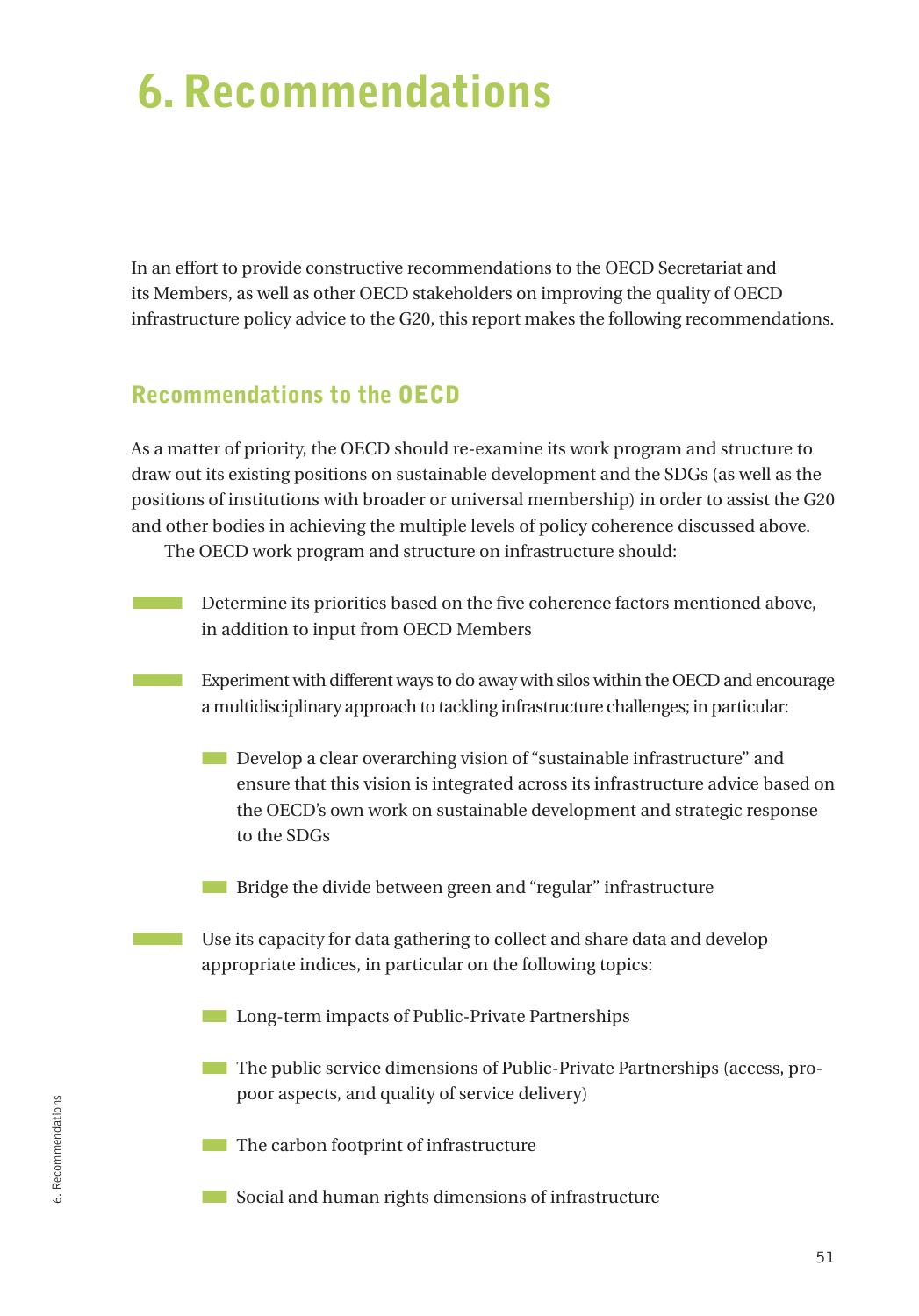<span id="page-53-0"></span>The OECD should review its existing approaches and tools to offer different modalities of engagement with the G20. A part of the OECD's value added may be in its ability to convene and survey policy makers, organise peer reviews on specific thematic areas, and promote an interactive platform among policy makers, experts, and stakeholders. The Multi-Dimensional Country Reviews78 may play an effective role in engaging with the G20, and the OECD Development Centre,79 with a Governing Board of 50 countries that include 24 non-OECD Member countries, could provide a fresh perspective in relation to OECD policy advice. There will be multiple opportunities in the immediate future, with the Chinese and German G20 presidencies, to put these capabilities to better use. These capabilities will complement the competences of other G20 resource organisations with universal membership to encourage the integration of sustainable development dimensions in such activities.

In addition, the OECD could explore additional ways to engage with the G20, such as:

- **EXECUTE:** Encouraging integrated thinking between the growth, investment and infrastructure tracks and the SDGs track, building effective bridges and meaningful intersections with the SDG track
	- Adapting the *New Approaches to Economic Challenges* to its infrastructure advice and make it available to all G20 countries
	- **EXPERIMENT EXPERIMENT IS EXPERIMENT IN EXPERIMENT IS EXPERIMENTED** EXPERIMENT EXPEDIMENT EXPEDIMENT EXPEDIMENT EXP multidisciplinary approach to tackling the SDGs, while addressing growth
		- Exploring support from OECD Members to assume a more proactive role with the G20

While the foregoing recommendations address the OECD Secretariat, they should also inform the OECD Member countries, which prioritise, set programmes of work, and allocate resources for various OECD units. At the same time, the OECD should continue to engage actively with Key Partner and non-Member countries (including countries which are members of the G20, but not the OECD), while deepening its collaboration with organisations with more universal memberships.

## Recommendations on the G20

A growing group of stakeholders is trying to influence the G20 agenda. This group ranges from business (B20) to trade unions (L20), NGOs (C20), youth (Y20), thinktanks (T20) and since the Turkish presidency also women (W20).<sup>80</sup> The following are

<sup>78</sup> See at: <http://www.oecd.org/dev/mdcr.htm>

<sup>79</sup> See at: <http://www.oecd.org/dev/>

<sup>80</sup> Supra 4.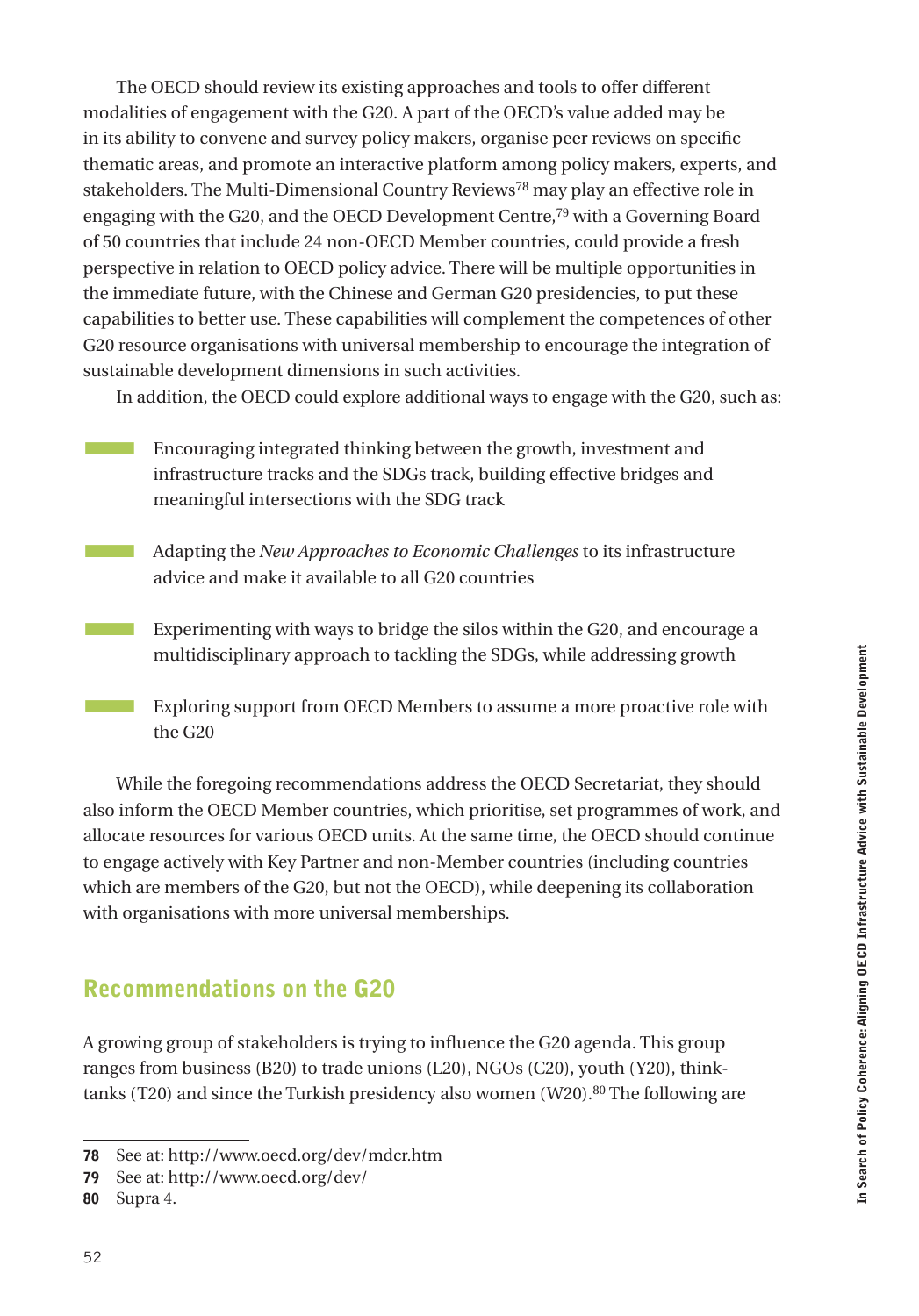<span id="page-54-0"></span>recommendations to those who work for or with the G20 or work on the issues tackled at the G20 Summits, to help improve the quality of policy advice on infrastructure received by the G20 countries:

- **EXECUTE:** Demand that the G20 countries receive the latest "state of the art" policy advice on sustainable infrastructure
- **EXECUTE:** Form or encourage the G20 to form multidisciplinary working groups to address multidisciplinary topics in order to inform itself on sustainability challenges in infrastructure
- **Example 20** Demand that changes in the OECD be reciprocated by the IIWG and the G20 finance ministers and central bank governors asking for coherence in OECD's policy advice.

## Recommendations to civil society and academia

For members of civil society and academia who either track the infrastructure sectors generally, the trajectory of the G20's discussion on infrastructure, or the OECD's work, this report recommends:

- **Example 3** Advocating for the OECD to deliver quality infrastructure advice that is coherent with sustainable development generally, and more specifically the SDGs
- **EXECUTE:** Engaging with the OECD to pass on infrastructure case studies and lessons learned
- **EMPILE EMPIRE 1** Emphasizing the cost to future generations of the failure to take these steps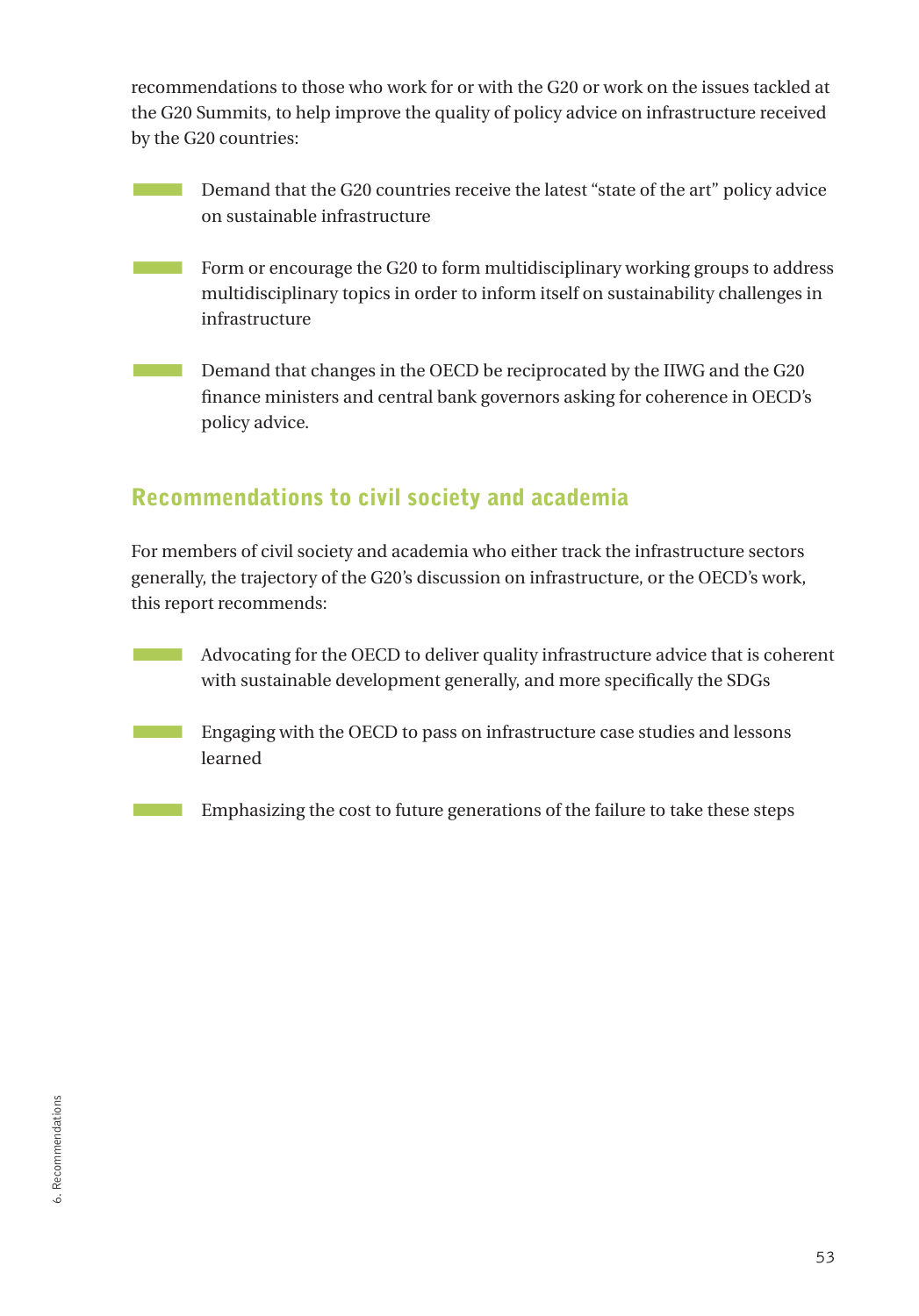## <span id="page-55-0"></span>Annex 1. Core Documents — Summary and Ranking

Based on the research questions discussed in the report, the authors clustered the reviewed documents in three categories.

- Documents that provide advice with strong consideration to sustainable development and/or ESG dimensions are marked in green.
- **Example 20** Documents that provide advice with some references to sustainable development and/or ESG dimensions without developing the concept in depth are marked in yellow.
	- Documents that provide advice without due regard to sustainable development and/or ESG dimensions $81$  are marked in red.

| <b>Investment</b>                                                                                                                                                                                 |                            | <b>Modalities of Infrastructure Development</b>                                                                                                                                                                                                                                                                                                                                    |                                               |
|---------------------------------------------------------------------------------------------------------------------------------------------------------------------------------------------------|----------------------------|------------------------------------------------------------------------------------------------------------------------------------------------------------------------------------------------------------------------------------------------------------------------------------------------------------------------------------------------------------------------------------|-----------------------------------------------|
| <b>Investment Policies</b><br>and Strategies                                                                                                                                                      | <b>Long-term Investors</b> | <b>Public Procurement</b>                                                                                                                                                                                                                                                                                                                                                          | <b>Public-Private</b><br><b>Partnerships</b>  |
| <b>Policy Framework for Investment (2015)</b><br>"Guidance in twelve policy fields critically<br>important for improving the quality of a<br>country's enabling environment for invest-<br>ment." |                            | <b>OECD Report to G20 Finance Ministers and</b><br><b>Central Bank Governors: Towards a Frame-</b><br>work for the Governance of Public Infrastruc-<br>ture (2015)<br>"A draft framework for the public governance"<br>tool that countries can apply to ensure that<br>their infrastructure investment is effective,<br>efficient, transparent, user centric and afford-<br>able." | and delivery of infrastructure. () a coherent |

<sup>81</sup> This category covers documents that do not meet a minimal threshold in terms of sustainable development content or ESG considerations or that constitute a serious step back in terms of historical sequencing of documents.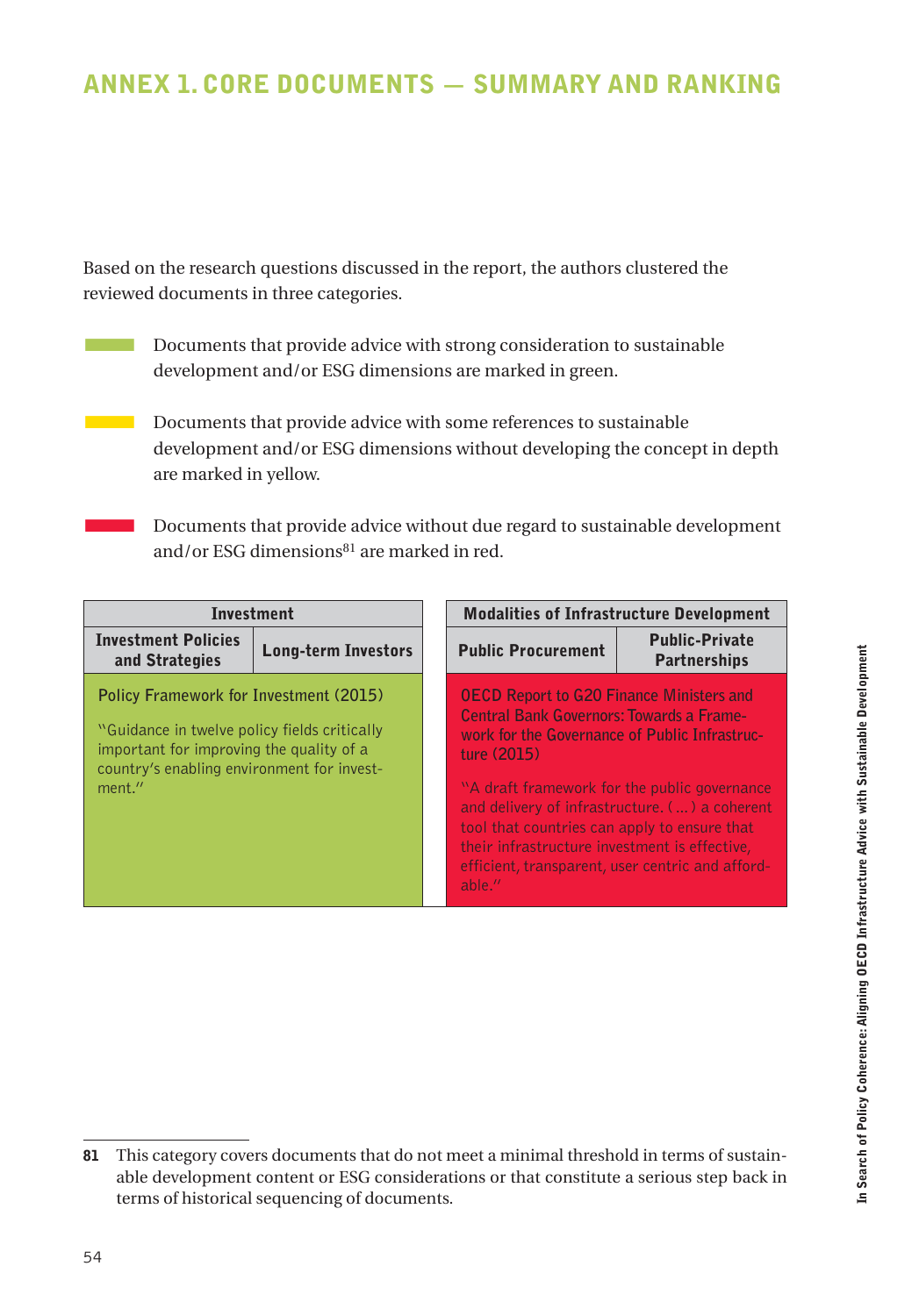| <b>Investment</b>                                                                                                                                                                             |                                                                                                                                                                                                                                                                                                                                                                                       | <b>Modalities of Infrastructure Development</b>                                                                                                                                                                                                                                                                                                                                                 |                                                                                                                                                                                                                                                                                                                                                                                                                                                                                                                                                                                                                                 |  |
|-----------------------------------------------------------------------------------------------------------------------------------------------------------------------------------------------|---------------------------------------------------------------------------------------------------------------------------------------------------------------------------------------------------------------------------------------------------------------------------------------------------------------------------------------------------------------------------------------|-------------------------------------------------------------------------------------------------------------------------------------------------------------------------------------------------------------------------------------------------------------------------------------------------------------------------------------------------------------------------------------------------|---------------------------------------------------------------------------------------------------------------------------------------------------------------------------------------------------------------------------------------------------------------------------------------------------------------------------------------------------------------------------------------------------------------------------------------------------------------------------------------------------------------------------------------------------------------------------------------------------------------------------------|--|
| <b>Investment Policies</b><br>and Strategies                                                                                                                                                  | <b>Long-term Investors</b>                                                                                                                                                                                                                                                                                                                                                            | <b>Public Procurement</b>                                                                                                                                                                                                                                                                                                                                                                       | <b>Public-Private</b><br><b>Partnerships</b>                                                                                                                                                                                                                                                                                                                                                                                                                                                                                                                                                                                    |  |
|                                                                                                                                                                                               | G20/OECD High-<br>level Principles on<br>Long-Term Invest-<br>ment Financing by<br><b>Institutional Inves-</b><br>tors (2013)<br>"Principles designed<br>to assist OECD,<br>G20 and any other<br>interested countries<br>to facilitate and<br>promote long-term<br>investment by insti-<br>tutional investors."                                                                       | <b>Recommendation on</b><br><b>Public Procurement</b><br>(2015)<br>"A 21st-century<br>reference for moder-<br>nising procurement<br>systems," addressing<br>the entire procure-<br>ment cycle while<br>integrating public<br>procurement with<br>other elements of<br>strategic governance<br>such as budgeting,<br>financial manage-<br>ment and additional<br>forms of services<br>delivery." | <b>OECD Principles for</b><br>the Public Gover-<br>nance of Public-Pri-<br>vate Partnerships<br>(2012)<br>"Guidance to policy<br>makers on how to<br>ensure that public-<br>private partnerships<br>represent 'value for<br>money' for the public<br>sector."<br><b>OECD Principles for</b><br><b>Private Sector Par-</b><br>ticipation in Infra-<br>structure (2007)<br>"Designed to help<br>governments work<br>with private sector<br>partners to finance<br>and bring to fruition<br>projects in areas<br>of vital economic<br>importance, such<br>as transport, water<br>and power supply<br>and telecommunica-<br>tions." |  |
| <b>G20/OECD Report</b><br>on G20 Investment<br><b>Strategies Vols1-2</b><br>(2015)<br>"A voluntary survey<br>to compile informa-<br>tion and data on<br>countries' investment<br>strategies." | <b>Private financing and</b><br>government support<br>to promote long-term<br>investments in infra-<br>structure (2014)<br>"The report outlines<br>the typical character-<br>istics of infrastructure<br>as an alternative asset<br>class for private inves-<br>tors and focuses on<br>the riskiness of infra-<br>structure projects<br>from a financial inves-<br>tor's standpoint." |                                                                                                                                                                                                                                                                                                                                                                                                 |                                                                                                                                                                                                                                                                                                                                                                                                                                                                                                                                                                                                                                 |  |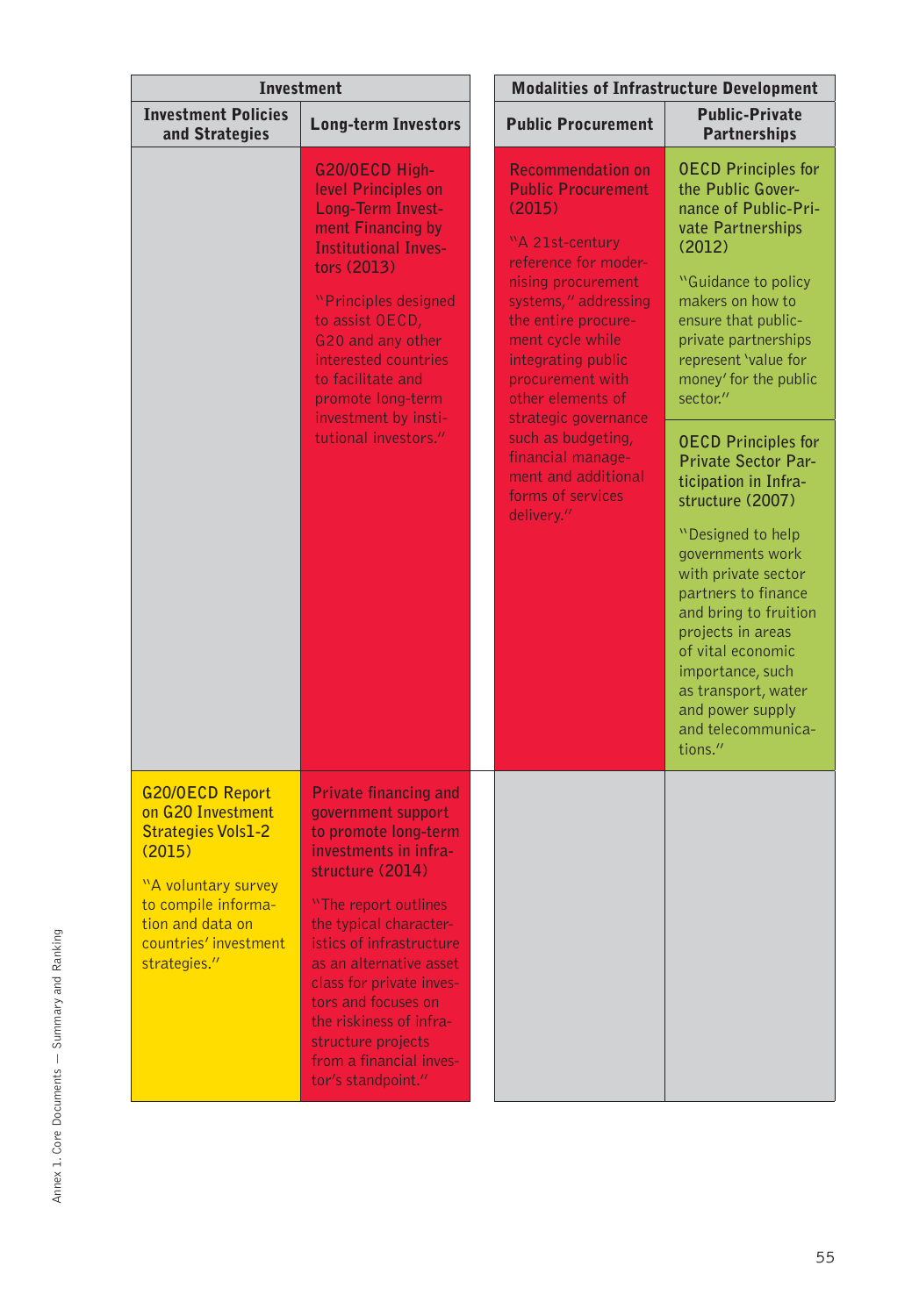| <b>Investment</b>                                                                                                                                                                                                                                                                                                      |                                                                                                                                                                                                                                                                                                                                                                                             | <b>Modalities of Infrastructure Development</b>                                                                                                                                                                                                                        |                                                                                                                                                                                                                                                                                                                     |  |
|------------------------------------------------------------------------------------------------------------------------------------------------------------------------------------------------------------------------------------------------------------------------------------------------------------------------|---------------------------------------------------------------------------------------------------------------------------------------------------------------------------------------------------------------------------------------------------------------------------------------------------------------------------------------------------------------------------------------------|------------------------------------------------------------------------------------------------------------------------------------------------------------------------------------------------------------------------------------------------------------------------|---------------------------------------------------------------------------------------------------------------------------------------------------------------------------------------------------------------------------------------------------------------------------------------------------------------------|--|
| <b>Investment Policies</b><br>and Strategies                                                                                                                                                                                                                                                                           | <b>Long-term Investors</b>                                                                                                                                                                                                                                                                                                                                                                  | <b>Public Procurement</b>                                                                                                                                                                                                                                              | <b>Public-Private</b><br><b>Partnerships</b>                                                                                                                                                                                                                                                                        |  |
| <b>Fostering Investment</b><br>in Infrastructure<br>(2015)<br>"The paper draws on<br>22 reviews undertak-<br>en in developing and<br>emerging economies<br>and identifies action-<br>able policy options to<br>enhance the enabling<br>environment for<br>infrastructure invest-<br>ment."                             | <b>Report on Effective</b><br><b>Approaches to Sup-</b><br>port Implementation<br>of the G20/OECD<br><b>High-level Principles</b><br>on Long-term Invest-<br>ment Financing by<br><b>Institutional Inves-</b><br>tors (2014)<br>"Approaches for the<br>implementation of<br>the High-level Prin-<br>ciples on Long-Term<br><b>Investment Financ-</b><br>ing by Institutional<br>Investors." |                                                                                                                                                                                                                                                                        |                                                                                                                                                                                                                                                                                                                     |  |
| <b>OECD/WB Stock</b><br><b>Taking of Selected</b><br><b>Policy Indicators On</b><br>The Enabling Envi-<br>ronment for Infra-<br>structure Investment<br>(2015)<br>"An analysis of<br>existing policy indica-<br>tors on the enabling<br>environment for<br>infrastructure invest-<br>ment in developing<br>countries." | <b>G20/OECD Checklist</b><br>on Long-term Invest-<br>ment Financing<br><b>Strategies and Insti-</b><br><b>tutional Investors</b><br>(2014)<br>"An evaluation tool<br>to help countries<br>who would wish to<br>self-assess their<br>long-term investment<br>strategy and policy<br>framework."                                                                                              | <b>Going Green: Best</b><br><b>Practices for Sustain-</b><br>able Procurement<br>(2016)<br>"A compendium of<br>good practices on<br>how to integrate<br>environmental con-<br>siderations in public<br>procurement in a<br>transparent and cost-<br>effective manner." | <b>WBG/OECD Project</b><br>checklist for public-<br>private partnerships<br>(2015)<br>"A high level assess-<br>ment of a PPP<br>project. It seeks to<br>provide public policy<br>makers and manag-<br>ers with a tool that<br>can help them ensure<br>that the key require-<br>ments in projects are<br>fulfilled." |  |